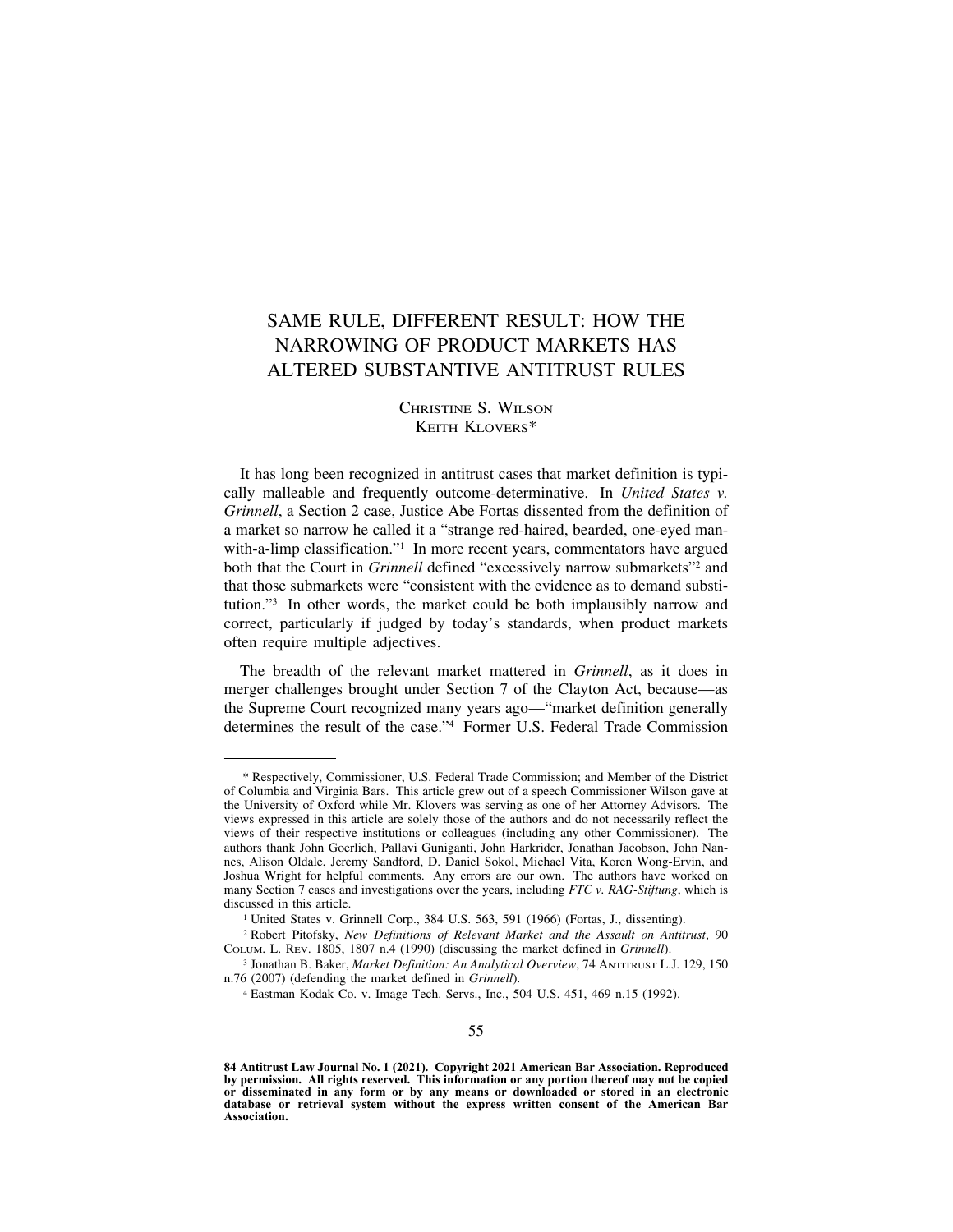Chairman Robert Pitofsky likewise called it "the most important single issue in most enforcement actions."5 And former FTC Chief Economist Jonathan Baker has said the issue has determined "the outcome of more cases . . . than . . . any other substantive issue."6 Market definition continues to play a determinative role in merger challenges today, especially as alleged markets have become narrower.7

The primacy of market definition in antitrust analysis—at least in the courts8—reflects the large number of substantive legal rules that rely, either

competitors to the merging parties). 8 While the Agencies have long asserted that direct proof of market power relieves the plaintiff of its obligation to define a relevant antitrust market, courts continue to view market definition as a bedrock statutory requirement. *Compare* Ohio v. Am. Express Co., 138 S. Ct. 2274, 2284–85 (2018) (*Amex*) ("Here, the plaintiffs rely exclusively on direct evidence to prove that Amex's anti-steering provisions have caused anticompetitive effects in the credit card market. *To assess this evidence, we must first define the relevant market.*" (emphasis added)); United States v. Marine Bancorporation, Inc., 418 U.S. 602, 618 (1974) ("Determination of the relevant product and geographic markets is 'a necessary predicate' to deciding whether a merger contravenes the Clayton Act."); *and RAG-Stiftung*, 436 F. Supp. 3d at 291 ("Defining the relevant market is a necessary predicate to finding a Clayton Act violation.") (internal citations and quotations omitted), *with* U.S. Dep't of Justice & Fed. Trade Comm'n, Horizontal Merger Guidelines § 4, at 7 (2010) [hereinafter 2010 Horizontal Merger Guidelines], [ftc.gov/os/2010/08/](https://ftc.gov/os/2010/08) 100819hmg.pdf (demoting the role of market definition, explaining that "[s]ome of the analytical tools used by the Agencies to assess competitive effects do not rely on market definition," and that direct evidence "may more directly predict the competitive effects of a merger"), *and* J. Thomas Rosch, Comm'r, Fed. Trade Comm'n, Remarks Before the ABA Section of Antitrust Law's 59th Spring Meeting: The Past and Future of Direct Effects Evidence 2 (Mar. 30, 2011), [www.ftc.gov/sites/default/files/documents/public\\_statements/past-and-future-direct-effects-evi](www.ftc.gov/sites/default/files/documents/public_statements/past-and-future-direct-effects-evi) 

<sup>5</sup> Pitofsky, *supra* note 2, at 1807. 6 Baker, *supra* note 3, at 129. 7 *See, e.g.*, FTC v. Peabody Energy Corp., 492 F. Supp. 3d 865, 886 (E.D. Mo. 2020) (granting injunction, remarking that "this Court's task is to identify the narrowest market within which the defendant companies compete"); FTC v. RAG-Stiftung, 436 F. Supp. 3d 278, 287 (D.D.C. 2020) (concluding that the FTC's failure "to properly define a market in terms of both product and geography . . . all but precludes the Court from siding with it"); *see also* FTC v. Tenet Health Care Corp., 186 F.3d 1045, 1054 (8th Cir. 1999) (reversing district court decision granting preliminary injunction because the FTC's geographic market was too narrow); United States v. Oracle Corp., 331 F. Supp. 2d 1098, 1110 (N.D. Cal. 2004) (denying injunction because product and geographic definitions were too narrow); United States v. Long Island Jewish Med. Ctr., 983 F. Supp. 121, 140 (E.D.N.Y. 1997) (denying preliminary injunction because "the Government failed to establish its definition of the relevant product market"); United States v. Engelhard Corp., 970 F. Supp. 1463, 1466 (M.D. Ga. 1997) (holding that the government failed to prove alleged market), *aff'd*, 126 F.3d 1302 (11th Cir. 1997); FTC v. Thomas Jefferson Univ., 505 F. Supp. 3d 522, 557 (E.D. Pa. 2020) (finding the FTC's proposed markets too narrow and denying a preliminary injunction); FTC v. Lab. Corp. of Am., No. SACV 10-1873 AG (MLGx), 2011 WL 3100372, at \*15 (C.D. Cal. Mar. 11, 2011) (denying preliminary injunction, in part, because government failed to prove its alleged markets); FTC v. Foster, No. CIV 07-352 JBACT, 2007 WL 1793441 (D.N.M. May 29, 2007) (holding that FTC's market definition was too narrow). The government has won many cases using relatively narrow market definitions, even those that excluded the next closest competitor. *See, e.g.*, FTC v. Advocate Health Care Network, 841 F.3d 460, 475 (7th Cir. 2016) (defining a market of 11 out of 74 hospitals in a metropolitan area and excluding closer competitors outside of the alleged market); United States v. H&R Block, Inc., 833 F. Supp. 2d 36, 57–58, 104 (D.D.C. 2011) (defining a market that excluded several close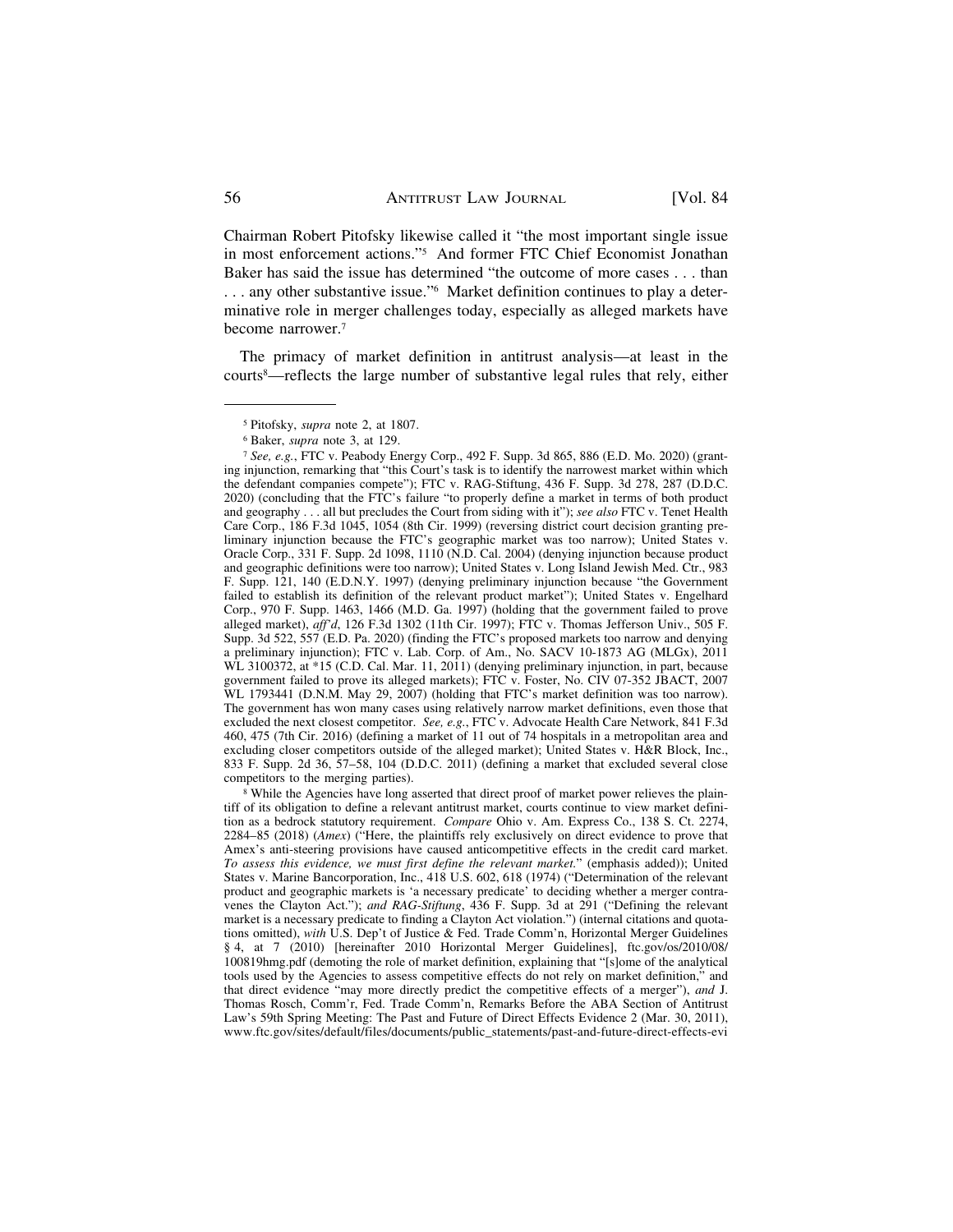explicitly or implicitly, upon it. For merger matters brought under Section 7 of the Clayton Act, how the decision-maker defines the ambit of the market determines both whether the merging firms are deemed competitors in the first place<sup>9</sup> and whether their merger would substantially diminish competition.10 Since at least 1963, when the Supreme Court decided *United States v. Philadelphia National Bank*, 11 courts reviewing Section 7 claims have assessed the competitive effects of a transaction within, rather than across, [markets.12](https://markets.12)

Despite the importance of market definition, the rules that govern it are flexible enough to support a range of permissible choices. As the U.S. Department of Justice Antitrust Division (together with the FTC, the Agencies) observed in a brief filed in 2015, "[f]requently, the government alleges narrow markets, the defendants describe broad markets, and the court must choose between the competing approaches."13 The choice is often outcome-determinative, leading many to charge that market definition is "an essentially ex post choice"14 designed "to achieve the desired results in calculating market

dence/110330aba-directeffects.pdf (arguing that an assessment of whether the Clayton Act is violated "may turn on market definition, but it doesn't have to . . . ."; "direct evidence can shed light directly" on the ultimate question).

<sup>9</sup>*See, e.g.*, United States v. Sabre Corp., 452 F. Supp. 3d 97, 136 (D. Del. 2020) (holding that a one-sided firm could not compete in a two-sided market as a matter of law), *vacated*, No. 20- 1767, 2020 WL 4915824 (3d Cir. July 20, 2020) (per curiam); FTC v. Lundbeck, Inc., No. CIV. 08-6379 JNE/JJG, 2010 WL 3810015, at \*22 (D. Minn. Aug. 31, 2010), *aff'd*, 650 F.3d 1236 (8th Cir. 2011) (concluding that the FTC failed to show that acquired products were in the same market).

<sup>10</sup> *See, e.g.*, United States v. E.I. du Pont de Nemours & Co., 353 U.S. 586, 593 (1957) ("Determination of the relevant market is a necessary predicate to a finding of a violation of the Clayton Act because the threatened monopoly must be one which will substantially lessen competition within the area of effective competition." (internal quotation marks omitted)).

<sup>11 374</sup> U.S. 321 (1963).

<sup>&</sup>lt;sup>12</sup> Id. at 370 (rejecting the suggestion that "anticompetitive effects in one market could be justified by procompetitive consequences in another"). Courts also focus upon in-market anticompetitive effects in Sherman Act cases. *See, e.g.*, *Amex*, 138 S. Ct. at 2284 (explaining that "[u]nder [the rule of reason], the plaintiff has the initial burden to prove that the challenged restraint has a substantial anticompetitive effect that harms consumers in the relevant market" and defining a two-sided transaction market); FTC v. Qualcomm Inc., 969 F.3d 974, 992 (9th Cir. 2020) (evaluating "[t]he district court's consideration of anticompetitive impacts outside of the relevant markets"); *see also* United States v. Microsoft Corp., 253 F.3d 34, 51 (D.C. Cir. 2001) (en banc) (per curiam) (explaining that, under the "structural approach" to assessing market power, "monopoly power may be inferred from a firm's possession of a dominant share of a relevant market that is protected by entry barriers").

<sup>13</sup> United States' Pretrial Mem. at 15–16, United States v. AB Electrolux, No. 1:15-cv-01039, 2015 WL 9694688 (D.D.C. Dec. 10, 2015) [hereinafter Electrolux Pretrial Brief], [www.justice.gov/atr/file/801726/download.](www.justice.gov/atr/file/801726/download)

<sup>&</sup>lt;sup>14</sup> Louis Kaplow, *Market Definition and the Merger Guidelines*, 39 REV. INDUS. ORG. 107, 124 (2011).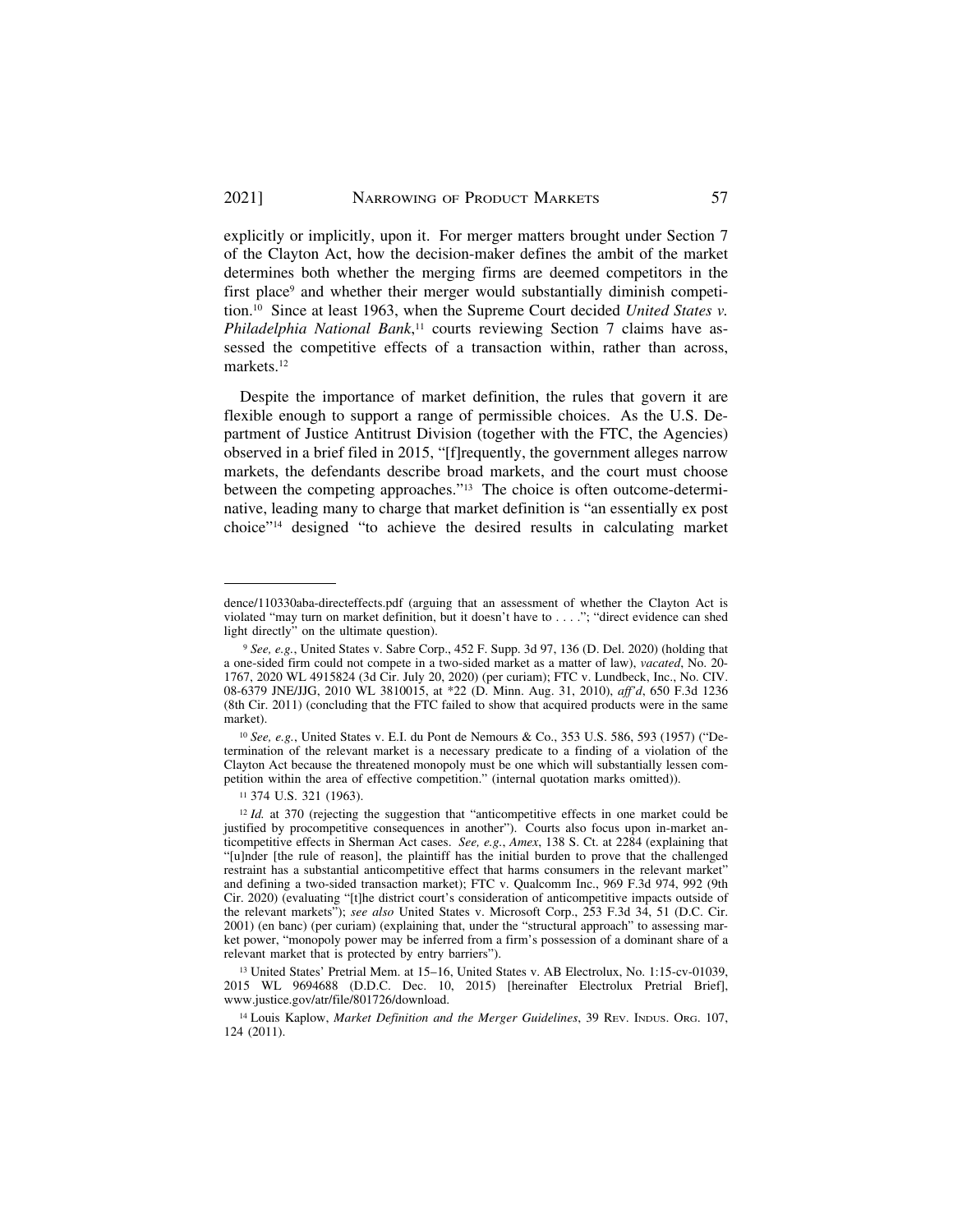shares."15 This gripe is long-standing; in the 1960s, commentators charged that "the Government has not been averse to shifting its market theories from case to case, seemingly with little justification other than making the relevant percentages more favorable to its cause."16

Given this broad discretion, market definition can vary not just from one case or judge to the next, but also over time, as new tools and theories gain purchase. These changes, in turn, may affect the way substantive antitrust rules are applied, even if those rules have not themselves changed. In the 1980s, for example, Robert Pitofsky objected to the Merger Guidelines of that era because they—at least in his estimation—"have tended to expand relevant markets and thus diminish apparent market power."<sup>17</sup> Other commentators took the opposite view of the same Guidelines, predicting narrower [markets.18](https://markets.18)  More recently, Jan Rybnicek and Josh Wright argued the 2010 Horizontal Merger Guidelines would lead to narrower markets and fewer cognizable efficiencies than was the case under the preceding [Guidelines.19](https://Guidelines.19) 

<sup>15</sup> G.E. Hale & Rosemary D. Hale, *A Line of Commerce: Market Definition in Anti-Merger Cases,* 52 IOWA L. REV. 406, 426 (1966); *see also* GEORGE E. HALE & ROSEMARY D. HALE, MARKET POWER: SIZE AND SHAPE UNDER THE SHERMAN ACT 97–103, 111 (1958) (arguing that the legal tests for market definition "are basically irrational, arbitrary and hopelessly confused"). This results-first orientation continues to appear from time to time. *See, e.g.*, Jonathan B. Baker, Dir., Fed. Trade Comm'n Bureau of Econ., Product Differentiation Through Space and Time: Some Antitrust Policy Issues, Remarks to the Antitrust and Trade Regulation Committee of the Association of the Bar of the City of New York City (Feb. 6, 1996), <www.ftc.gov/public-state>ments/1996/02/product-differentiation-through-space-and-time-some-antitrust-policy (arguing that, when "we know, directly, that a merger or other practice is harmful," but "it is hard to draw lines around a market," then "[j]ust exactly where the market's boundaries are may not be very important" and "[a]ll that should matter to the doctrine is that the market contain the transactions or parties that are causing or suffering the consumer injury"); *accord* Tim Wu, *The* American Express *Opinion, the Rule of Reason, and Tech Platforms*, 7 J. ANTITRUST ENFORCEMENT 117, 123 (2019) (arguing that "[a]s everyone knows, it is nearly always possible to manipulate market definition to justify deciding a case in a particular direction" and therefore direct evidence of anticompetitive effects should control the analysis).

<sup>16</sup> Thomas M. Lewyn & Stephen Mann, *Some Thoughts on Policy and Enforcement of Section*  7 of the Clayton Act, 50 A.B.A. J. 154, 156 (1964); *see* Milton Handler & Stanley D. Robinson, *A Decade of Administration of the Celler-Kefauver Antimerger Act*, 61 COLUM. L. REV. 629, 649–50 (1961) (arguing that enforcers expanded and contracted markets at will "to find a market that will magnify the acquisition and thus facilitate its condemnation").

<sup>17</sup> Pitofsky, *supra* note 2, at 1808; *see also* Louis B. Schwartz, *The New Merger Guidelines: Guide to Governmental Discretion and Private Counseling or Propaganda for Revision of the Antitrust Laws?*, 71 CALIF. L. REV. 575, 587 (1983) (arguing that the 1982 Merger "Guidelines' treatment of substitute products . . . represents an effort to incorporate more production into the base figure so that particular firms' nominal shares will be minimized.").

<sup>18</sup>*See, e.g.*, Donald I. Baker & William Blumenthal, *The 1982 Guidelines and Preexisting Law*, 71 CALIF. L. REV. 311, 324–25 (1983) (hypothesizing that "we may well see narrower product markets").

<sup>19</sup>*See* Jan M. Rybnicek & Joshua D. Wright, *Outside In or Inside Out?: Counting Merger Efficiencies Inside and Out of the Relevant Market*, *in* 2 WILLIAM E. KOVACIC: AN ANTITRUST TRIBUTE LIBER AMICORUM 443, 452 (Nicolas Charbit & Elisa Ramundo eds., 2014) ("Under the 2010 Guidelines, some efficiencies benefits that may have fallen within the relevant market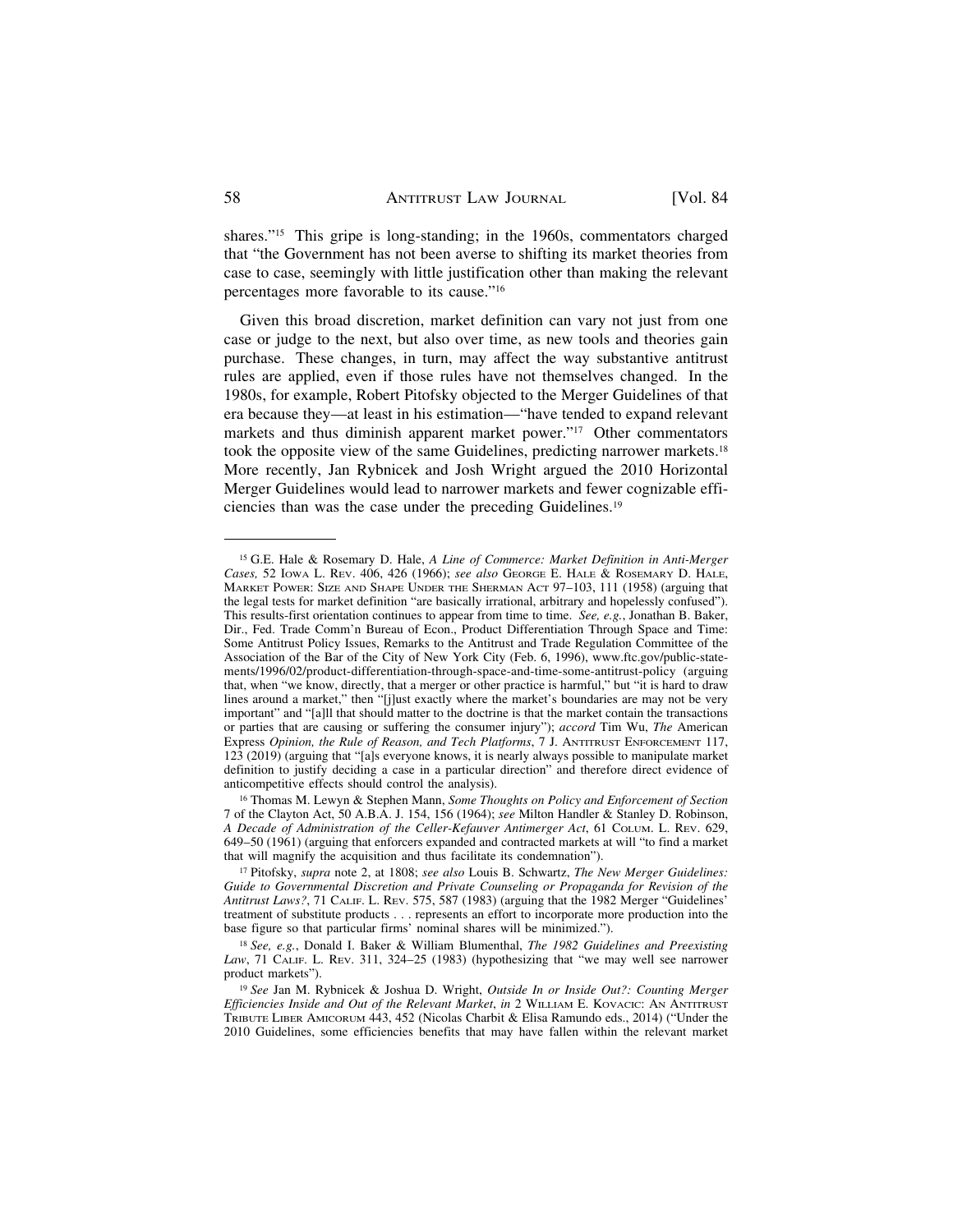Despite the importance of market definition and occasional predictions about how policy may affect it, whether markets have actually and systematically changed in scope over time is ultimately an empirical question, and one that existing surveys have not squarely [addressed.20](https://addressed.20) This article tries to fill the gap.

Part I tests the hypothesis that product markets are frequently, and perhaps systematically, narrower today than those used by the Supreme Court to set the foundational legal rules. It finds that, of the 12 product markets defined in Section 7 cases decided by the Supreme Court, $2<sup>1</sup>$  half have narrowed over time, with six product markets (used in 12 Supreme Court cases)—banking, beverage containers, energy, footwear, groceries, and spices—narrowing markedly. The remaining six product markets (used in seven Supreme Court cases)—automotive paint, beer, electrical conductor, natural gas, sodium chlorate, and spark plugs—have remained more or less the same. Remarkably, none of the 12 product markets has broadened since then.<sup>22</sup> In other words, whereas previously the Supreme Court and lower courts defined a mix of broad and narrow markets, courts today usually define narrow ones, leaving litigants to debate whether the market is narrow or very narrow, with *Ohio v. American Express Co.* constituting the rare exception.<sup>23</sup>

under the antitrust agencies' market definition exercise under earlier iterations of the Horizontal Merger Guidelines will now fall outside the relevant market."); Judd E. Stone & Joshua D. Wright, *The Sound of One Hand Clapping: The 2010 Merger Guidelines and the Challenge of Judicial Adoption*, 39 REV. INDUS. ORG. 145, 154 (2011) ("*Philadelphia National Bank* mandates this inability to balance cross-market effects. Under the 1997 Revisions, this dictate remained a curiosity of antitrust past. The 2010 Guidelines' diversion approach to market definition is likely to dramatically increase *Philadelphia National Bank*'s practical significance.").

<sup>20</sup>*See, e.g.*, Gregory J. Werden, *The History of Antitrust Market Delineation*, 76 MARQ. L. REV. 123 (1992) (tracing the history of market definition); Pitofsky, *supra* note 2 (same).

<sup>21</sup> These cases all were decided between 1956 and 1975 and therefore reflect similar legal and economic assumptions.

<sup>22</sup> The lack of any broader markets is notable; if market scope had not systematically changed over time, we would expect the number of markets that had narrowed to roughly match the number that had broadened. Instead, we find many of the former and *none* of the latter.

<sup>23</sup> Indeed, given the broad markets defined in *Philadelphia National Bank* and *Brown Shoe*, the Court's decision to define a somewhat broader market in *American Express*—at least by recent standards, if not historical ones*—*is neither surprising nor in conflict with traditional antitrust law. *See* United States v. Phila. Nat'l Bank, 374 U.S. 321 (1963); Brown Shoe Co. v. United States, 370 U.S. 294 (1962); Ohio v. Am. Express Co., 138 S. Ct. 2274 (2018). *But see, e.g.*, *Hearings on Proposals to Strengthen the Antitrust Laws and Restore Competition Online Before the Subcomm. on Regulatory Reform, Commercial & Administrative Law of the H. Comm. on the Judiciary*, 116th Cong. (Oct. 1, 2020) (testimony of Sally Hubbard, Dir. of Enforcement Strategy, Open Markets Institute, Appx. A, at 20), [docs.house.gov/meetings/JU/JU05/](https://docs.house.gov/meetings/JU/JU05) 20201001/111072/HHRG-116-JU05-Wstate-HubbardS-20201001.pdf (calling for the "legislative repeal" of *Ohio v. American Express* because it "adopt[s] [the] two-sided markets construct" and purportedly requires a plaintiff to "prove a net anti-competitive harm across two different markets").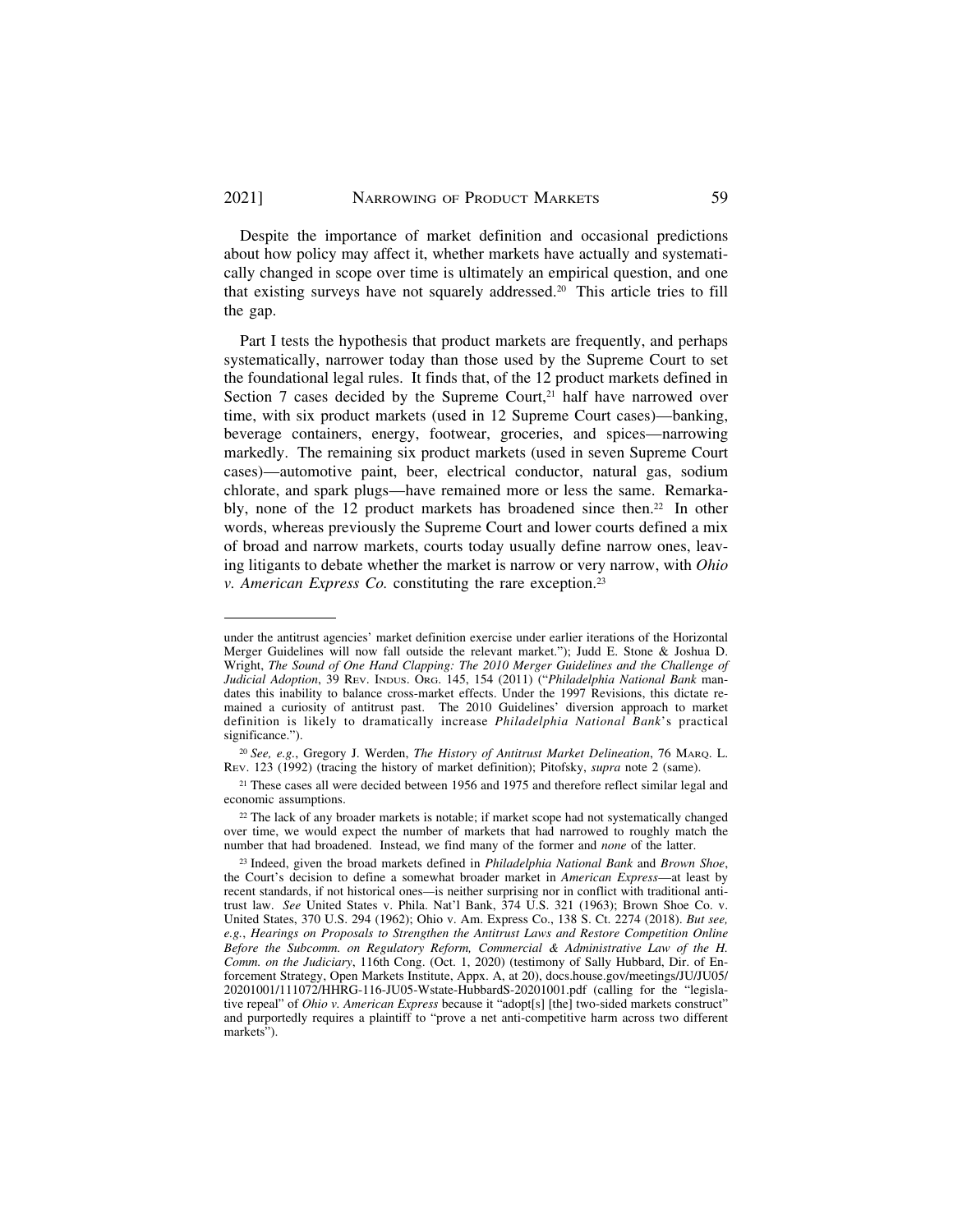### 60 ANTITRUST LAW JOURNAL [Vol. 84

Part II describes four likely causes for the narrowing of product markets. First, the methodologies used to define markets have changed substantially over the years. As enforcers shifted their focus to differentiated products and unilateral effects, the models and tools used to define markets began to change, with the hypothetical monopolist test, diversion ratios, and upward pricing pressure becoming more common features of the market definition [exercise.24](https://exercise.24) Second, as confidence in measures of demand-side substitution improved, courts and enforcers began to de-emphasize supply-side substitution, which has been excluded entirely from the market definition exercise since the 1992 Horizontal Merger Guidelines.<sup>25</sup> Third, the Guidelines have emphasized some concepts, like price-discrimination markets, that can result in narrower [markets.26](https://markets.26) Fourth, the narrowing of product markets may reflect—at least in some cases—real changes in the underlying economy, like greater product differentiation. For example, the "premium natural and organic supermarkets" at issue in *Whole Foods* did not exist when the Court decided *United States v. Von's Grocery Co.*27; neither did "broadline foodservice distribution to national customers."28 Yet it is unlikely that greater differentiation can explain all, or even most, of the narrowing. Some products were already differentiated in the 1960s; there were many kinds of children's shoes, even though the Court consciously chose to lump them all together.<sup>29</sup> Likewise, the courts have narrowed commodity product markets like coal and spices markedly, even though the products' physical properties have not changed.

<sup>24</sup>*See, e.g.*, Stone & Wright, *supra* note 19, at 150 ("The market definition analysis endorsed by the new Guidelines correspondingly favors narrower markets" than the analysis under the 1997 Guidelines because, among other things, "the [new] Guidelines' value of diversion test tends to narrow relevant markets, all else held constant."); *see* Joseph J. Simons & Malcolm B. Coate, United States v. H&R Block*: An Illustration of the DOJ's New But Controversial Approach to Market Definition*, 10 J. COMPETITION L. & ECON. 543, 554–70 (2014) (criticizing the DOJ's use of aggregate diversion ratios compared to an estimate of critical loss to assert a narrow market).

<sup>25</sup> *See, e.g.*, Baker, *supra* note 3, at 132–38 (discussing development of the concept of supplyside substitution from *Cellophane* to the 2000s); FTC v. RAG-Stiftung, 436 F. Supp. 3d 278, 293–99 (D.D.C. 2020) (finding that the Commission failed to prove that supply-side factors could be used to define the product market). As discussed further below, substitution of supply has not disappeared entirely, but instead factors into the analysis only *after* the market has been defined. Even if supply-side substitution is always fully considered in subsequent steps (which is no sure thing), this approach does nothing to recapture efficiencies that have been pushed out-ofmarket by the elimination of supply substitution in the market definition exercise.

<sup>26</sup>*See infra* Part III.

<sup>27 384</sup> U.S. 270 (1966). Nor did "club stores," which are occasionally counted as supermarkets. *See, e.g.*, Complaint ¶ 9, Wal-Mart Stores, Inc., FTC Docket No. C-4066 (filed Nov. 20, 2002).

<sup>28</sup> FTC v. Sysco Corp., 113 F. Supp. 3d 1, 48 (D.D.C. 2015).

<sup>29</sup> *See* Brown Shoe Co. v. United States, 370 U.S. 294, 326–28 (1962).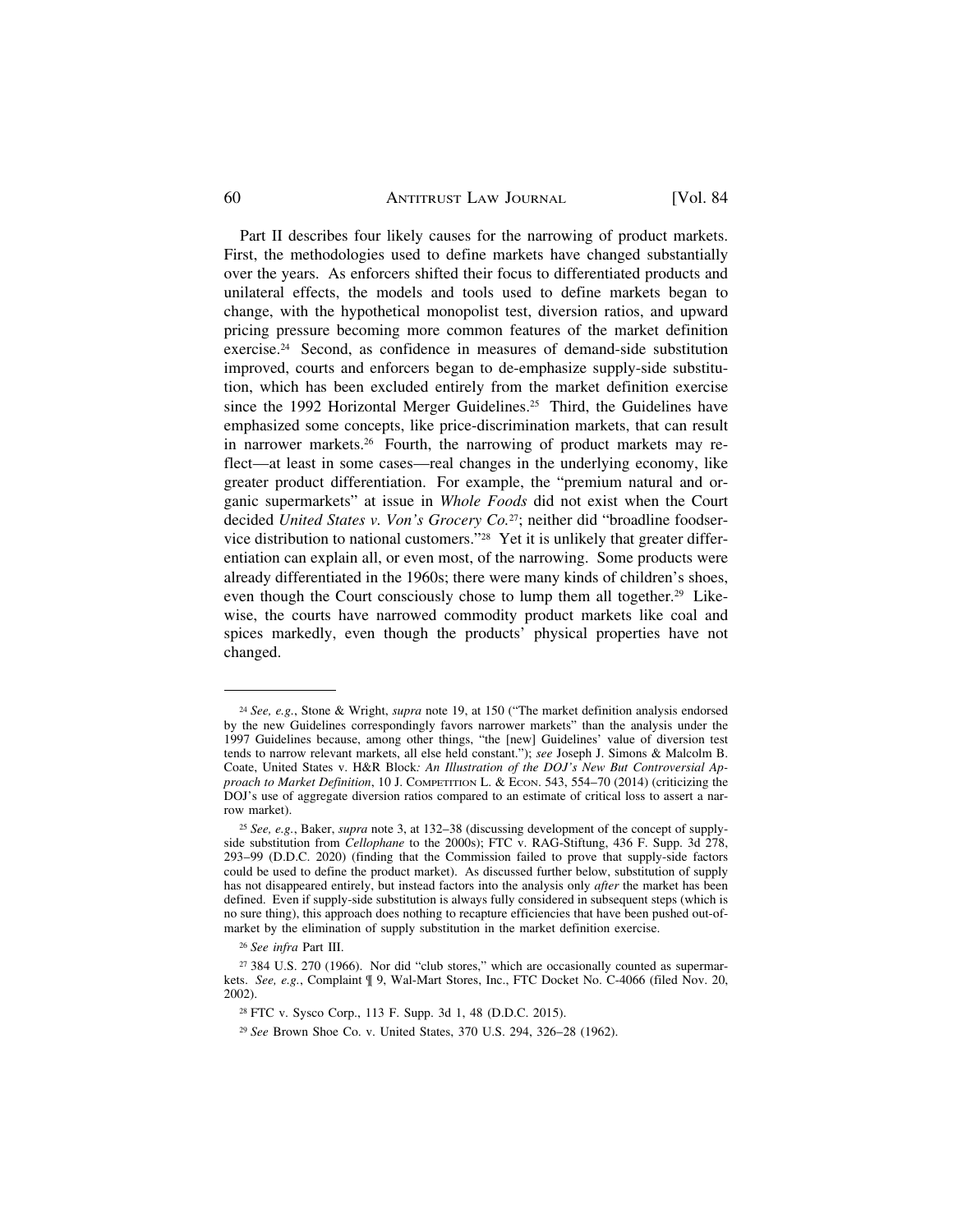Whatever the cause, when a court defines product markets more narrowly today than in yesteryear, it necessarily applies substantive legal rules in a systematically different way than when those rules were first announced. Part III considers three legal rules: (1) the exclusion of out-of-market merger efficiencies; (2) the structural presumption, i.e., the market share at which a transaction becomes presumptively unlawful; and (3) the traditional emphasis upon mergers involving "overlapping" horizontal [competitors.30](https://competitors.30) Narrowing product markets have altered rules (1) and (2) in ways that favor plaintiffs, while narrowing product markets have altered rule (3) in ways that can favor either plaintiffs or defendants.

Part IV uses two examples from the banking industry, whose dual-enforcement structure provides a useful comparison, to examine whether narrower product markets have in practice altered the way enforcers apply substantive rules. Whereas the DOJ has adopted ever narrower markets during its antitrust review, the Federal Reserve Bank (FRB) has retained the 1960s-era "broad market" approach, often by broadening the geographic markets further to account for suburban sprawl. In at least two bank mergers, CoreStates/ FirstUnion (1998) and BB&T/SunTrust (2020), the agencies explicitly acknowledged that this difference in methodology has led to different substantive results, with the DOJ estimating significantly greater harm and fewer cognizable efficiencies and therefore demanding larger divestitures than the FRB.31 These examples therefore illustrate both how antitrust product markets have narrowed and how that change affects the application of legal rules like market share thresholds.

The narrowing of markets also has important policy implications. Two merit brief mention. First, because the narrowing of markets has the effect of making antitrust enforcement *more* stringent, at least on average, it cuts against the narrative that antitrust rules have become "overly lenient" since the [1980s.32](https://1980s.32) Nor is this effect fully offset by higher market share thresholds,

<sup>&</sup>lt;sup>30</sup> For cases in which merging firms fell into separate, narrowly defined product markets, see United States v. Sabre Corp., 452 F. Supp. 3d 97 (D. Del. 2020), and FTC v. Steris Corp., 133 F. Supp. 3d 962 (N.D. Ohio 2015).

<sup>31</sup> *See* Robert Kramer, Chief, Litigation II Section, U.S. Dep't of Justice Antitrust Div., Address Before the ABA Antitrust Law Section: "Mega-Mergers" in the Banking Industry 3 (Apr. 14, 1999), <www.justice.gov/atr/speech/mega-mergers-banking-industry>(explaining that "the FRB and [DOJ] in their analysis use[d] different product markets and this [difference] played a significant role in this matter"); U.S. Dep't of Justice, Antitrust Div., *Division Update 2020*, at 19 (June 2020) [hereinafter DOJ Update 2020], <www.justice.gov/file/1280196/download>("In several cases, Division staff concluded that the relevant antitrust market was narrower than the banking markets defined by the banking regulators, which underscored the need for a robust remedy.").

<sup>32</sup> Jonathan B. Baker et al., Joint Response to the House Judiciary Committee on the State of Antitrust Law and Implications for Protecting Competition in Digital Markets (Apr. 30, 2020), [equitablegrowth.org/wp-content/uploads/2020/04/Joint-Response-to-the-House-Judiciary-Com](https://equitablegrowth.org/wp-content/uploads/2020/04/Joint-Response-to-the-House-Judiciary-Com)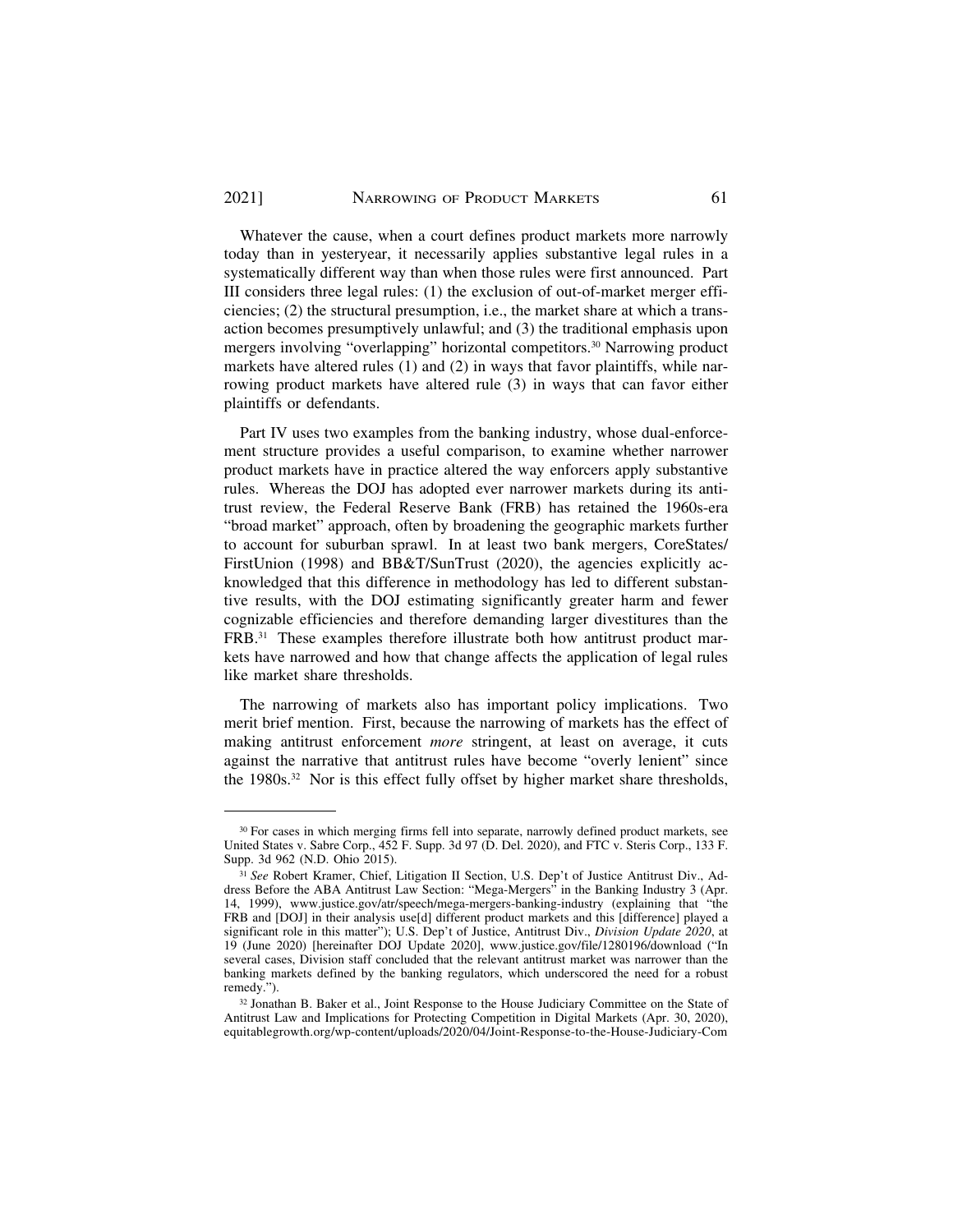as in recent years product markets have continued to narrow even as thresholds have remained [unchanged.33](https://unchanged.33) This conclusion is underscored by the case studies described in Part IV, which demonstrate that, *ceteris paribus*, bank merger enforcement is more stringent when markets are drawn narrowly. Second, and relatedly, proposals to return to 1960s-era antitrust rules—which, to be clear, we do not endorse—should do so wholesale, reverting to both lower thresholds *and* broader markets.<sup>34</sup> Or, to borrow a phrase from Justice William Rehnquist, these proposals should avoid cherry-picking, instead taking "the bitter with the sweet."35

#### I. NARROWING MARKETS

Despite its importance, the rules that govern market definition have always been flexible enough to support a range of permissible choices. In the 1950s, the Supreme Court held both that product markets should be "drawn narrowly"36 and that it was "improper" to define them so narrowly that only "fungible" products remained in the [market.37](https://market.37) The decision in *United States v. Brown Shoe Co.* confused matters further by creating a list of factors capable of supporting a definition as broad or as narrow as the fact finder [desired.38](https://desired.38)  Given this flexibility in defining a relevant market, commentators have long

mittee-on-the-State-of-Antitrust-Law-and-Implications-for-Protecting-Competition-in-Digital-Markets.pdf; *see also* Maurice E. Stucke & Ariel Ezrachi, *The Rise, Fall, and Rebirth of the U.S. Antitrust Movement*, HARV. BUS. REV. (Dec. 15, 2017), [hbr.org/2017/12/the-rise-fall-and-rebirth](https://hbr.org/2017/12/the-rise-fall-and-rebirth)of-the-u-s-antitrust-movement ("[A]ntitrust policy and enforcement declined during the fourth cycle (late-1970s–mid-2010s) with the rise of the Chicago School of Economics in the late 1970s . . . . By the Obama administration, we had neither a popular antitrust *movement* nor many significant antitrust prosecutions."); Stacy Mitchell, *The Rise and Fall of the Word "Monopoly*" *in American Life*, ATLANTIC (June 20, 2017), [www.theatlantic.com/business/archive/2017/06/](www.theatlantic.com/business/archive/2017/06) word-monopoly-antitrust/530169/ ("Since Reagan took office, corporate concentration has increased dramatically. . . . Plenty of Americans seem to be troubled by these effects and the

hands-off policy that led to them.").<br><sup>33</sup> That is, while market share thresholds have remained approximately the same since the 1992 Horizontal Merger Guidelines, some markets have continued to narrow, such as "retailchannel" ovens, "superpremium ice cream," "premium natural and organic ice cream," and "re-<br>frigerated pickles." See infra notes 86–92 and accompanying text.

<sup>&</sup>lt;sup>34</sup> See, e.g., WILLIAM A. GALSTON & CLARA HENDRICKSON, BROOKINGS INST. , A POLICY AT PEACE WITH ITSELF: ANTITRUST REMEDIES FOR OUR CONCENTRATED, UNCOMPETITIVE ECONOMY (2018), <www.brookings.edu/research/a-policy-at-peace-with-itself-antitrust-remedies-for-our>concentrated-uncompetitive-economy/ ("This suggests that antitrust enforcers should lower the threshold at which prospective mergers are subject to rigorous scrutiny."); *Restoring Antimonopoly Through Bright-Line Rules*, OPEN MARKETS INSTITUTE (Apr. 26, 2019), openmarketsinsti[tute.org/op-eds-and-articles/restoring-antimonopoly-bright-line-rules](https://tute.org/op-eds-and-articles/restoring-antimonopoly-bright-line-rules)/ (arguing for the readoption of the "thresholds enumerated in the 1968 guidelines"). 35 Arnett v. Kennedy, 416 U.S. 134, 154 (1974) (Rehnquist, J., plurality opinion).

<sup>36</sup> Times-Picayune Publ'g Co. v. United States, 345 U.S. 594, 612 n.31 (1953).

<sup>37</sup> United States v. E.I. du Pont de Nemours & Co., 351 U.S. 377, 394 (1956).

<sup>38 370</sup> U.S. 294, 325 (1962) (endorsing, in addition to "interchangeability of use or the crosselasticity of demand . . . . such practical indicia as industry or public recognition of the submarket as a separate economic entity, the product's peculiar characteristics and uses, unique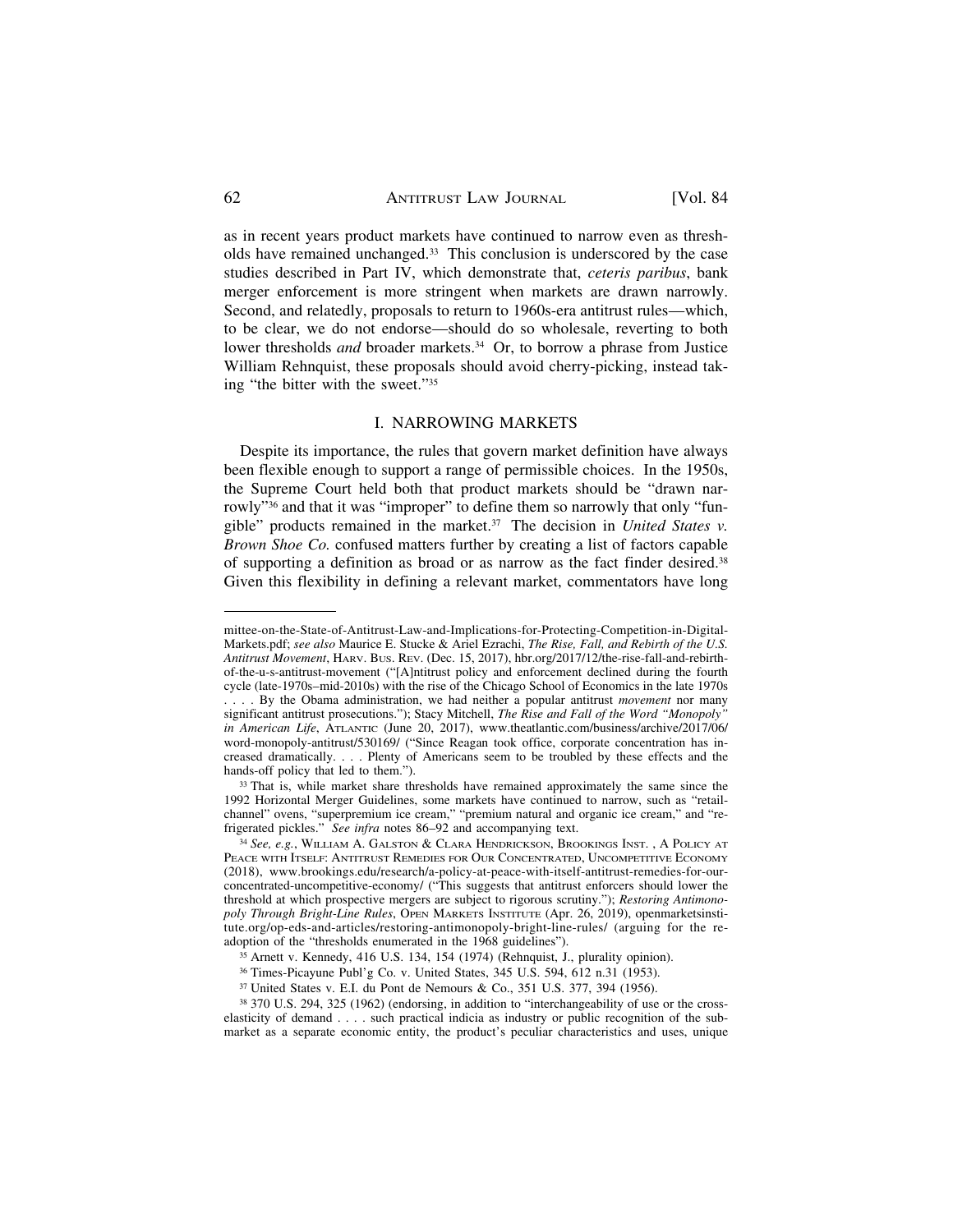charged that market definition is "an essentially ex post choice"39 designed "to achieve desired results in calculating market shares."40

How courts exercise this discretion has varied substantially over time. During the first  $25$  years after the Celler-Kefauver Act of  $1950$ ,<sup> $41$ </sup> the Supreme Court defined a mix of broad product markets, such as "retail grocery" sales<sup>42</sup> and "children's shoes,"43 and narrow ones like "accredited central station [alarm] service[s]"<sup>44</sup> and "automotive finishes and fabrics."<sup>45</sup> Lower courts also defined a mix of broad and narrow product [markets.46](https://markets.46) Beginning in the 1980s, perhaps in response to the issuance of the 1982 Merger Guidelines, narrow markets became the rule. For example, the product market in grocery store mergers changed from "retail grocery" sales in the 1960s to "supermarkets" in the late 1980s and "premium natural and organic supermarkets" in the [2000s.47](https://2000s.47) Today, agencies and courts routinely define product markets so narrowly that they require multiple adjectives, such as "the sale of superpremium ice cream products to the retail channel,"48 "broadline foodservice distribution to national customers,"49 "[b]randed seasoned salt products . . . (not including private or store label) sold at retail,"50 and branded canola oil sold to retail-

production facilities, distinct customers, distinct prices, sensitivity to price changes, and specialized vendors").

<sup>39</sup> Kaplow, *supra* note 14, at 124.

<sup>40</sup> Hale & Hale, *supra* note 15, at 426.

<sup>41</sup> Pub. L. No. 81-899, 64 Stat. 1125 (1950).

<sup>42</sup> United States v. Von's Grocery Co., 384 U.S. 270, 272 (1966).

<sup>43</sup> Brown Shoe Co. v. United States, 370 U.S. 294, 326 (1962) (defining three markets in all: "men's, women's, and children's shoes").

<sup>44</sup> United States v. Grinnell Corp., 384 U.S. 563, 571–74 (1966) (defining a product market for "the accredited central station service business").

<sup>45</sup> United States v. E.I. du Pont de Nemours & Co., 353 U.S. 586, 594–95 (1957).

<sup>46</sup>*See, e.g.*, United States v. Gen. Dynamics Corp., 341 F. Supp. 534, 555 (N.D. Ill. 1972) ("[T]he energy market is the appropriate line of commerce for testing the competitive effect of the United Electric–Freeman combination."). *But see* Pitofsky, *supra* note 2, at 1808 n.9 (criticizing the "ludicrously" narrow product market for "florist foil" defined in *Reynolds Metals Co. v. FTC*, 309 F.2d 223, 227 (D.C. Cir. 1962)).

<sup>47</sup>*Compare Von's Grocery*, 384 U.S. at 272 (retail grocery), *and* Van de Kamp *ex rel.* Cal. v. Am. Stores Co., 697 F. Supp. 1125, 1129 (C.D. Cal. 1988) (accepting the state's proposed product market of "'supermarkets,' full line grocery stores with more than 10,000 square feet"), *aff'd in part*, 495 U.S. 271, 283 (1990) (assuming the correctness of the district court's antitrust analysis), *with* FTC v. Whole Foods Mkt., 548 F.3d 1028, 1032–33 (D.C. Cir. 2008) (finding clearly erroneous the district court's definition of a market encompassing all supermarkets and cataloguing evidence suggesting that a market for "premium, natural, and organic supermarkets ('PNOS')" was plausible); *id.* at 1043–49 (Tatel, J., concurring) (finding that the evidence strongly suggests a PNOS market).

<sup>&</sup>lt;sup>48</sup> Complaint  $\parallel$  11, Nestlé Holdings, Inc., FTC Docket No. C-4082 (filed June 25, 2003).

<sup>49</sup> FTC v. Sysco Corp., 113 F. Supp. 3d 1, 48 (D.D.C. 2015) (defining overlapping product markets for "broadline foodservice distribution" and "broadline foodservice distribution to national customers").

<sup>50</sup> Complaint ¶ 8, McCormick & Co., FTC Docket No. C-4225 (filed July 29, 2008).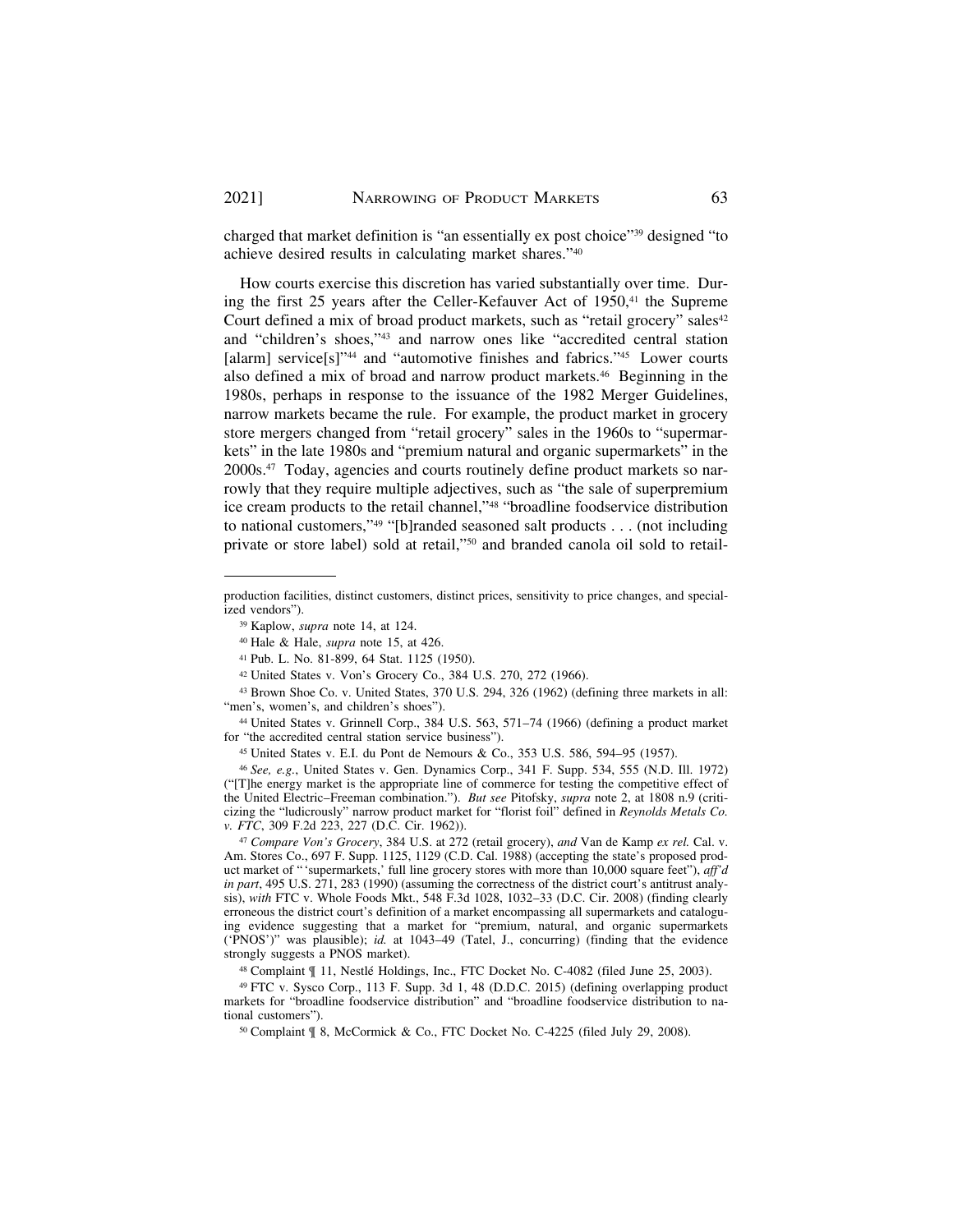ers.51 As explained below in Part I.B, comparing the product markets used by the Supreme Court during the relatively "broad market" era to their modern equivalents suggests many product markets are narrower today.

#### A. LAW

The basic legal rules for market definition were put in place decades ago. In 1950, Congress revised Section 7 to prohibit any acquisition—including stock or assets—"the effect of [which] may be substantially to lessen competition, or tend to create a monopoly" in "any line of commerce . . . in any section of the country."<sup>52</sup> This description is somewhat different from the Sherman Act, which instead addresses "trade or commerce among the several States,"53 although in practice courts use the same market definition rules for both [statutes.54](https://statutes.54)

The Court spent the next 15 years interpreting the new Clayton Act language and developing a body of associated legal rules. As a threshold matter, the Court recognized that the facts on the ground do not always lend themselves to a single, obvious result. In *Times-Picayune Publishing Co. v. United States*, 55 a Sherman Act case, the Court recognized that defining markets is an inexact science: "The 'market,' as most concepts in law or economics, cannot be measured by metes and bounds."56 Similarly, in the *Cellophane* case, it noted that "[i]ndustrial activities cannot be confined to trim categories."57

Acknowledging these real-world nuances, the Court set out two principles that vest fact finders with substantial discretion. First, the Court explained that "a relevant market cannot meaningfully encompass [an] infinite range [of products]. The circle must be drawn narrowly to exclude any other product to which, within reasonable variations in price, only a limited number of buyers will turn."<sup>58</sup> This concept is known today as the "narrowest market" principle,

<sup>51</sup>*See* Complaint ¶¶ 25–35, J.M. Smucker Co., FTC Docket No. 9381 (filed Mar. 5, 2018) (defining a market for "the sale of canola and vegetable oils . . . to retailers" but then explaining that canola and vegetable oils are separate markets clustered for convenience and that the relevant product market excludes avocado, coconut, corn, olive, peanut, and other oils, as well as private-label products).

<sup>52 15</sup> U.S.C. § 18.

<sup>53 15</sup> U.S.C. §§ 1, 2.

<sup>54</sup>*See, e.g.*, Note by the Delegation of the United States to the OECD Directorate for Financial and Enterprise Affairs, Competition Comm., Roundtable on Market Definition, DAF/COMP/ WD(2012)27 (June 7, 2012), <www.justice.gov/sites/default/files/atr/legacy/2012/08/22>/ 286279.pdf (discussing market definition without distinguishing between Clayton Act and Sherman Act cases).

<sup>55 345</sup> U.S. 594 (1953).

<sup>56</sup>*Id.* at 611.

<sup>57</sup> United States v. E.I. du Pont de Nemours & Co., 351 U.S. 377, 395 (1956) (*Cellophane*).

<sup>58</sup> *Times-Picayune*, 345 U.S. at 612 n.31.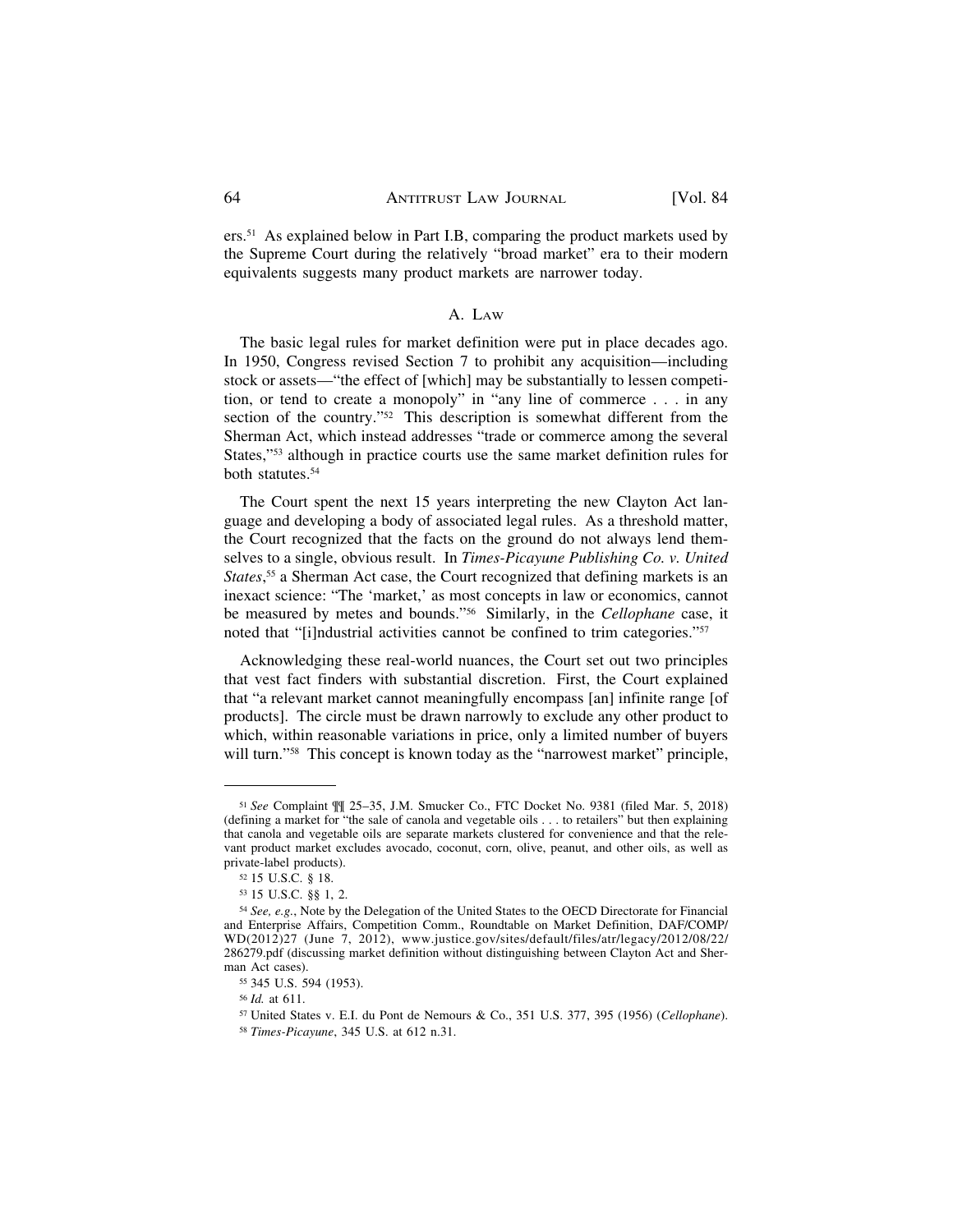which both the courts and the Agencies routinely use.<sup>59</sup> Second, the Court cautioned against drawing the circle too narrowly, explaining that it is also improper "to require that products be fungible to be considered in the relevant market."60 This tension—that markets should be "narrow" but not too narrow—has haunted market definition exercises ever since. Indeed, both commandments appear, almost side by side, in the current Horizontal Merger Guidelines.<sup>61</sup>

From the late 1950s to the mid-1970s, the Court applied these market definition principles to several Clayton Act cases. As described in more detail in Part I.B, the Court's emphasis varied somewhat from one case to the next, producing a patchwork of markets that were generally, but not always, broad.

#### B. PRACTICE

Although the basic legal rules for defining relevant product markets have not changed since the mid-1960s, the product market in the average Clayton Act case has narrowed. Today, the Agencies typically allege—and courts routinely find—markets that are substantially narrower than their historical counterparts.

## 1. *The Broad Market Era (1950–1975)*

Between approximately 1950 and 1975, the Supreme Court defined a mix of broad and narrow relevant product markets. In *Brown Shoe*, for example, the Supreme Court defined separate relevant product markets for all men's shoes, all women's shoes, and all children's shoes.<sup>62</sup> In doing so, the Court explicitly rejected the defendant's attempt to narrow the markets by alleging separate markets for different price tiers, concluding that "the boundaries of the relevant market must be drawn with sufficient breadth to include the competing products of each of the merging companies and to recognize competition where, in fact, competition exists" and that "further division of product

<sup>59</sup> *See, e.g.*, FTC v. Peabody Energy Corp., 492 F. Supp. 3d 865, 885 (E.D. Mo. 2020) ("Crucial to the Court's conclusion is the 'narrowest market principle.'"); FTC v. Sysco Corp., 113 F. Supp. 3d 1, 26 (2015) (quoting and applying the *Times-Picayune* rule).

<sup>&</sup>lt;sup>60</sup> *DuPont*, 351 U.S. at 394. **Comparisor** 60 *DuPont*, 351 U.S. at 394. 61 *DuPont*, 351 U.S. at 394. **61** *Guidelines, supra* note 8, § 4.1.1 ("Because the relative competitive significance of more distant substitutes is apt to be overstated by their share of sales, when the Agencies rely on market shares and concentration, they usually do so in the smallest relevant market satisfying the hypothetical monopolist test."); *id.* § 4 ("However, a group of products is too narrow to constitute a relevant market if competition from products outside that group is so ample that even the complete elimination of competition within the group would not significantly harm either direct customers or downstream consumers. The hypothetical monopolist test . . . is designed to ensure that candidate markets are not overly narrow in this respect."). 62 Brown Shoe Co. v. United States, 370 U.S. 294, 326 (1962) ("Applying these considera-

tions to the present case, we conclude that the record supports the District Court's finding that the relevant lines of commerce are men's, women's, and children's shoes.").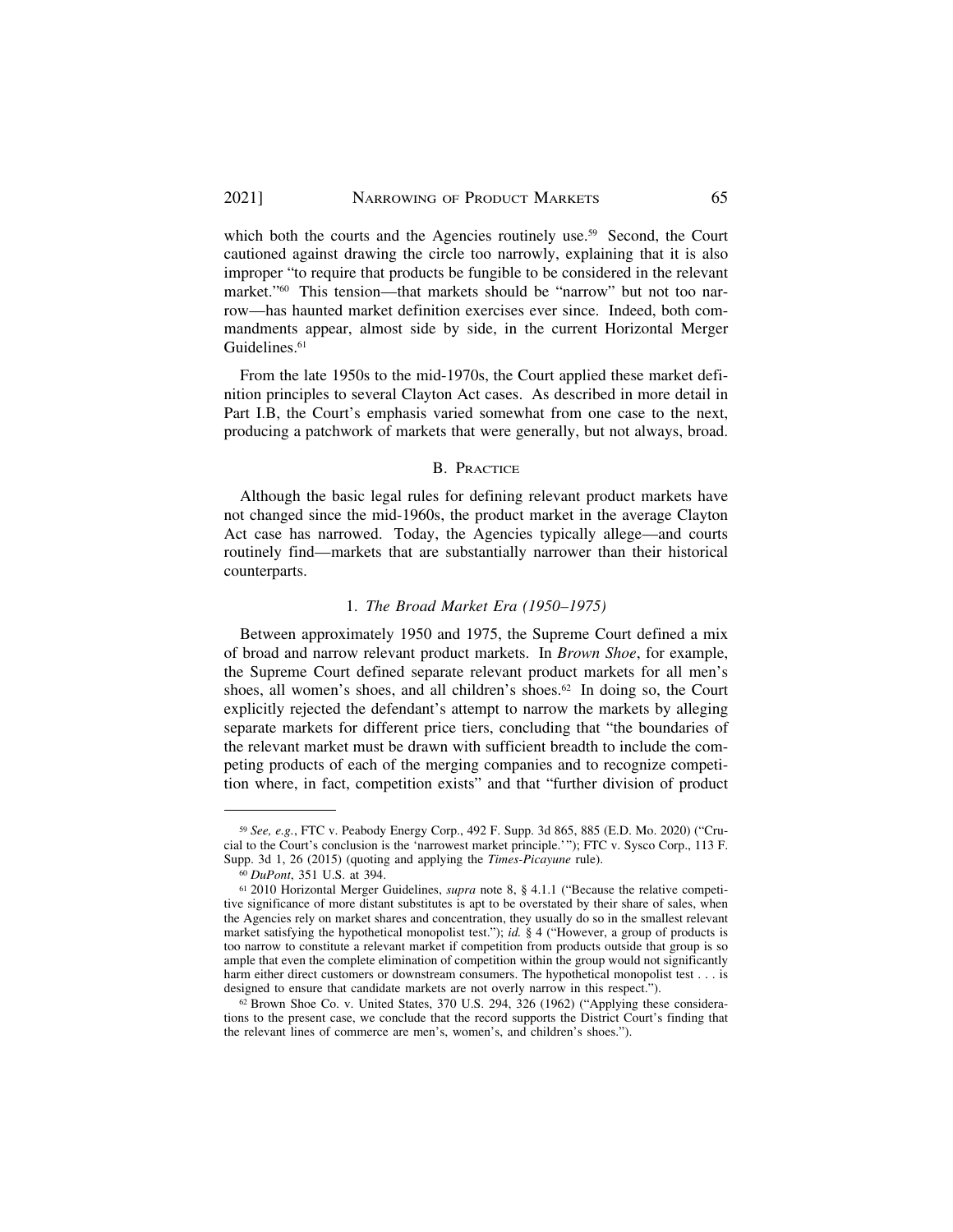lines based on 'price/quality' differences would be 'unrealistic.'"63 The Court also rejected attempts to distinguish among different kinds of children's shoes as "impractical and unwarranted."64

The Supreme Court also endorsed a fairly broad product market in *United States v. Philadelphia National Bank*. 65 There the district court rejected both litigants' proffered (and narrower) markets as attempts to "subdivide a commercial bank into certain selected services and functions," which if "carried to the logical extreme, would result in many additional so-called lines of commerce" but serve "no useful purpose."66 The Supreme Court took the same view, holding that the relevant product market was "the cluster of products (various kinds of credit) and services (such as checking accounts and trust administration) denoted by the term 'commercial banking.'"67 Although the Court acknowledged that the competitive dynamics varied among the products and services included in this broad market, it nonetheless concluded that "it is clear that commercial banking is a market sufficiently inclusive to be meaningful in terms of trade realities."68 The Supreme Court applied the same "commercial banking" product market to six other bank mergers in the following 12 years,<sup>69</sup> in the process rejecting both broader and narrower candidate [markets.70](https://markets.70) 

<sup>63</sup>*Id.* 

<sup>64</sup>*Id.* at 328.

<sup>65 374</sup> U.S. 321 (1963).

<sup>66</sup> United States v. Phila. Nat'l Bank, 201 F. Supp. 348, 363 (E.D. Pa. 1962), *rev'd*, 374 U.S. 321 (1963).

<sup>67</sup> United States v. Phila. Nat'l Bank, 374 U.S. at 356.

<sup>68</sup>*Id.* at 357 (internal quotations and citations omitted).

<sup>69</sup>*See* United States v. First Nat'l Bank & Trust Co. of Lexington, 376 U.S. 665, 667 (1964); United States v. Third Nat'l Bank in Nashville, 390 U.S. 171, 181–82 n.15 (1968) (affirming "commercial banking" product market); United States v. Phillipsburg Nat'l Bank & Trust Co., 399 U.S. 350, 360–61 (1970) (holding that the district court erred when it defined narrower product markets with a broader range of participants because "the cluster of products and services termed commercial banking has economic significance well beyond the various products and services involved"); United States v. Marine Bancorporation, Inc., 418 U.S. 602, 618–19 (1974) (noting that the district court's definition of a "commercial banking" product market was not appealed but "in any event it is in full accord with our precedents"); United States v. Conn. Nat'l Bank, 418 U.S. 656, 666 (1974) (reversing a district court finding that the relevant market included both savings banks and commercial banks, although acknowledging that the market may eventually broaden to include both types of banks, and remanding the case with instructions that "the District Court should treat commercial banking as the relevant product market"); United States v. Citizens & S. Nat'l Bank, 422 U.S. 86, 120–21 (1975) (affirming "commercial banking" product market). The Court did not reach the question in a seventh case. United States v. First City Nat'l Bank of Houston, 386 U.S. 361, 369 n.1 (1967).

<sup>70</sup> *See Connecticut National Bank*, 418 U.S. at 666 (rejecting a broader market that encompassed both commercial and savings banks); *Phillipsburg National Bank & Trust Co.*, 399 U.S. at 360–61 (rejecting a narrower market that did not include the full "cluster" of services traditionally included in the term "commercial banking").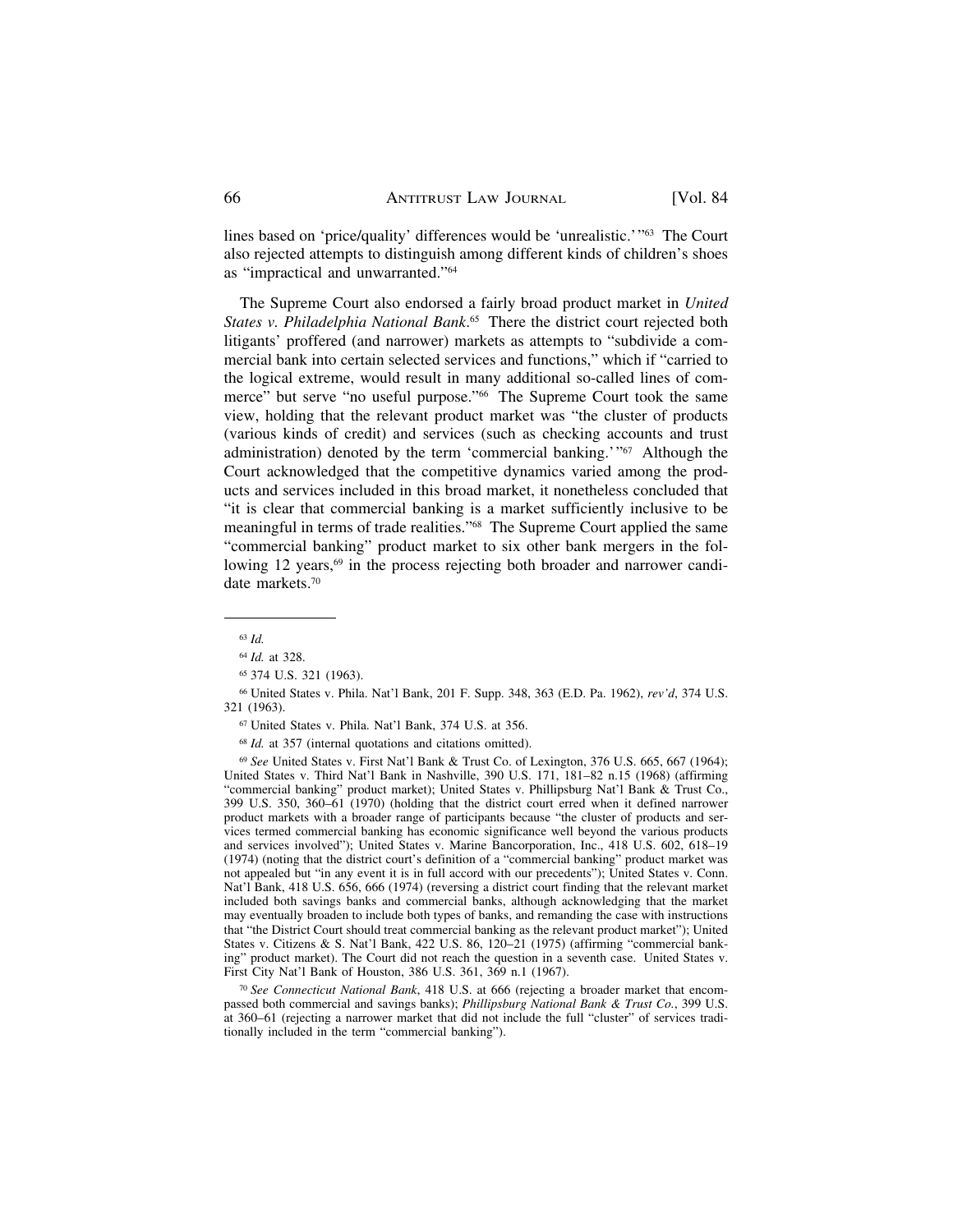Yet the Court did not always define broad markets. In the *DuPont (GM)*  case, for example, the Court chose to define narrow product markets for "automotive finishes and fabrics,"71 while the dissent argued this market was too narrowly drawn because the very same finishes and fabrics were also used in many other industries.<sup>72</sup> The Court also sometimes defined narrow markets in Section 2 cases, as it did in *Grinnell*, over a sharp dissent.<sup>73</sup>

Lower courts likewise defined a mix of broader and narrower markets. In *United States v. General Dynamics Corp.*, 74 for example, the district court defined an "energy market"<sup>75</sup> based on evidence of significant competition from "oil, gas, and nuclear energy."76 Yet as Robert Pitofsky wrote, there were also "many instances" during this era in which lower courts found "excessively, and sometimes ludicrously, narrow market definitions."77 In the late 1950s and early 1960s, for example, government enforcers successfully alleged relevant product markets for "florist foil" (a particular light-weight grade of aluminum foil), "high-priced iron golf clubs," "low-priced baseballs," and "industrial-grade rental garments."78

## 2. *Subsequent Narrowing (1980 to the Present)*

Starting in the 1980s, courts and enforcers began to define product markets in a more standardized fashion, a dynamic that remains largely true today. Although exceptions remained, standardization typically meant rejecting broad markets in favor of somewhat narrower ones, which often focused on a particular industrial or consumer good without making further [distinctions.79](https://distinctions.79)  For example, in the early 1980s, Frederick Rowe argued that the Agencies had

<sup>71</sup> United States v. E.I. du Pont de Nemours & Co., 353 U.S. 586, 594–95 (1957) ("Thus, the bounds of the relevant market for the purposes of this case are not coextensive with the total market for finishes and fabrics, but are coextensive with the automobile industry, the relevant

market for automotive finishes and fabrics.").<br><sup>72</sup> *Id.* at 648–54 (Burton, J., dissenting) (noting that the Court defined a relevant market that included products used in both automotive and non-automotive applications but arbitrarily ex-

<sup>&</sup>lt;sup>73</sup> United States v. Grinnell Corp., 384 U.S. 563, 571–74 (1966); *id.* at 591 (Fortas, J., dissenting).

<sup>&</sup>lt;sup>74</sup> 341 F. Supp. 534 (N.D. Ill. 1972), *aff'd*, 415 U.S. 486 (1974). <sup>75</sup> *Id.* at 555 ("Based upon the extensive evidence presented at trial concerning the coal industry, its consumers and its competitors, this court is of the opinion that the energy market is the appropriate line of commerce for testing the competitive effect of the United Electric-Freeman combination."). 76 *Id.* at 545. 77 Pitofsky, *supra* note 2, at 1808. 78 *Id.* at 1808 n.9 (citing Reynolds Metals Co. v. FTC, 309 F.2d 223, 227 (D.C. Cir. 1962)

<sup>(</sup>florist foil); A.G. Spaulding & Bros. v. FTC, 301 F.2d 585, 588, 597 (3d Cir. 1962) (golf clubs and baseballs); United States v. Blue Bell, Inc., 395 F. Supp. 538, 543 (M.D. Tenn. 1975)

<sup>&</sup>lt;sup>79</sup> See Werden, *supra* note 20 (tracing the ebb and flow of market definition over time).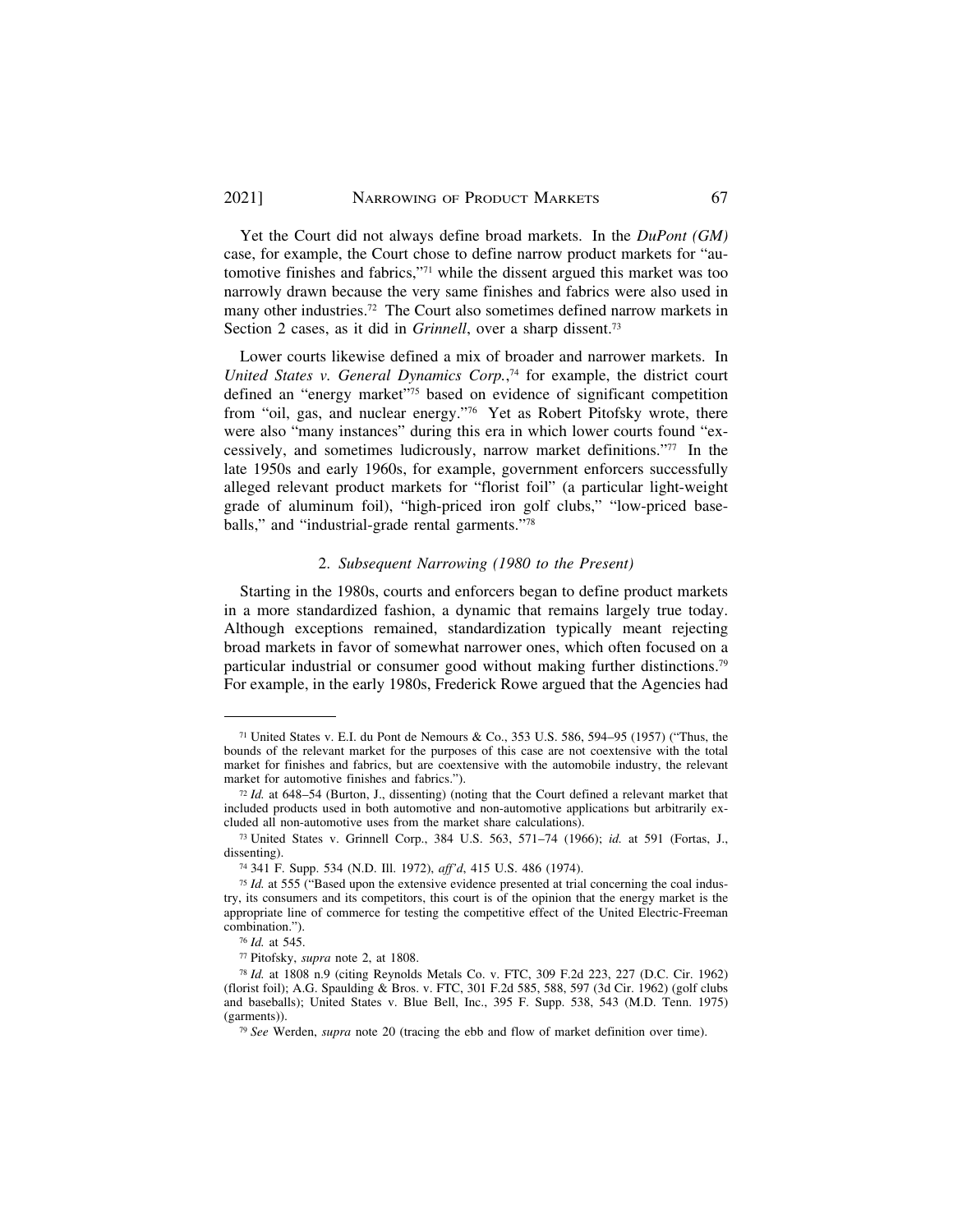"scored easy triumphs against trivial horizontal deals" in markets like local towel rental services and "'vandal-resistant plumbing fixtures' used in prisons."80 In 1986, Judge Bork wrote a decision affirming the definition of a relevant product market for "aircraft transparencies requiring, for want of a better term, 'high technology' to produce, without regard to the materials of which they are fabricated."<sup>81</sup> That same year, the Sixth Circuit affirmed a district court decision involving a single household appliance, the "dishwasher" market,<sup>82</sup> which was consistent with the way other household appliances were [assessed.83](https://assessed.83) Courts and enforcers also sometimes made further distinctions, particularly as price-discrimination markets gained purchase.<sup>84</sup> Although a few product markets broadened, these cases were rare and sometimes [controversial.85](https://controversial.85)

Most narrowing took place along two dimensions. First, markets narrowed to focus upon a product's next-closest substitutes, which often meant defining a market around a single price tier or product characteristic. For example, in

<sup>80</sup> Frederick M. Rowe, *The Decline of Antitrust and the Delusions of Models: The Faustian Pact of Law and Economics*, 72 GEO. L.J. 1511, 1528 (1984) (citing, *inter alia*, United States v. Acorn Eng'g Co., 1981-2 Trade Cas. (CCH) ¶ 64,197 (N.D. Cal. 1981); United States v. Mission Indus., 601 Trade Reg. Rep. (CCH) 4 (June 21, 1983)).

<sup>81</sup> FTC v. PPG Indus., Inc., 798 F.2d 1500, 1504–06 (D.C. Cir. 1986). As a market defined by supply-side factors, the present Guidelines may arrive at a different (presumably narrower) formulation.

<sup>82</sup> White Consol. Indus., Inc. v. Whirlpool Corp., 781 F.2d 1224, 1227–29 (6th Cir. 1986).

<sup>83</sup> See Press Release, U.S. Dep't of Justice, Antitrust Div. Statement on the Closing of Its Investigation of Whirlpool's Acquisition of Maytag (Mar. 29, 2006), [www.justice.gov/archive/](www.justice.gov/archive) atr/public/press\_releases/2006/215326.pdf (stating that the transaction was unlikely to reduce competition in various household appliance markets, including "residential clothes washers and dryers"); Final Judgment, United States v. Com. Elec. Co., 1959 Trade Cas. (CCH) ¶ 69,505 (N.D. Ohio Oct. 23, 1959),<www.justice.gov/atr/page/file/1114471/download>(defining "GE major appliances" subject to the judgment as "refrigerators, freezers, ranges and ovens, water heaters, dishwashers, disposals, washers, dryers, combination washer-dryers, air conditioners, and television receivers").

<sup>84</sup>*See, e.g.*, Complaint ¶¶ 20–26, United States v. AB Electrolux, No. 1:15-cv-01039 (D.D.C. filed July 1, 2015) (defining separate markets for different distribution channels of the same product); FTC v. Sysco Corp., 113 F. Supp. 3d 1, 48 (D.D.C. 2015) (defining a separate pricediscrimination market around "national customers"); *see also* Ian Simmons, Sergei Zaslavsky & Lindsey Freeman, *Price Discrimination Markets in Merger Cases: Practical Guidance from*  FTC v. Sysco, ANTITRUST, Fall 2016, at 40, 40 (2016) (arguing that the enforcement Agencies are asserting "narrow 'price discrimination markets' . . . in a growing number of merger investigations and enforcement actions").

<sup>85</sup>*See, e.g.*, Federated Dep't Stores, Inc./The May Dep't Stores Co., FTC File No. 051-0111 (2005) (Statement of the Commission) (defining markets for specific categories of goods sold by both department stores and specialty stores, rather than a market for "department stores," as the district court previously defined the market in *The Bon-Ton Stores, Inc. v. The May Dep't Store Co.*, 881 F. Supp. 860 (W.D.N.Y. 1994)); Mark D. Bauer, *Department Stores on Sale: An Antitrust Quandary*, 26 GA. ST. U. L. REV. 255, 319 (2010) (criticizing the FTC's decision in Federated/May and identifying "a homogenization of retail choices, a loss of civic identity and at least perceived disrespect by distant corporations that have usurped cherished local institutions" as "issues [that] demand further investigation by the FTC").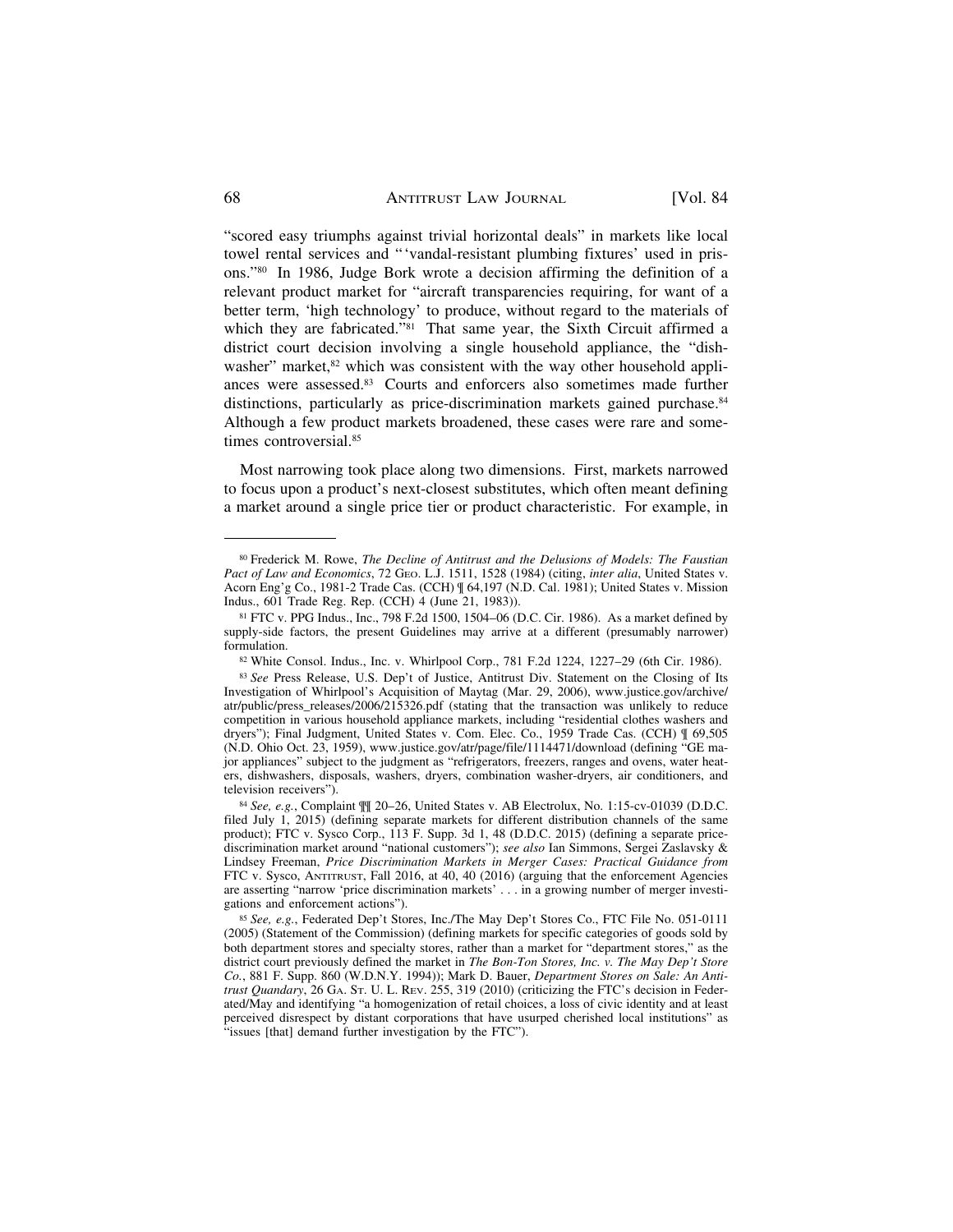the early 2000s, the FTC alleged that "the sale of superpremium ice cream products to the retail channel" was a relevant product market, and that "refrigerated pickles" and "shelf-stable pickles" were in different product markets.<sup>86</sup> Likewise, in *Whole Foods*, the FTC alleged a market for "premium natural and organic supermarkets," which the district court rejected as too narrow but the court of appeals accepted.<sup>87</sup> By comparison, during the broad market era the Court rejected the defendant's attempt to define narrower shoe markets using "'price/quality' and 'age/sex' distinctions" as "unrealistic," and found particularly laughable the suggestion that "men's shoes selling below \$8.99 are in a different product market from those selling above \$9.00."88

Second, enforcers more often defined narrow price-discrimination markets, even though those markets were hardly new.<sup>89</sup> Thus, for example, while the DOJ had long defined markets around specific household appliances like dishwashers, washing machines, and ovens, both before and after the rise of pricediscrimination markets,<sup>90</sup> in *Electrolux*, it alleged both markets for individual household appliances (ranges, cooktops, and ovens) *and* price-discrimination submarkets for "contract channel" and "retail channel" purchasers of each of those same [appliances.91](https://appliances.91) The "national broadline customers" market in *Sysco*  was also defined around the customers most vulnerable to price discrimination [post-transaction.92](https://post-transaction.92)

<sup>&</sup>lt;sup>86</sup> See Complaint ¶ 11, Nestlé Holdings, Inc., FTC Docket No. C-4082 (filed June 25, 2003); Complaint ¶¶ 12–13, 15(a), FTC v. Hicks, Muse, Tate & Furst Equity Fund V, L.P., FTC File No. 021-0150 (filed Oct. 22, 2002).

<sup>87</sup> FTC v. Whole Foods Mkt., Inc., 502 F. Supp. 2d 1, 34–36 (D.D.C. 2007), *rev'd*, 548 F.3d 1028, 1041 (D.C. Cir. 2008).

<sup>88</sup> Brown Shoe Co. v. United States, 370 U.S. 294, 326 (1962); *see also* United States v. Phila. Nat'l Bank, 201 F. Supp. 348, 363 (E.D. Pa. 1962) (rejecting both plaintiffs' and defendants' attempts to "subdivide a commercial bank into certain selected services and functions" as misguided because these smaller markets "would result in many additional so-called lines of commerce" but serve "no useful purpose"), *rev'd*, 374 U.S. 321 (1963).

<sup>89</sup>*See, e.g.*, U.S. Dep't of Justice & Fed. Trade Comm'n, Horizontal Merger Guidelines § II.A, at 6 (1982) [hereinafter 1982 Merger Guidelines], [www.justice.gov/sites/default/files/atr/](www.justice.gov/sites/default/files/atr) legacy/2007/07/11/11248.pdf ("If such price discrimination is possible, the Department will consider defining additional, narrower relevant product markets oriented to the buyer groups subject to the exercise of market power.").

<sup>90</sup> *See* Press Release, *supra* note 83 (finding the transaction was unlikely to reduce competition in various household appliance markets, including "residential clothes washers and dryers"); Final Judgment, United States v. Com. Elec. Co., 1959 Trade Cas. (CCH) ¶ 69,505 (N.D. Ohio Oct. 23, 1959), <www.justice.gov/atr/page/file/1114471/download> (defining "GE major appliances" subject to the judgment as "refrigerators, freezers, ranges and ovens, water heaters, dishwashers, disposals, washers, dryers, combination washer-dryers, air conditioners, and television receivers").

<sup>91</sup> Complaint ¶¶ 19–26, United States v. AB Electrolux, No. 1:15-cv-01039 (D.D.C. filed July 1, 2015) (defining separate markets for different distribution channels of the same product).

<sup>92</sup> FTC v. Sysco Corp., 113 F. Supp. 3d 1, 48–49 (D.D.C. 2015).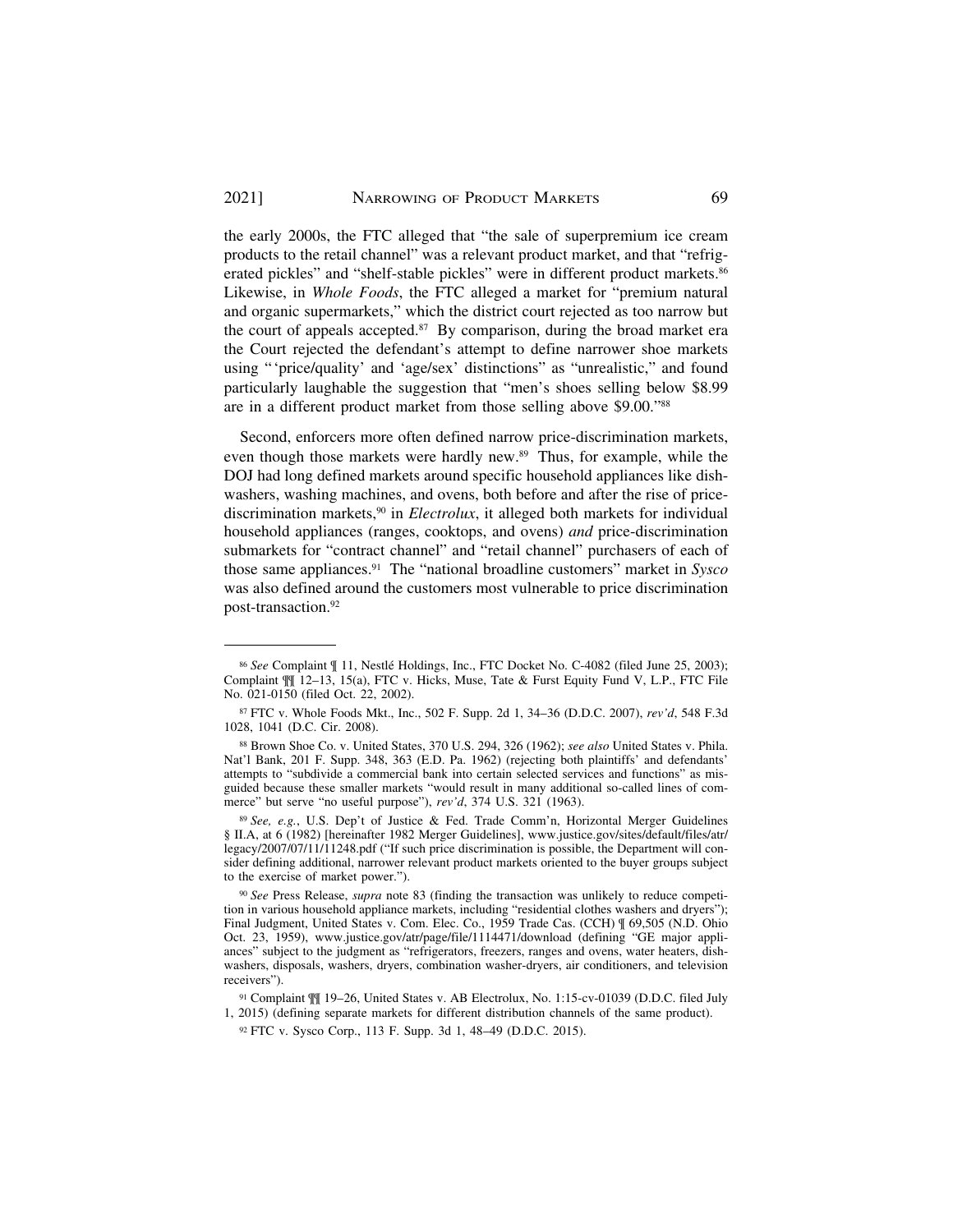### 3. *Systematic Comparison*

There is therefore a growing perception that enforcers allege narrow markets and that courts typically agree,<sup>93</sup> particularly as the market definition exercise has become more standardized. What has been missing so far is substantial evidence that the courts and the Agencies are defining product markets in a systematically narrower way than before.

The product market definitions used by the Supreme Court in its Clayton Act cases, which were all decided between 1962 and 1975, provide a useful place to start. This sample is manageable in size, homogeneous (i.e., all cases were decided during the same era), and important given its role in setting basic substantive merger rules. As indicated below in Tables 1 and 2, in half the industries (6 of 12) and the majority of the cases (12 of 19), the courts and the Agencies define substantially narrower product markets today than the Supreme Court did during the broad market era. By comparison, *none* of the markets has broadened since then. Of the markets that have narrowed, how and when the definitional shift occurred varies.

Some markets, such as retail groceries, narrowed several times. In the 1966 *Von's Grocery* case, the Supreme Court found that the relevant product market for a merger of two Los Angeles-area grocery stores was the market for "retail grocery" sales,<sup>94</sup> which included small corner stores. In the 1990 case *California v. American Stores Co.*, the Supreme Court implicitly accepted a slightly narrower market for supermarkets, grocery stores of at least 10,000 square feet.<sup>95</sup> By 2008, in the *Whole Foods* case,<sup>96</sup> the Commission alleged, and the D.C. Circuit found, over a sharp dissent, $97$  an even narrower market

<sup>93</sup>*See, e.g.*, Electrolux Pretrial Brief, *supra* note 13, at 15–16 ("Frequently, the government alleges narrow markets, the defendant describes broader markets, and the court must choose between the competing approaches."); Baker, *supra* note 3, at 150 n.76 ("Narrow markets that cannot be described absent multiple adjectives are often ridiculed as gerrymandered—carefully crafted in order to make concentration appear high, rather than defined on a principled basis. . . . But the number of adjectives is beside the point: the issue is whether the market definition is consistent with the evidence as to demand substitution.").

<sup>94</sup> United States v. Von's Grocery Co., 384 U.S. 270, 272 (1966).

<sup>95</sup>*See id.*, *aff'g* 697 F. Supp. 1125, 1129 (C.D. Cal. 1988) (defining the relevant product market).

<sup>96</sup> FTC v. Whole Foods Mkt., Inc., 548 F.3d 1028 (D.C. Cir. 2008).

<sup>97</sup> *See id.* at 1051–52 (Kavanaugh, J., dissenting).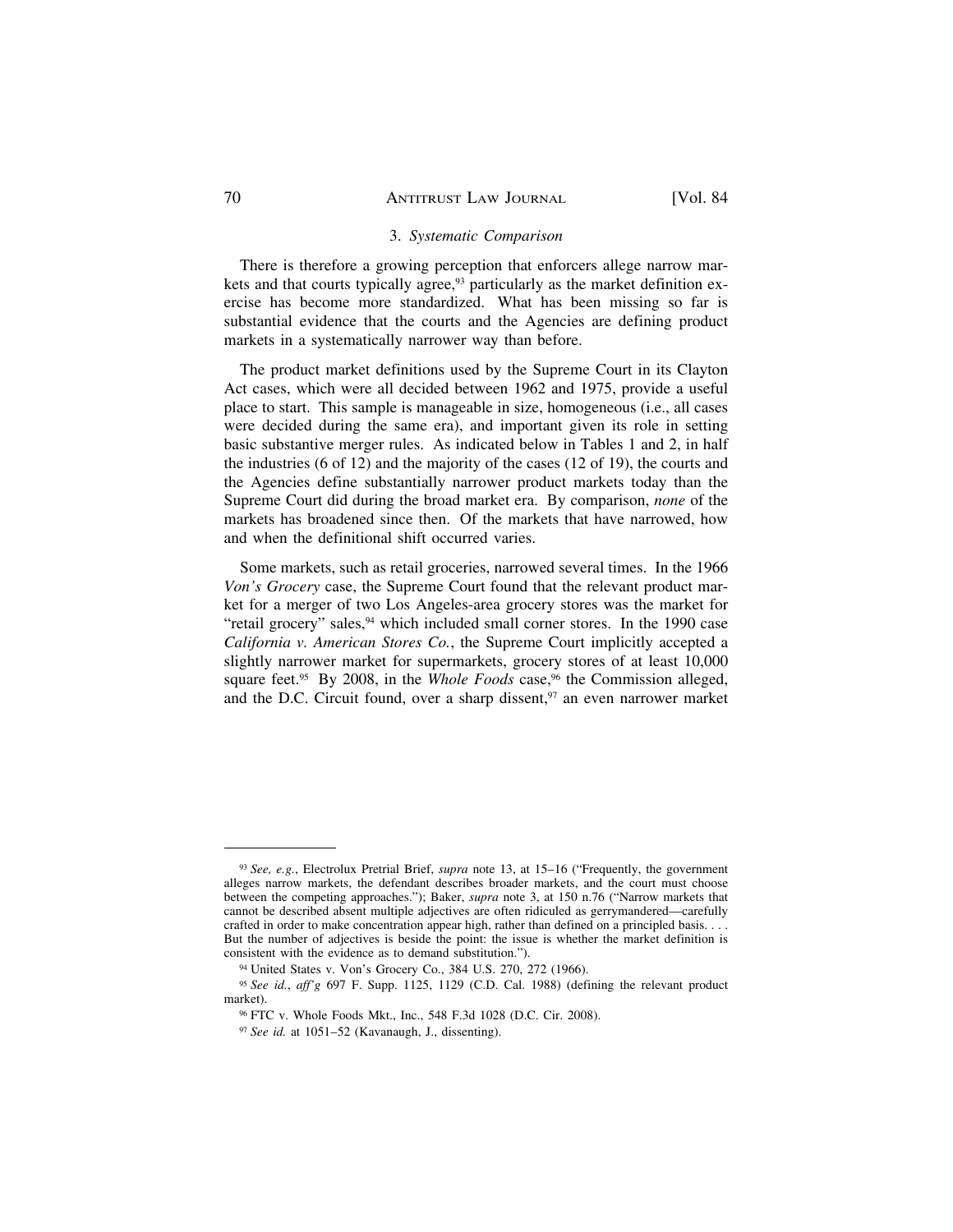# TABLE 1: PRODUCT MARKETS DEFINED BY THE SUPREME COURT IN § 7 CASES AND MORE RECENT EQUIVALENTS

| Case                                    | Year            | <b>Relevant Product</b><br>Market(s)                                                                                                                                                                              | <b>More Recent Equivalents</b>                                                                                                                                                                                                                                                                                                                                                                                                                                                                                                                                                                                                                                                                                                                                                                                            |  |
|-----------------------------------------|-----------------|-------------------------------------------------------------------------------------------------------------------------------------------------------------------------------------------------------------------|---------------------------------------------------------------------------------------------------------------------------------------------------------------------------------------------------------------------------------------------------------------------------------------------------------------------------------------------------------------------------------------------------------------------------------------------------------------------------------------------------------------------------------------------------------------------------------------------------------------------------------------------------------------------------------------------------------------------------------------------------------------------------------------------------------------------------|--|
| Du Pont<br>(GM)                         | 1957            | (1) automotive finishes<br>and                                                                                                                                                                                    | "automotive refinishing paint"                                                                                                                                                                                                                                                                                                                                                                                                                                                                                                                                                                                                                                                                                                                                                                                            |  |
|                                         |                 | (2) automotive fabrics<br>353 U.S. 586, 593–95<br>(1957)                                                                                                                                                          | In re Automotive Refinishing Paint Antitrust Litig.,<br>515 F. Supp. 2d 544, 548 (E.D. Pa. 2007) (describing<br>plaintiff's allegations)*                                                                                                                                                                                                                                                                                                                                                                                                                                                                                                                                                                                                                                                                                 |  |
| <b>Brown Shoe</b>                       |                 | $(1)$ all men's shoes<br>(2) all women's shoes<br>1962 (3) all children's shoes<br>370 U.S. 294, 326 (1962)                                                                                                       | "the manufacture and sale of national brand canvas<br>shoes"<br>Complaint ¶ 19, United States v. Converse, No. Civ.<br>72-2075-J (D. Mass. filed July 3, 1972) (consent)<br>"sales of athletic shoes"<br>Business Review Letter from A. Douglas Melamed,<br>Acting Asst. Att'y Gen., to Kenneth A. Letzler &<br>Lynda M. Clarizio, regarding the Apparel Industry<br>Partnership (Oct. 31, 1996), www.justice.gov/atr/<br>response-apparel-industry-partnership-request-<br>business-review-letter)                                                                                                                                                                                                                                                                                                                       |  |
| <b>Banking</b><br>Cases<br>$(7$ in all) | $1963-$<br>1975 | "[T]he cluster of<br>products (various kinds<br>of credit) and services<br>(such as checking<br>accounts and trust<br>administration) denoted<br>by the term 'commercial<br>banking."<br>374 U.S. 321, 356 (1963) | Separate product markets for different kinds of<br>commercial loans, including (i) small business loans<br>and (ii) middle market loans.<br>Robert Kramer, "Mega-Mergers" in the Banking<br>Industry: Address before the Am. Bar Ass'n, Wash.,<br>D.C. 3 (Apr. 14, 1999) ("We view banks as multi-<br>product firms with different products [in<br>CoreStates/FirstUnion (1998) (consent)] we view[ed]<br>small business and middle market lending as relevant<br>product markets."); Press Release, Dep't of Justice,<br>Justice Department Requires Divestitures in Order for<br>BB&T and SunTrust to Proceed with Merger (Nov. 8,<br>2019) ("Today's settlement ensures that banking"<br>customers will continue to have access to<br>competitively priced banking products, including<br>loans to small businesses.") |  |
| El Paso                                 | 1964            | "production,<br>transportation, and sale<br>of natural gas"<br>376 U.S. 651, 657 (1964)                                                                                                                           | "natural gas pipeline transportation"<br>Complaint ¶ 9, DTE Energy Co., FTC Docket No. C-<br>4691 (filed Sept. 13, 2019) (consent)<br>"sale of natural gas to G and SG LDC's for system<br>supply, plus alternate fuels and energy conservation,<br>with a submarket of indirect sale of natural gas to<br>residential/commercial customers, plus alternate fuels<br>and energy conservation."<br>Ill ex rel. Hartigan v. Panhandle E. Pipe Line Co., 730<br>F. Supp. 826 (C.D. Ill. 1990)                                                                                                                                                                                                                                                                                                                                |  |
| Penn-Olin                               | 1964            | production and sale of<br>sodium chlorate<br>378 U.S. 158, 161 (1964)                                                                                                                                             | "the manufacture and sale of sodium chlorate" in<br>"North America"<br>Complaint $\P$ 24, 27, Superior Plus Corp., FTC<br>Docket No. 9371 (filed June 27, 2016)                                                                                                                                                                                                                                                                                                                                                                                                                                                                                                                                                                                                                                                           |  |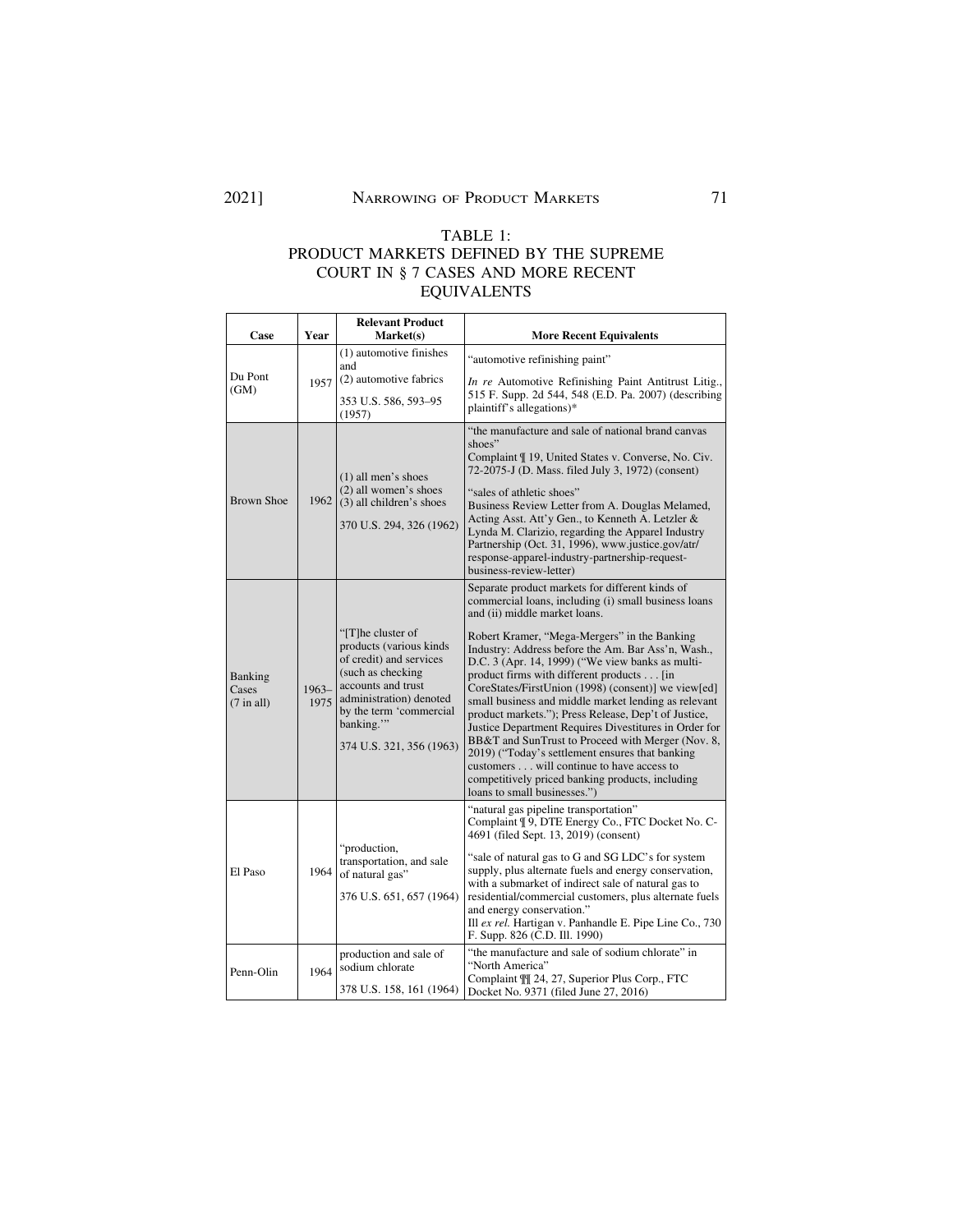# 72 ANTITRUST LAW JOURNAL [Vol. 84

| Case                                       | Year | <b>Relevant Product</b><br>Market(s)                                                                                                                                                          |                                                                                                                                                                                                                                                                                                                                                                                                                                                                                                                                                                                                                                                                                                                                                                                                                                                                                                 |
|--------------------------------------------|------|-----------------------------------------------------------------------------------------------------------------------------------------------------------------------------------------------|-------------------------------------------------------------------------------------------------------------------------------------------------------------------------------------------------------------------------------------------------------------------------------------------------------------------------------------------------------------------------------------------------------------------------------------------------------------------------------------------------------------------------------------------------------------------------------------------------------------------------------------------------------------------------------------------------------------------------------------------------------------------------------------------------------------------------------------------------------------------------------------------------|
|                                            |      |                                                                                                                                                                                               | <b>More Recent Equivalents</b><br>"[1] standard 12-ounce aluminum beverage cans                                                                                                                                                                                                                                                                                                                                                                                                                                                                                                                                                                                                                                                                                                                                                                                                                 |
| Continental<br>Can                         | 1964 | "the combined glass and<br>metal container industries<br>and all end uses for<br>which they compete"<br>378 U.S. 411, 457 (1964)                                                              | ('Standard Cans'), and [2] specialty aluminum<br>beverage cans ('Specialty Cans'), which come in a<br>variety of dimensions that differ from Standard<br>Cans."<br>Complaint ¶ 5, Ball Corp. & Rexam PLC, FTC<br>Docket No. C-4581 (filed Aug. 16, 2016)<br>(1) "the manufacture and sale of glass containers to<br>Brewers"; and (2) "the manufacture and sale of glass<br>containers to Distillers"<br>Complaint ¶ 30, FTC v. Ardagh Group S.A., No.<br>1:13-cv-01021-RMC (D.D.C. filed June 28, 2013)<br>(subsequently settled)                                                                                                                                                                                                                                                                                                                                                              |
|                                            |      |                                                                                                                                                                                               | "foodservice glassware"<br>FTC v. Libbey, Inc., 211 F. Supp. 2d 34, 45 (D.D.C.<br>2002) (stipulated market)                                                                                                                                                                                                                                                                                                                                                                                                                                                                                                                                                                                                                                                                                                                                                                                     |
| Alcoa<br>(Rome<br>Cable)                   | 1964 | (1) "insulated aluminum<br>conductor and insulated<br>copper conductor"<br>(2) "aluminum conductor<br>(bare and insulated)"<br>(3) copper and alum.<br>submarkets<br>377 U.S. 271, 277 (1964) | "the electrical conduit market"<br>Allied Tube & Conduit Corp. v. Indian Head, Inc.,<br>486 U.S. 492, 497 (1988) (§ 1 case)<br>"copper building wire"<br>Complaint ¶ 6, United States v. Essex Group, No. CV<br>78-3659-RJK (filed Sept. 21, 1978))*                                                                                                                                                                                                                                                                                                                                                                                                                                                                                                                                                                                                                                            |
| Consolidated<br>Foods                      | 1965 | "the markets for [1]<br>dehydrated onion and [2]<br>[dehydrated] garlic"<br>380 U.S. 592, 595 (1965)                                                                                          | "the U.S. dehydrated-onion business"<br>Final Order, McCormick & Co., FTC Docket No. C-<br>3468 (Oct. 26, 1993) (cited in FTC, Announced<br>Actions for March 1, 1996) (modifying the Oct. 26,<br>1993 order resolving allegations that McCormick's<br>acquisition of Haas Foods "would substantially<br>reduce competition in the U.S. dehydrated onion<br>business")<br>"the manufacture and sale of branded seasoned salt<br>products," which "include any dry branded product or<br>product formulation (not including private or store<br>label) sold at retail, usually in glass or plastic bottles,<br>that consist primarily of salt, contain at least two other<br>different herbs, spices, and/or other seasonings, and<br>are labeled or otherwise described on the container as<br>seasoned salt"<br>Complaint ¶ 8, McCormick & Co., FTC Docket No.<br>C-4225 (filed July 30, 2008) |
| <b>Beer Cases</b><br>- Pabst<br>- Falstaff | 1966 | "production and sale of<br>beer"<br>1973 384 U.S. 546, 547-48,<br>550-51 (1966)<br>410 U.S. 526, 549 (1973)                                                                                   | "Producer and Seller of Beer"<br>DeHoog v. Anheuser-Busch InBev SA/NV, 899 F.3d<br>758, 761 (9th Cir. 2018) (private litigation concerning<br>the SAB acquisition)<br>"Beer"<br>Complaint ¶ 30, United States v. Anheuser-Busch<br>InBev, No. 16-CV-01483 (D.D.C. filed July 20, 2016)<br>(SABMiller acquisition) (but complaint also notes<br>segments within market); Complaint ¶ 31, United<br>States v. Anheuser-Busch InBev, No. 13-CV-00127<br>(D.D.C. filed Jan. 13, 2013) (Grupo Modelo<br>acquisition)                                                                                                                                                                                                                                                                                                                                                                                 |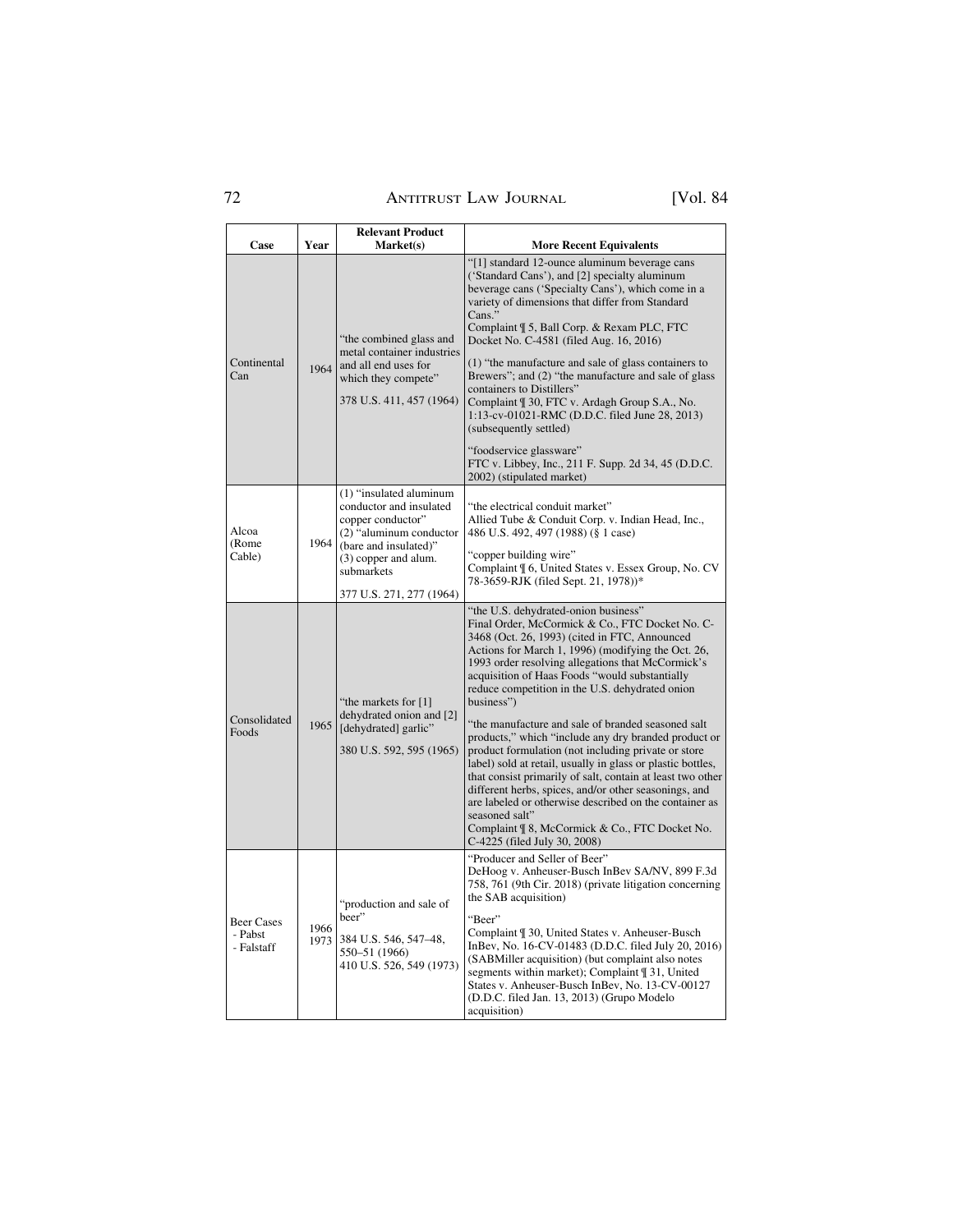# 2021] NARROWING OF PRODUCT MARKETS 73

| Case                | Year | <b>Relevant Product</b><br>Market(s)                                                                                                                                                                                                             | <b>More Recent Equivalents</b>                                                                                                                                                                                                                                                                                                                                                                                                                                    |
|---------------------|------|--------------------------------------------------------------------------------------------------------------------------------------------------------------------------------------------------------------------------------------------------|-------------------------------------------------------------------------------------------------------------------------------------------------------------------------------------------------------------------------------------------------------------------------------------------------------------------------------------------------------------------------------------------------------------------------------------------------------------------|
| Von's<br>Grocery    | 1966 | "the retail grocery<br>market"<br>384 U.S. 270, 272 (1966)                                                                                                                                                                                       | "the retail sale of food and other grocery products in<br>supermarkets"<br>Complaint ¶ 8, Koniklijke Ahold, N.V., FTC Docket<br>No. C-4588 (filed July 22, 2016) (consent);<br>Complaint ¶ 10, Cerberus Institutional Partners V,<br>L.P., FTC Docket No. C-4504 (filed Jan. 27, 2015)<br>(Alberton's/Safeway consent)<br>"Premium natural and organic supermarkets"<br>FTC v. Whole Foods Markets, 548 F.3d 1028, 1037-<br>41 (D.C. Cir. 2008)<br>"Supermarkets" |
|                     |      |                                                                                                                                                                                                                                                  | California ex rel. Van de Kamp v. Am. Stores Co.,<br>697 F. Supp. 1125, 1129 (C.D. Cal. 1988), aff'd in<br>relevant part, 872 F.2d 837, 841 (9th Cir. 1990),<br>rev'd on other grounds, 495 U.S. 271 (1990)                                                                                                                                                                                                                                                       |
| Ford Motor          | 1972 | $(1)$ "original equipment"<br>$\ldots$ spark plugs"<br>(2) "aftermarket" spark<br>plugs<br>405 U.S. 562, 565 (1972)                                                                                                                              | (1) "original equipment" and (2) "replacement" spark<br>plugs<br>Stitt Spark Plug Co. v. Champion Spark Plug Co., 840<br>F.2d 1253, 1254–55 (5th Cir. 1988) (§§ 1, 3 claims))                                                                                                                                                                                                                                                                                     |
|                     |      |                                                                                                                                                                                                                                                  | "spark plugs"<br>Information, United States v. NGK Spark Plug Co.,<br>Ltd., No. 2:14-cr-20949-MOB-DRG (E.D. Mich. filed<br>Aug. 19, 2014)*                                                                                                                                                                                                                                                                                                                        |
| General<br>Dynamics |      | "the energy market,"<br>which includes "interfuel<br>competition" among<br>coal, natural gas, oil,<br>uranium, "and other<br>1974 forms of energy."**<br>341 F. Supp. 534, 555-<br>56 (N.D. Ill. 1972), aff'd,<br>415 U.S. 486, 510-11<br>(1974) | "an economically significant submarket of SPRB coal<br>only"<br>FTC v. Peabody Energy Corp., 492 F. Supp. 3d 865,<br>901 (E.D. Mo. 2020)<br>"no broader and no narrower than SPRB [Southern]<br>Powder River Basin] coal"<br>FTC v. Arch Coal, Inc., 329 F. Supp. 2d 109, 123<br>(D.D.C. 2004)                                                                                                                                                                    |

Note: When litigated cases were not available (or sufficiently recent), we rely upon the plaintiff's allegations (e.g., in price-fixing cases) or a complaint accepted as part of a consent order. We recognize that these sources may be less reliable than a litigated finding of fact, but believe they are still probative, particularly when taken as a whole.

\* Price-fixing cases. Under the per se rule, these cases do not require the definition of a market, but they often include analogous allegations about market shares or volumes of commerce.

 defined both a broad "energy market" and a narrower "coal" submarket. *See General Dynamics*, 415 U.S. \*\* District court finding. The Court did not reach the question on appeal, although the dissent would have at 513–15 (Douglas, J., dissenting).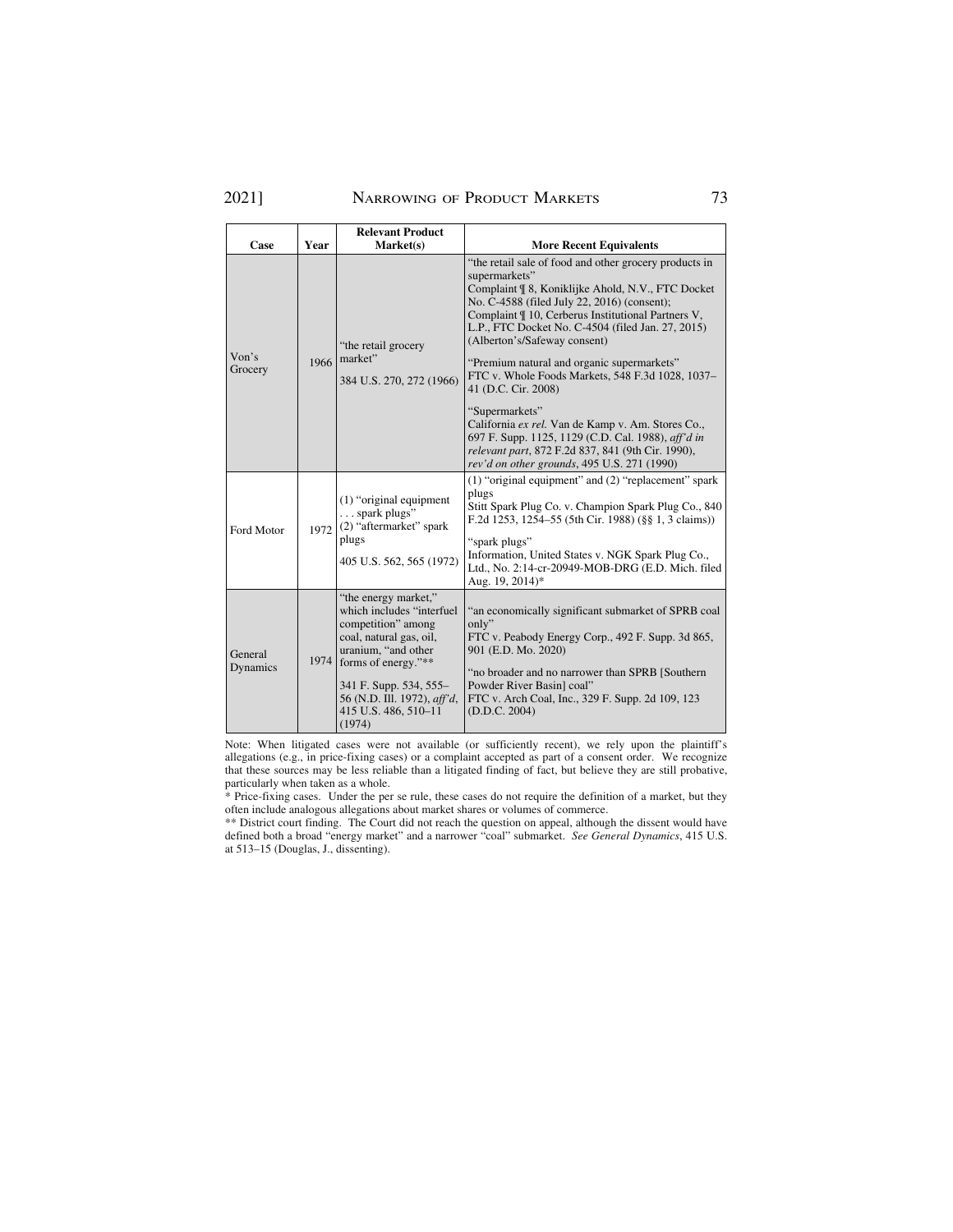| <b>Product Market</b> | Count by |                  | Industries                                                                                                 |  |
|-----------------------|----------|------------------|------------------------------------------------------------------------------------------------------------|--|
|                       |          | Cases Industries |                                                                                                            |  |
| Narrowed              | 12       |                  | Banking; Beverage Containers; Coal;<br>Grocery Stores; Shoes; Seasonings                                   |  |
| Constant              |          |                  | Automotive Finishes; Beer; Electrical<br>6 Conductors; Natural Gas; Sodium Chlorate;<br><b>Spark Plugs</b> |  |
| <b>Broadened</b>      |          |                  |                                                                                                            |  |
| Total                 | 19       | 12               |                                                                                                            |  |

### TABLE 2: SUMMARY STATISTICS

for the "operation of premium natural and organic supermarkets."98 Beverage container product markets also exhibit a sequential narrowing trend, moving from (1) a product market for "the combined glass and metal container industries and all end uses for which they compete" in the  $1960s<sup>99</sup>$  to  $(2)$  separate product markets for particular uses of glass containers (for foodservice, brewery, and distillery use) in 2002 and 2013100 and (3) specific sizes and shapes of metal containers in 2016.101

Other markets narrowed quickly and then stayed narrow, such as coal mining. In the early 1970s case *United States v. General Dynamics Corp.*, 102 the district court concluded that the relevant market for assessing the competitive effects of a merger of two coal miners was "interfuel" competition among

<sup>98</sup>*Id.* at 1037–41 (Brown, J.). There is some evidence the product market has since broadened to include Wal-Mart supercenters and online grocery delivery services. *See* Christine S. Wilson, Comm'r, Fed. Trade Comm'n, Remarks for "Merger Control in USA" Panel at GCR Interactive: Merger Control 11 (Oct. 21, 2020), [www.ftc.gov/system/files/documents/public\\_statements/](www.ftc.gov/system/files/documents/public_statements) 1583814/wilson\_remarks\_at\_gcr\_merger\_control\_2020.pdf ("As an example, consider the case of supermarkets. At one time, only grocery stores were included in the product market. Eventually, Wal-Mart and other superstores were added to the list of market participants. Now, as a result of the pandemic, perhaps online ordering and delivery should lead to an expanded list of market participants."); *see also* Complaint ¶ 9, Wal-Mart Stores, FTC Docket No. C-4066 (filed Nov. 20, 2002) (including "supercenters" and "club stores" in the "supermarket" market in Puerto Rico only); Complaint  $\mathbb{N}$  11–12, Koninklijke Ahold, N.V., FTC Docket No. C-4588 (filed July 22, 2016) (excluding club stores and other retailers from the "supermarket" market).

<sup>&</sup>lt;sup>99</sup> United States v. Cont'l Can Co., 378 U.S. 441, 457 (1964).<br><sup>100</sup> See FTC v. Libbey, Inc., 211 F. Supp. 2d 34, 45 (D.D.C. 2002) (parties stipulated the relevant product market was "food service glassware"); Complaint ¶ 30, FTC v. Ardagh Group S.A., No. 1:13-cv-01021-RMC (D.D.C. filed July 17, 2013) (alleging the relevant product markets were "(1) the manufacture and sale of glass containers to Brewers; and (2) the manufacture and sale of glass containers to Distillers").

<sup>101</sup> Complaint ¶¶ 5, 9, Ball Corp., FTC Docket No. C-4581 (filed June 28, 2016) (defining one product market for "standard 12-ounce aluminum beverage cans" and a separate cluster market for various kinds of "specialty aluminum beverage cans" that "come in a variety of dimensions" but can be clustered for convenience).

<sup>102 341</sup> F. Supp. 534 (N.D. Ill. 1972), *aff'd*, 415 U.S. 486 (1974).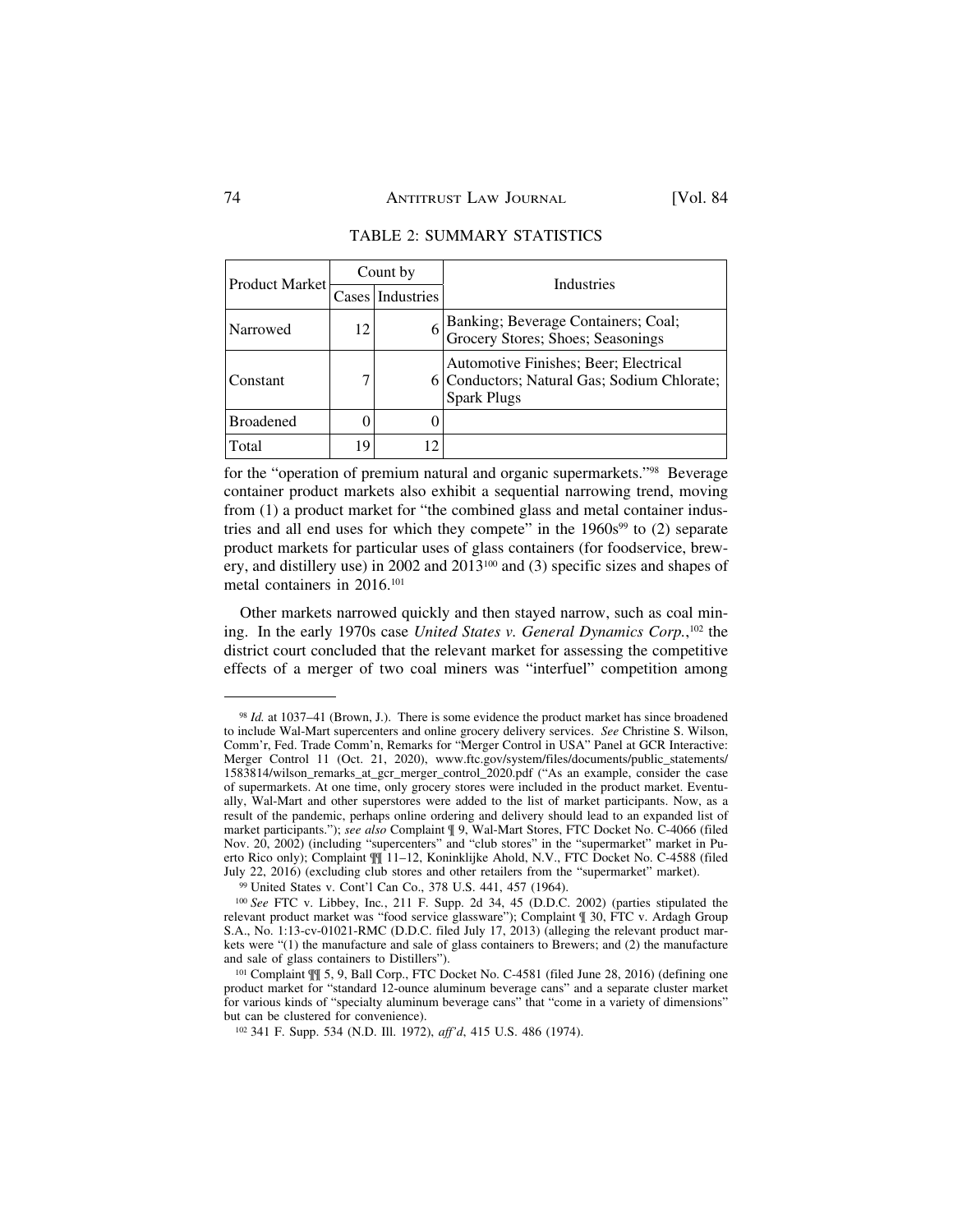different energy sources—including coal, natural gas, and uranium—used to generate electricity.103 The Supreme Court affirmed without reaching the question of how to define the relevant product market.104 The dissenters, however, argued that there may be both a relevant market for energy and a relevant submarket for coal.<sup>105</sup> Yet in another merger of coal mines in the early 2000s, *Arch Coal*, the FTC alleged a market for "8800 BTu coal" from the Southern Powder River Basin (SPRB) in Wyoming<sup>106</sup> and the district court found a market for all SPRB coal.<sup>107</sup> In 2020, the FTC alleged the same SPRB coal product market in a second transaction involving Arch Coal, which the district court provisionally accepted when it granted a preliminary injunction.108 In this last case, the court emphasized that its finding was dictated primarily by "the 'narrowest market principle'" in *Brown Shoe*. 109

The same dynamic also appears in the banking cases. Whereas the Supreme Court defined a broad cluster market in seven different cases between 1963 and 1975, the DOJ eventually moved to narrower categories for checking, savings, and trust products, as well as different kinds of customers.110 The DOJ's approach has been consistent for many years, aided by the 1995 Bank Merger Guidelines, which the DOJ may soon revise.<sup>111</sup>

<sup>&</sup>lt;sup>103</sup> *Id.* at 545–46.<br><sup>104</sup> United States v. Gen. Dynamics Corp., 415 U.S. 486, 510–11 (1974).<br><sup>105</sup> *Id.* at 517–22 (Douglas, J., dissenting).<br><sup>105</sup> FTC v. Arch Coal, Inc., 329 F. Supp. 2d 109, 121 (D.D.C. 2004) (recoun argument before the court).

<sup>&</sup>lt;sup>107</sup> *Id.* at 119–23.<br><sup>108</sup> FTC v. Peabody Energy Co., 492 F. Supp. 3d 865 (E.D. Mo. 2020).<br><sup>109</sup> *Id.* at 896. This conclusion is odd for two reasons. First, the district court defined overlapping broad and narrow product markets, while the narrowest market principle requires the definition of only one product market. *See, e.g.*, Werden, *supra* note 20, at 194–95 ("The Guidelines' Smallest Market Principle states that the one and only relevant market for the antitrust market subsequence and the corresponding candidate market sequence 'generally' is the smallest element in the antitrust market subsequence, that is, the only one contained in each of the others."). Second, the district court cited *Brown Shoe* for this point, even though the Court there defined relatively broad markets and pointedly rejected the defendants' attempt to make narrower distinctions, such as price tiers. *See Peabody*, 492 F. Supp. 3d at 886 (citing Times Picayune Pub. Co. v. United States, 345 U.S. 594, 612 n.31 (1953); Brown Shoe Co. v. United States, 370 U.S. 294 (1962)); *see also supra* notes 58–61 and accompanying text. 110 *See, e.g.*, U.S. Dep't of Justice, Bank Merger Competitive Review § 2 (1995),

<www.justice.gov/sites/default/files/atr/legacy/2007/08/14/6472.pdf> (using separate HHI calculations for two different sizes of "commercial and industrial loans"); *Antitrust Division Banking Guidelines Review: Public Comments Topics & Issues Guide* U.S. DEP'T OF JUSTICE, ANTITRUST DIV. (Oct. 28, 2020), <www.justice.gov/atr/antitrust-division-banking-guidelines-review-public>comments-topics-issues-guide ("Depending on the transaction, the Division generally reviews three separate product markets in banking matters: (1) retail banking products and services, (2) small business banking products and services, and (3) middle market banking products and services.").

<sup>&</sup>lt;sup>111</sup> See Press Release, U.S. Dep't of Justice, Antitrust Div., Antitrust Division Seeks Public Comments on Updating Bank Merger Review Analysis (Sept. 1, 2020), [www.justice.gov/opa/pr/](www.justice.gov/opa/pr) antitrust-division-seeks-public-comments-updating-bank-merger-review-analysis.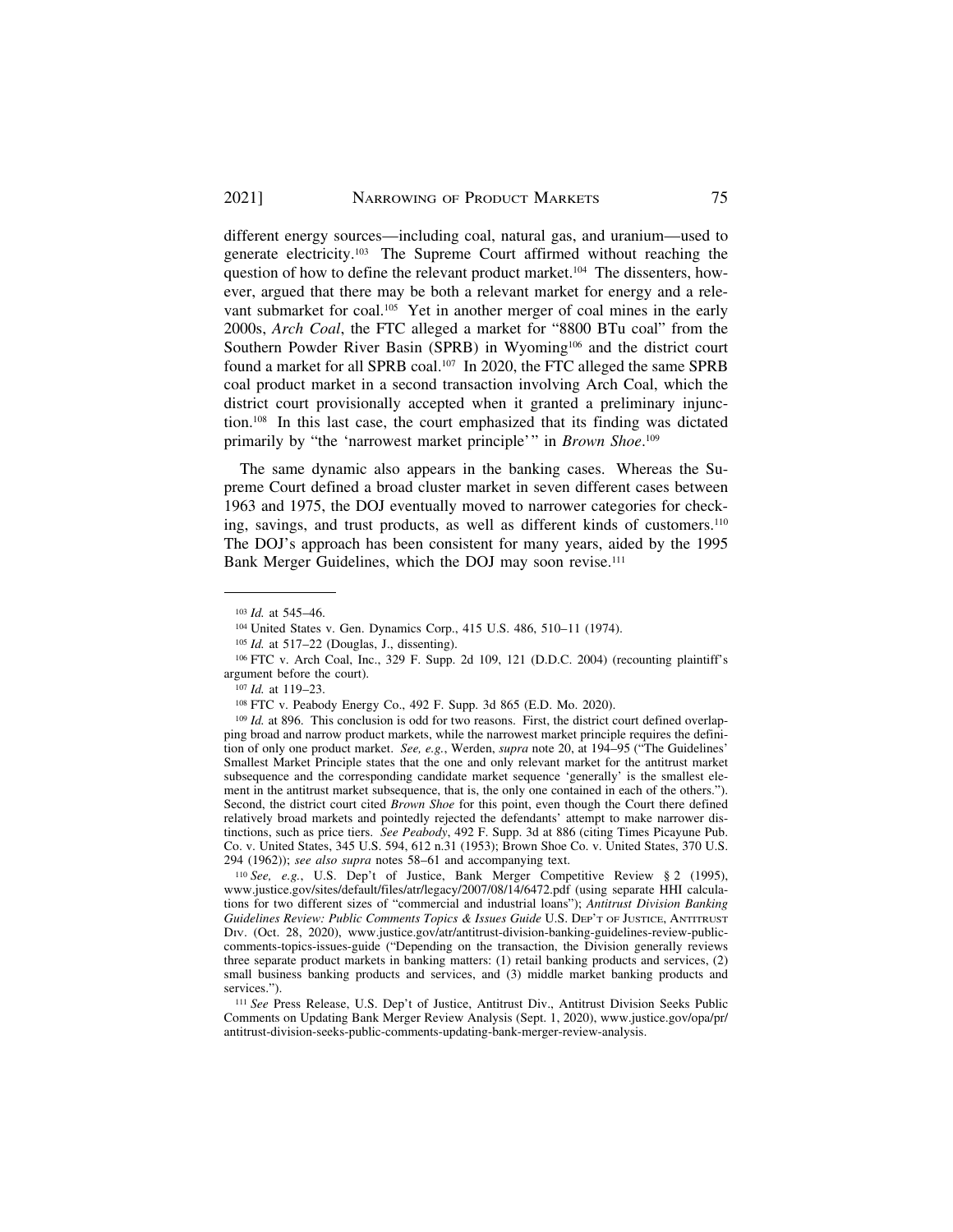A few markets initially stayed constant and then narrowed, such as food products. In *FTC v. Consolidated Foods Corp.*, 112 the Supreme Court defined separate markets for dehydrated onions and dehydrated garlic.<sup>113</sup> The FTC was still applying these market definitions in 1993, when it resolved allegations that an acquisition by McCormick & Co. would harm competition in the "U.S. dehydrated onions business."114 Although market definitions involving onions and garlic have not been assessed since then, the FTC has taken a narrower approach in other food and seasoning transactions, including a 2008 consent order with McCormick that limited the market to branded salt products sold at retail, explicitly excluding chemically identical store-brand and private-label products.115

## II. POTENTIAL CAUSES

At a high level, much of this narrowing may be attributable to four factors: (1) the growing use of economic tools, particularly as the primary focus of merger analysis shifted from coordinated to unilateral effects, and from homogeneous to differentiated products;<sup>116</sup> $(2)$  a concomitant increase in reliance on demand substitution metrics, culminating in the nearly complete exclusion of supply substitution from market definition; (3) additional limitations intro-

<sup>112 380</sup> U.S. 592 (1965). 113 *Id.* at 595 (reporting the merging parties' shares of the market for the "manufacture of dehydrated onion and garlic").

<sup>114</sup>*See* Press Release, Fed. Trade Comm'n, Announced Actions for March 1, 1996 (Mar. 1, 1996), <www.ftc.gov/news-events/press-releases/1996/03/announced-actions-march-1-1996> (reporting that the agency had granted McCormick's petition "to modify a 1993 consent order" that resolved allegations that an acquisition "would substantially reduce competition in the U.S. dehydrated onion business").

<sup>115</sup> Complaint ¶ 8, McCormick & Co., FTC Docket No. C-4225 (filed July 30, 2008) (alleging a relevant product market for "the manufacture and sale of branded seasoned salt products," which "include any dry branded product or product formulation (not including private or store label) sold at retail, usually in glass or plastic bottles, that consist primarily of salt, contain at least two other different herbs, spices, and/or other seasonings, and are labeled or otherwise described on the container as seasoned salt").

<sup>116</sup>*See, e.g.*, Carl Shapiro, *The 2010 Horizontal Merger Guidelines: From Hedgehog to Fox in Forty Years*, 77 ANTITRUST L.J. 49, 54 (2010) ("The introduction of unilateral effects in the 1992 Guidelines reflected and anticipated a shift in merger enforcement away from relatively homogeneous industrial commodities and towards more differentiated products."); *see also* Malcolm B. Coate & Shawn W. Ulrick, *Unilateral Effects Analysis in Differentiated Product Markets: Guidelines, Policy, and Change*, 48 REV. INDUS. ORG. 45 (2016); Daniel P. O'Brien & Abraham L. Wickelgren, *A Critical Analysis of Critical Loss Analysis*, 71 ANTITRUST L.J. 161, 184 (2003) (concluding that the assumption "that high pre-merger margins imply broader markets and/or a smaller likelihood of anticompetitive effects" is "generally not consistent with basic economic theory" for differentiated products); Michael L. Katz & Carl Shapiro, *Critical Loss: Let's Tell the Whole Story*, ANTITRUST, Spring 2003, at 49, 50 (proposing refinements to critical loss analysis that tend to validate the definition of "narrower markets"); James A. Keyte, *Market Definition and Differentiated Products: The Need for a Workable Standard*, 63 ANTITRUST L.J. 697, 698 (1995) ("The difficulty [in defining markets] lies in determining how close a potential substitute must be in order to be included in the market.").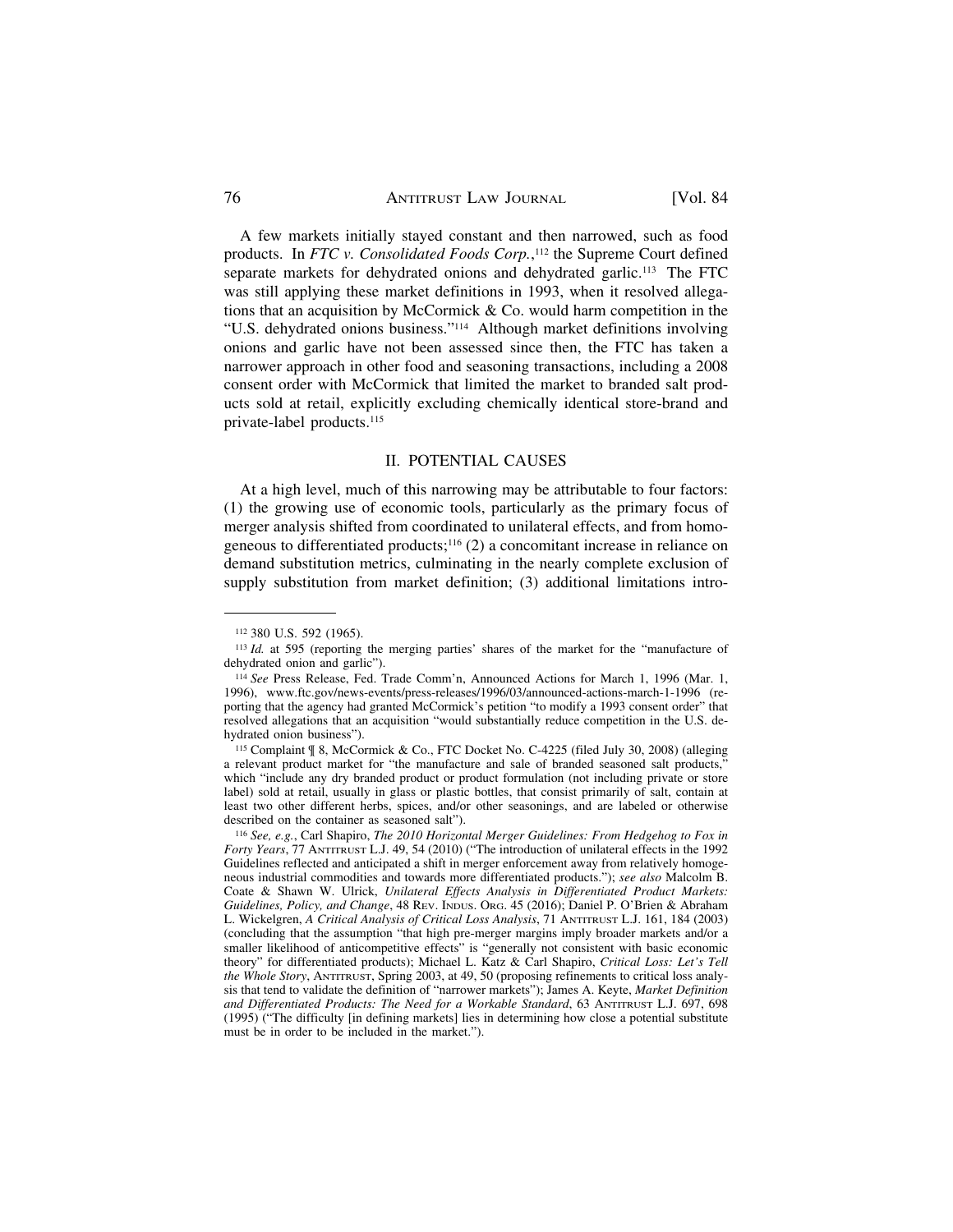duced in successive Guidelines; and (4) changes in the underlying economy itself.

First, economists developed an array of new tools—like the hypothetical monopolist test (HMT)—that made it ever easier to identify smaller pockets where demand substitution might be limited.<sup>117</sup> In 1982, the FTC responded to the DOJ's release of the Merger Guidelines by lamenting that "direct evidence of cross-elasticities is generally unavailable" and endorsing the continued use of *Brown Shoe* indicia.118 Whether to use the HMT or *Brown Shoe*  indicia may sound academic, but the choice can affect how the courts and the Agencies apply the "narrowest market" principle. Under *Brown Shoe*, the analysis begins with the set of all products deemed similar to either product of the merging parties; $119$  under the HMT, on the other hand, the analysis begins with a narrower set of products—just those sold by the merging parties.<sup>120</sup> After several refinements, particularly as analysis shifted from coordinated to unilateral effects and from homogeneous to differentiated products,<sup>121</sup> today the hypothetical monopolist test is the leading econometric tool the courts and the Agencies use to define markets.122

<sup>117</sup> For a summary, see Werden, *supra* note 20.

<sup>118</sup> Fed. Trade Comm'n, Statement Concerning Horizontal Mergers 12 (1982), *reprinted in*  Trade Reg. Rep. (CCH) No. 546, at 71 (June 16, 1982) (special supplement to 2 Trade Reg. Rep. (CCH) ¶ 4225 (Aug. 9, 1982)).

<sup>119</sup>*See* Brown Shoe Co. v. United States, 370 U.S. 294, 325 (1962) ("The outer boundaries of a product market are determined by the reasonable interchangeability of use or the cross-elasticity of demand between the product itself and substitutes for it. However, within this broad market, well-defined submarkets may exist . . . . [t]he boundaries of [which] may be determined by examining [the *Brown Shoe*] indicia . . . .").

<sup>120</sup>*See, e.g.*, Fed. Trade Comm'n & U.S. Dep't of Justice, Commentary on the Horizontal Merger Guidelines 5 (2006), <www.justice.gov/atr/file/801216/download>("The Guidelines' method for implementing the hypothetical monopolist test starts by identifying each product produced or sold by each of the merging firms. Then, for each product, it iteratively broadens the candidate market by adding the next-best substitute. A relevant product market emerges as the smallest group of products that satisfies the hypothetical monopolist test.").

<sup>121</sup> Indeed, there are some indications the Agencies may have shifted towards unilateral effects analysis as the courts became more skeptical of coordinated effects analysis, and therefore less likely to enjoin transactions. *See, e.g.*, Jonathan B. Baker & Carl Shapiro, *Reinvigorating Horizontal Merger Enforcement*, *in* HOW THE CHICAGO SCHOOL OVERSHOT THE MARK: THE EFFECT OF CONSERVATIVE ECONOMIC ANALYSIS ON U.S. ANTITRUST 235, 238 (Robert Pitofsky ed., 2008) (arguing that *Baker Hughes* substantially "eroded" the structural presumption, thereby prompting the Agencies to issue the 1992 Horizontal Merger Guidelines and advance unilateral effects analysis).

<sup>122</sup> *See, e.g.*, David Scheffman, Malcolm Coate & Louis Silvia, *Twenty Years of Merger Guidelines Enforcement at the FTC: An Economic Perspective*, 71 ANTITRUST L.J. 277 (2003) (tracing the evolution of economic tools at the FTC since the DOJ's 1982 Guidelines and related FTC statement); FTC v. Sysco, Inc., 113 F. Supp. 3d 1, 33 (D.D.C. 2015) ("One of the primary methods used by economists to determine a product market is called the 'hypothetical monopolist test.'").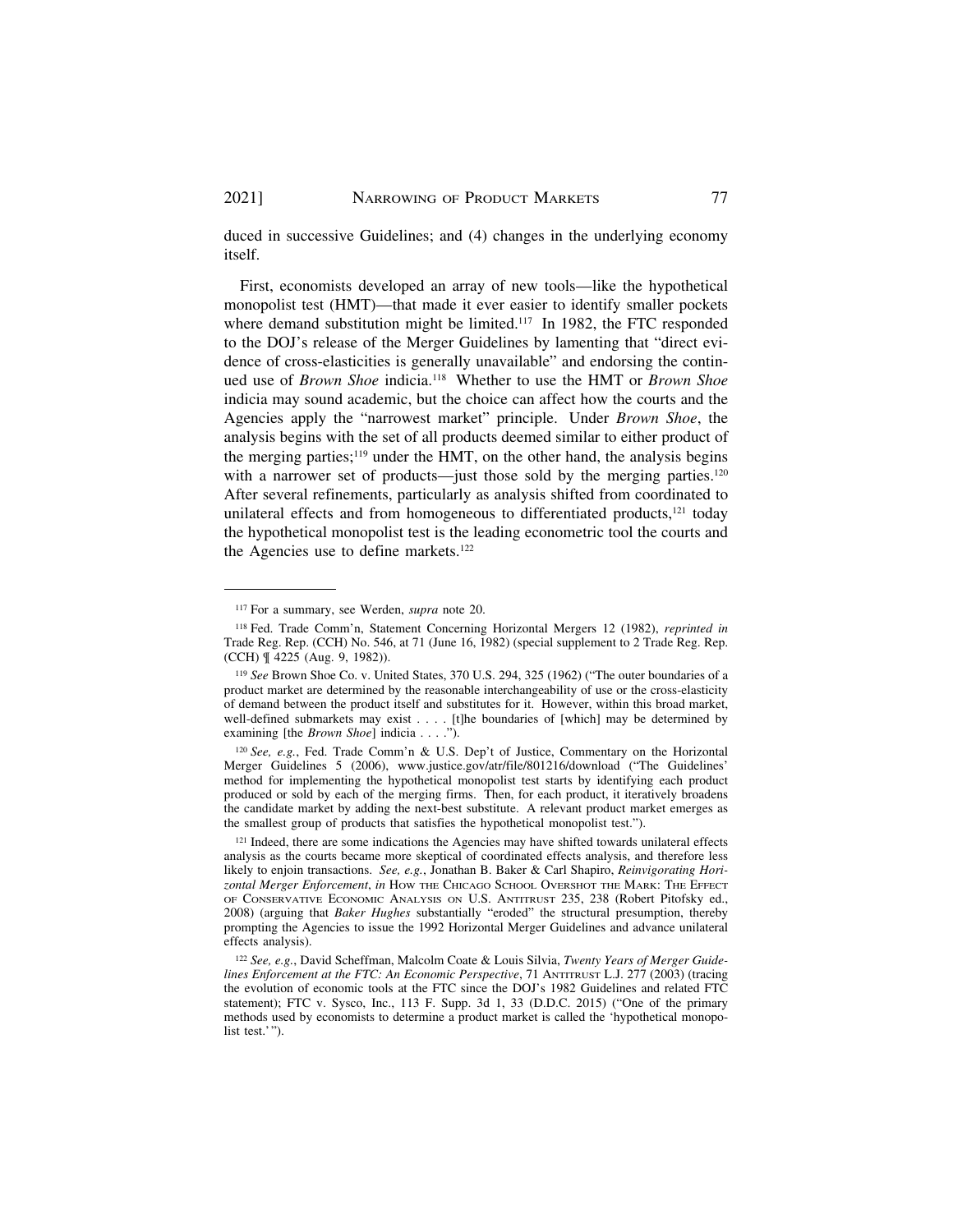Along with the overarching change in enforcement emphasis, these tools often define markets more narrowly than they had been before. For example, critical loss analysis proponents argue that approach may be used—particularly with additional refinements—"to support a finding of narrower markets" when profit margins are high.<sup>123</sup> Likewise, former FTC Chairman Joseph Simons has argued that the 2010 Merger Guidelines' use of the Lerner Index in the market definition exercise "produces extremely narrow markets."124

These tools also still rely—often implicitly—upon how the market is defined. For example, diversion ratios are sometimes assumed from firms' market shares, which in turn depend upon market definition.<sup>125</sup> Perhaps recognizing this weakness, the 2010 Merger Guidelines assert that "[d]iagnosing unilateral price effects based on the value of diverted sales need not rely on market definition or the calculation of market shares and concentration."126 Even if they need not in theory, they often do in practice, including in the model the DOJ offered in *AT&T*. 127

Commentators who predicted that the growing use of statistical tools would lead to "narrower product markets than those to which we have become accustomed" have been proven correct.<sup>128</sup> These tools typically suggest narrow markets, particularly for differentiated goods.<sup>129</sup> For example, in the 2010 Merger Guidelines, the Agencies declared that "[d]efining a market broadly . . . can lead to misleading market shares" and "[m]arket shares of different

<sup>123</sup> Katz & Shapiro, *supra* note 116, at 50 ("Our central result is that an aggregate diversion ratio greater than the critical loss creates a presumption that the candidate product market is in fact a relevant antitrust market. This implies that, all other things being equal, higher pre-merger margins, which lead to a low critical loss, tend to support a finding of narrower markets."); *see also* Werden, *supra* note 20, at 214–15 (describing the possibility that some models may "overestimate" demand elasticities and "result[ ] in overly narrow markets").

<sup>124</sup> Joseph J. Simons, Comments to the Federal Trade Commission and Department of Justice Antitrust Division, HMG Review Project—Comment, Project No. P092900: Margins in Merger Analysis 9 (June 4, 2010), [www.ftc.gov/sites/default/files/documents/public\\_comments/horizon](www.ftc.gov/sites/default/files/documents/public_comments/horizon)tal-merger-guidelines-review-project-proposed-new-horizontal-merger-guidelines-548050- 00019/548050-00019.pdf (describing the effect of using the Lerner Index for market definition, including in critical loss analysis). *But see* Katz & Shapiro, *supra* note 116 (endorsing, with adjustments, the use of critical loss analysis to define "narrower markets"); O'Brien & Wickelgren, *supra* note 116 (endorsing the same).

<sup>125</sup> United States v. AT&T Inc., 310 F. Supp. 3d 161, 235 (D.D.C. 2018) (explaining that DOJ's expert "calculated a diversion rate for each of the local geographic markets based on an assumption that subscribers 'move to the other [distributors], in each local market, to the other distributors proportional[ly] to their marketshare'" (quoting the transcript of Professor Shapiro's trial testimony)).

<sup>126 2010</sup> Horizontal Merger Guidelines, *supra* note 8, § 6.1.

<sup>127</sup>*See AT&T*, 310 F. Supp. 3d at 235 (using market shares as a proxy for diversion ratios).

<sup>128</sup>*See* Baker & Blumenthal, *supra* note 18, at 324–25 ("If the '5%' quantitative test in fact supplants horseback testimonial judgments as the basis for market definition, we may well see narrower product markets than those to which we have become accustomed.").

<sup>129</sup> *See, e.g.*, Katz & Shapiro, *supra* note 116, at 50 (endorsing these "narrower markets").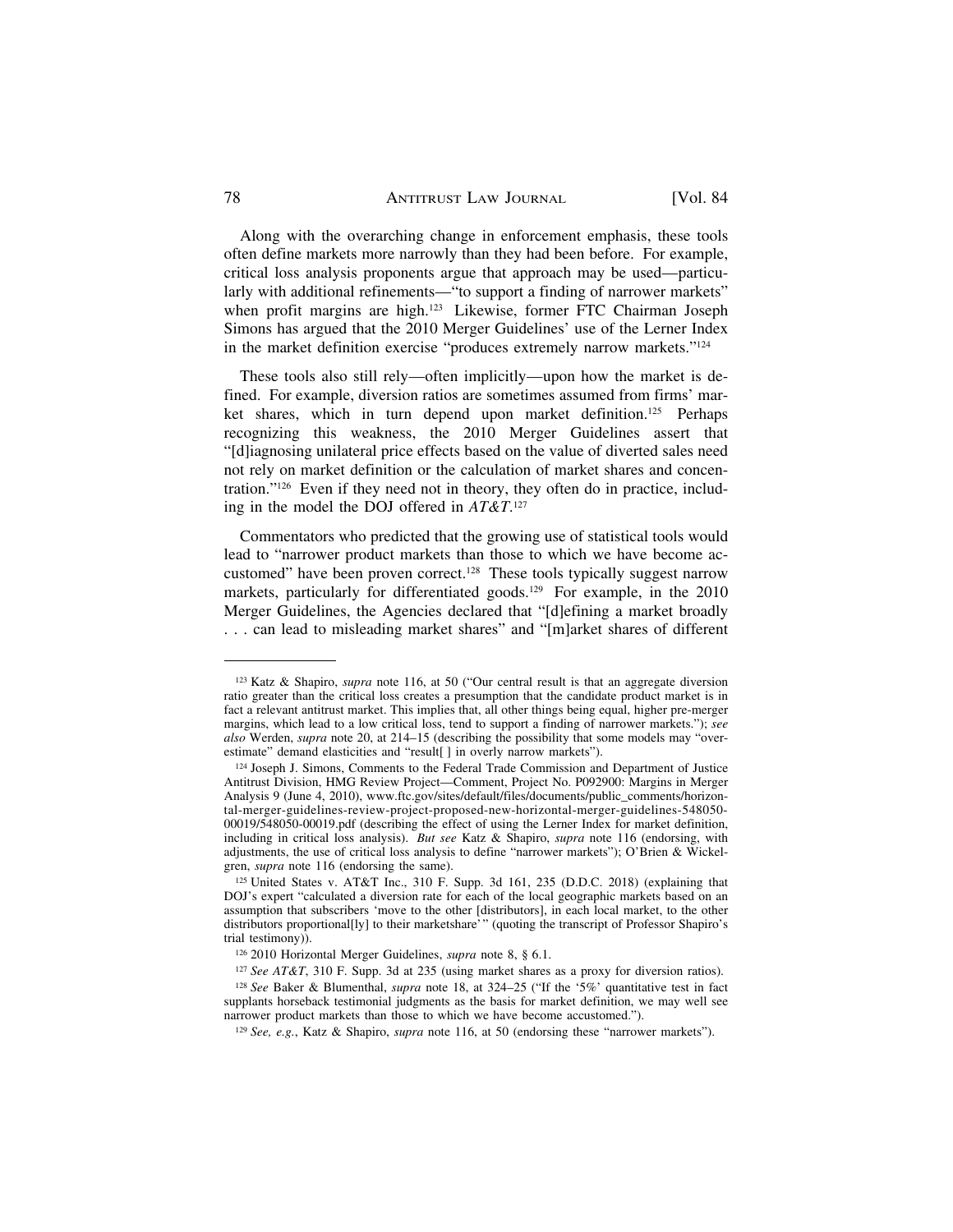products in narrowly defined markets . . . often more accurately reflect competition between close substitutes."130 The Agencies therefore argued that "properly defined antitrust markets often exclude some substitutes to which some customers might turn in the face of a price increase even if such substitutes provide alternatives for those customers."131 To underscore the point, the Agencies also noted that the markets they define "are not always intuitive and may not align with how industry members use the term 'market.'"<sup>132</sup>

In short, newer economic techniques facilitated and magnified the Agencies' philosophical shift in focus, from coordinated effects in what were seen as homogenous markets to unilateral effects in what are seen as differentiated markets.<sup>133</sup> In the aggregate, these changes discount competition from more distant but previously in-market alternatives, supporting the definition of narrower markets.134

Second, the Agencies and many courts no longer consider supply substitution when defining markets. In the 1984 Merger Guidelines, the DOJ asserted that, when defining markets, "it is necessary to evaluate both the probable demand responses of consumers and the probable supply responses of other firms."135 This passage was deleted from the 1992 Guidelines, which instead declared that "[m]arket definition focuses solely on demand substitution factors"136 and supply substitution is relevant only as a mitigating factor in subsequent steps in the analysis.<sup>137</sup> The 2010 Merger Guidelines retained the 1992 formulation,138 which the courts routinely follow today.139 For example, in

<sup>130 2010</sup> Horizontal Merger Guidelines, *supra* note 8, § 4.

<sup>131</sup>*Id.* 

<sup>132</sup>*Id.* 

<sup>133</sup>*See, e.g.*, Carl Shapiro, *Mergers with Differentiated Products*, ANTITRUST, Spring 1996, at 23, 24 (1996) ("It is fair to say that economic analysis of differentiated-products mergers at the Division typically focuses on unilateral effects, unless there are structural factors facilitating collusion following the merger or there is a history of collusion in the industry. This emphasis represents a significant shift in a fairly short period of time.").

<sup>134</sup> *See, e.g.*, Katz & Shapiro, *supra* note 116, at 50 (endorsing techniques that confirm "narrower markets").

<sup>135</sup> U.S. Dep't of Justice & Fed. Trade Comm'n, Merger Guidelines § 2 (1984), [www.justice.gov/sites/default/files/atr/legacy/2007/07/11/11249.pdf.](www.justice.gov/sites/default/files/atr/legacy/2007/07/11/11249.pdf)

<sup>136</sup> U.S. Dep't of Justice & Fed. Trade Comm'n, Horizontal Merger Guidelines § 1.0 (1992, revised 1997) [hereinafter 1997 Horizontal Merger Guidelines], [www.ftc.gov/sites/default/files/](www.ftc.gov/sites/default/files) attachments/merger-review/hmg.pdf.

<sup>137</sup> Id. ("Supply substitution factors-i.e., possible production responses-are considered elsewhere in the Guidelines.").

<sup>138</sup>*See* 2010 Horizontal Merger Guidelines, *supra* note 8, § 4.

<sup>139</sup>*See, e.g.*, FTC v. RAG-Stiftung, 436 F. Supp. 3d 278, 293–94 (D.D.C. 2020) (citing and applying the current approach set out in the 2010 Horizontal Merger Guidelines); FTC v. Whole Foods Mkt., 548 F.3d 1028, 1039 (D.C. Cir. 2008) (Brown, J.) (assessing only demand-side substitution); *id.* at 1043-44 (Tatel, J., concurring) (same).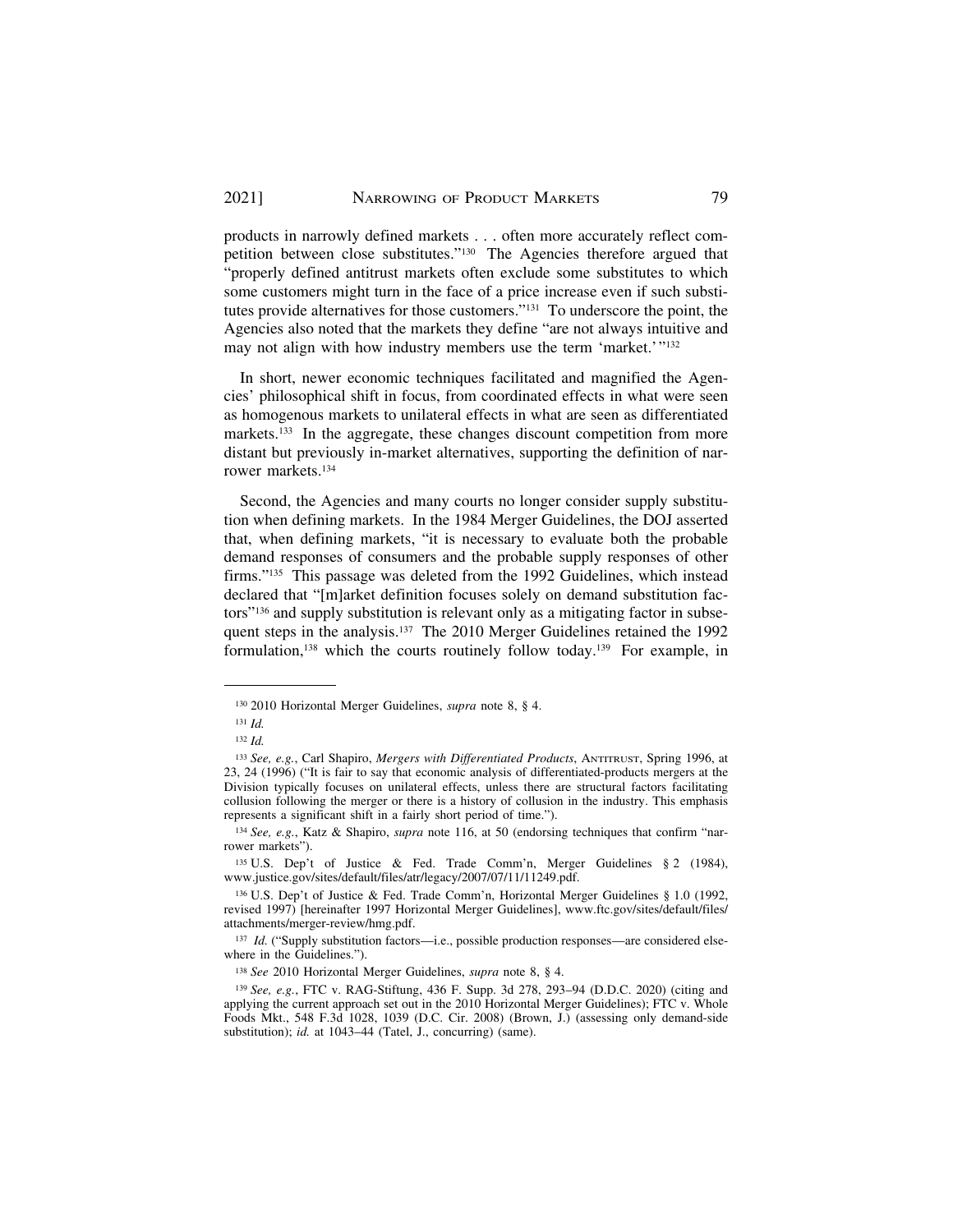*FTC v. RAG-Stiftung*,<sup>140</sup> the FTC argued that supply substitution supported a broader product market that included several complementary grades of hydrogen peroxide.141 Citing the 2010 Merger Guidelines, the district court recognized a very limited exception to the general rule that market definition considers only demand substitution and concluded the FTC had not established the three conditions necessary to consider supply substitution.<sup>142</sup>

The present approach has both detractors and defenders. Some critics charge that a demand-only approach lacks "intuitive economic logic" and generates "peculiar if not anomalous" markets.143 Defenders argue that "it can be both difficult and confusing" to consider supply alongside demand,<sup>144</sup> explicitly favoring narrower markets to ensure simplicity and clarity.145

The *Whole Foods* case illustrates how ignoring supply substitution can narrow markets. There, the district court found the relevant product market "is not premium natural and organic supermarkets . . . as argued by the FTC but . . . at least all supermarkets."146 The district court rested this finding upon several factors, including evidence that conventional supermarkets had developed organic private labels to better compete with Whole Foods and Wild

143 Kenneth G. Elzinga & Vandy M. Howell, *Geographic Market Definition in the Merger* 

<sup>140 436</sup> F. Supp. 3d 278 (D.D.C. 2020)). 141 *Id.* at 292.

<sup>142</sup>*See id.* at 293–94 (defining the three conditions as showing supply substitution is "(1) nearly universal among the firms selling one or more of a group of products, (2) easy, and (3) profitable" (quoting 2010 Horizontal Merger Guidelines, *supra* note 8, § 5.1 & n.8) (internal citations and quotation marks omitted)); *id.* at 293–99 (concluding that the FTC has not shown that "swinging" capacity is "nearly universal," "easy," or "profitable" and therefore "the FTC cannot combine standard, specialty, and pre-electronics grades in a relevant product market to analyze the anticompetitive effects of the proposed merger").

<sup>&</sup>lt;sup>144</sup> Baker, *supra* note 3, at 134.<br><sup>145</sup> *Id.* at 135–36 (arguing that if the relevant product market in hypothetical merger of copper electrical conductor manufacturers "is broadened to include all [electrical] conductors, the resulting low market shares may mislead by improperly suggesting that the merger of copper conductor firms would be unlikely to create a competitive problem"). Notably, Baker therefore appears to reject the combined copper and aluminum conductor market the Supreme Court defined during the broad market era. *See* United States v. Aluminum Co. of Am., 377 U.S. 271, 274–77 (1964) (defining a combined market for aluminum and copper conductor and a submarket for "bare and insulated aluminum conductor").

<sup>146</sup> FTC v. Whole Foods Mkt., Inc., 502 F. Supp. 2d 1, 34 (D.D.C. 2007), *rev'd*, 548 F.3d 1028 (D.C. Cir. 2008).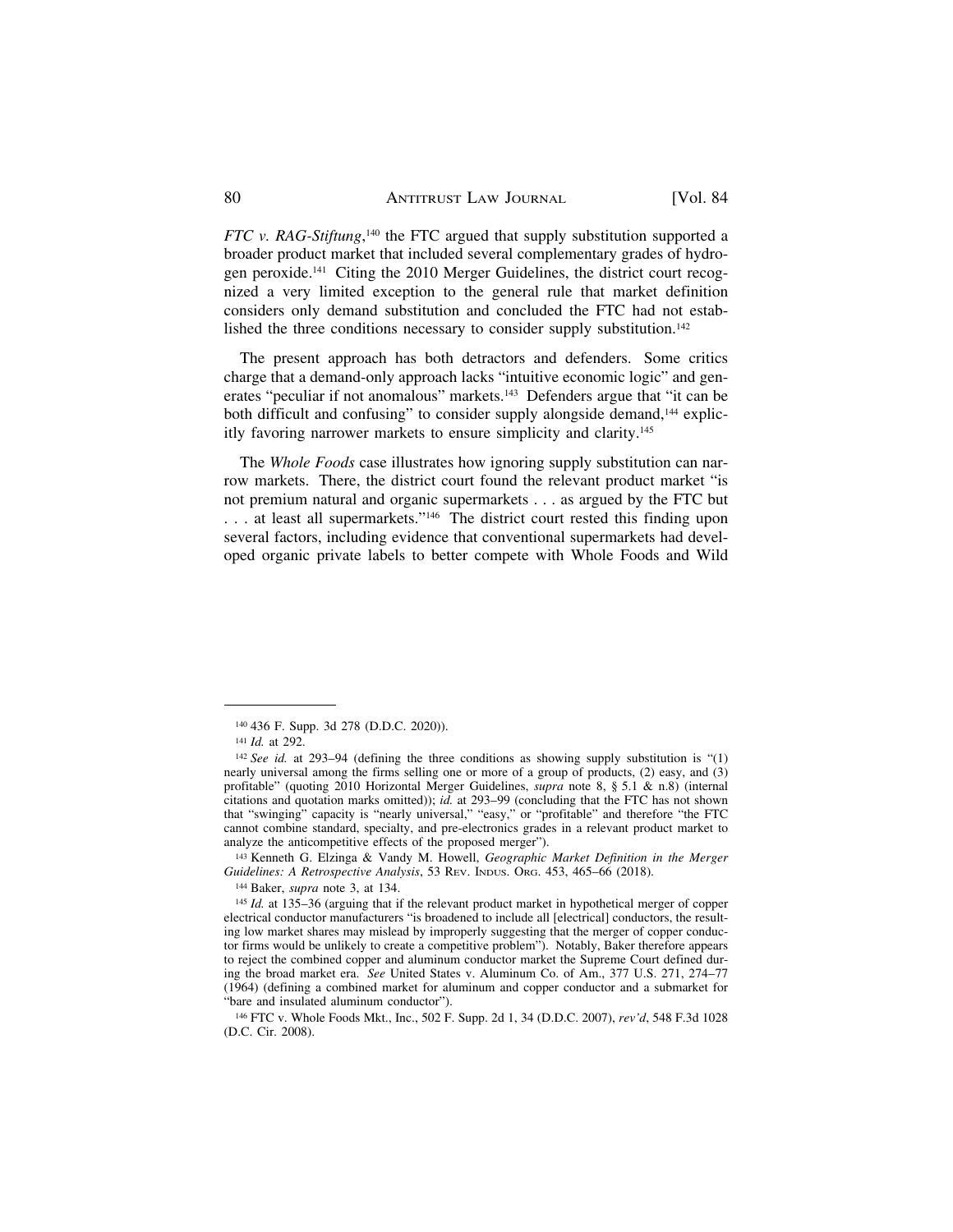Oats<sup>147</sup>—that is, they were repositioning,<sup>148</sup> a traditional supply-side factor.<sup>149</sup> On appeal, the D.C. Circuit did not credit evidence of supply-side substitution,150 while in dissent Judge Kavanaugh emphasized that the repositioning of both premium, natural, and organic supermarkets and conventional supermarkets made the retail grocery industry "an industry in transition."151 Thus, both the district court and Judge Kavanaugh believed supply-side factors favored a broad product market, while the appellate majority viewed substitution of supply as either irrelevant (Judge Brown) or unfounded (Judge Tatel), leading the court to define the (likely) market narrowly.152

Third, successive Merger Guidelines have introduced additional restrictions that do not appear in the Supreme Court cases. For example, Donald Baker and William Blumenthal recognized years ago that the 1982 Guidelines "stray[] from the case law  $\ldots$  in the selection of the '5%' and 'one year'" standards in the hypothetical monopolist test.<sup>153</sup> They also predicted that if these standards were adopted (as they have been), "we may well see narrower product markets than those to which we have become accustomed."154 The 1982 Guidelines likewise provided for "additional, narrower . . . markets" defined around buyers subject to price discrimination.<sup>155</sup>

Fourth, the industries themselves may have changed. Grocery shopping has changed as stores have grown in size. Firms may also have increased their degree of differentiation, investing in unique services and capabilities, which

<sup>147</sup> *Id.* at 36 ("Conventional supermarkets like Delhaize, Publix, Safeway and Wegmans consider Whole Foods to be a significant competitor in the marketplace. In attempting to compete with Whole Foods for consumers interested in natural and organic products, stores like Safeway, Kroger and even Trader Joe's have developed so-called private labels—Safeway's 'O' organic label being prime among them. Whole Foods has responded in kind and designed its own private label programs, primarily to compete against other supermarkets, particularly for the kind of cross-over shoppers previously discussed.").

<sup>&</sup>lt;sup>148</sup> *Id.* at 24 ("The evidence also shows that Whole Foods' supermarket competitors have paid attention to Whole Foods' success and to the changing consumer demands for fresh, natural and organic foods. . . . Many conventional supermarkets have been refocusing their strategies and repositioning their formats to respond to the changes in consumer demands.").

<sup>149 2010</sup> Horizontal Merger Guidelines, *supra* note 8, § 6.1 ("Repositioning is a supply-side response that is evaluated much like entry, with consideration given to timeliness, likelihood, and sufficiency.").

<sup>150</sup>*See* FTC v. Whole Foods Mkt., 548 F.3d 1028, 1044 (D.C. Cir. 2008) (Tatel, J., concurring in the judgment). Judge Brown's opinion does not mention it.

<sup>151</sup>*Id.* at 1054–55 (Kavanaugh, J., dissenting). 152 *Id.* at 1039–40 (Brown, J.) (finding "FTC's evidence delineated a PNOS submarket" that excluded "conventional supermarkets"); *id.* at 1049 (Tatel, J., concurring) (finding "at this preliminary stage, the FTC's evidence plainly establishes a reasonable probability that it will be able to prove its asserted market").

<sup>153</sup> Baker & Blumenthal, *supra* note 18, at 324. 154 *Id.* at 324–25. 155 1982 Merger Guidelines, *supra* note 89, § II.A, at 6; *see* Baker & Blumenthal, *supra* note 18, at 326.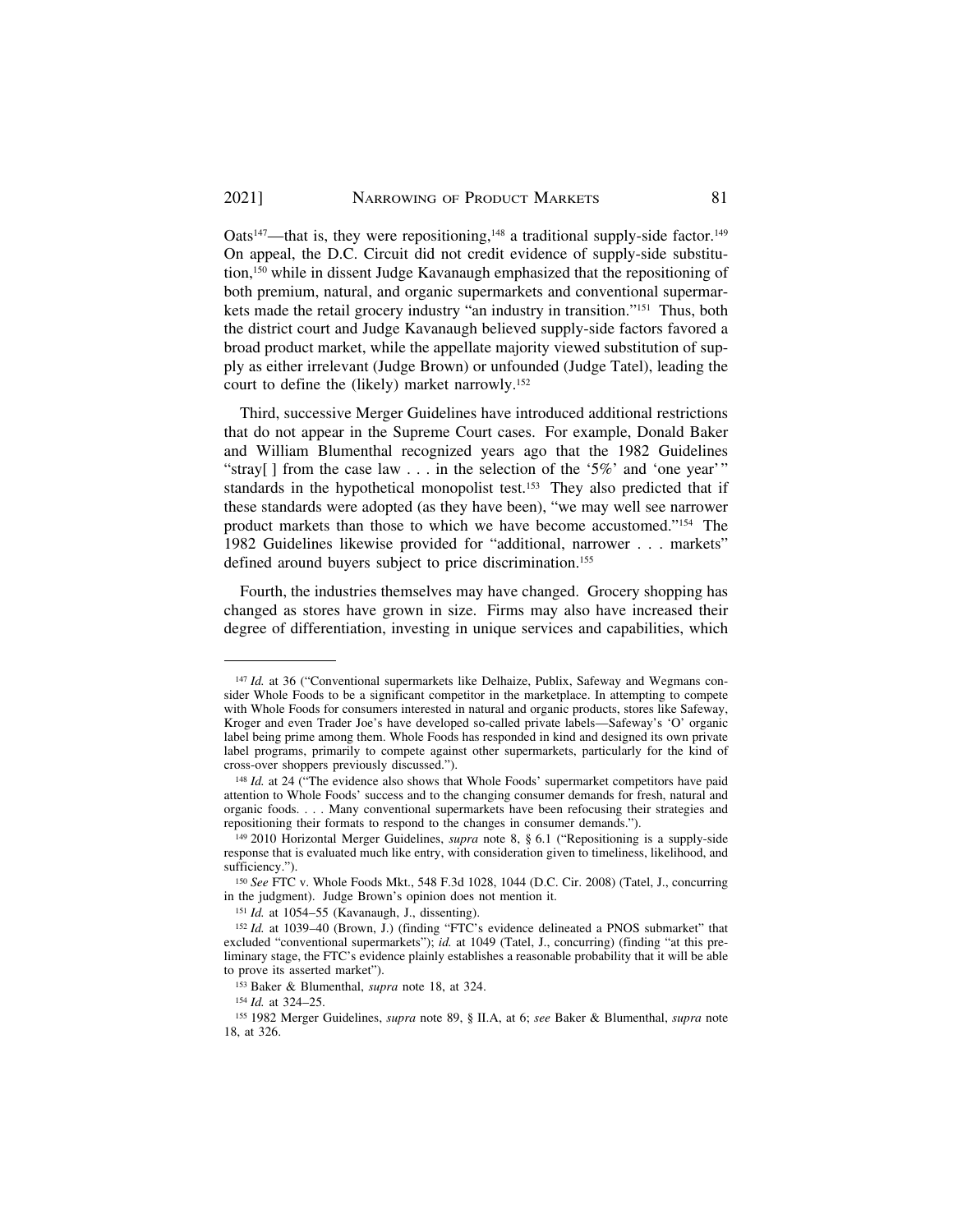may in turn reduce demand substitution for at least some customers.156 Yet changes in the underlying industries are unlikely to fully explain the rise of multi-adjective product markets. For example, commodities like coal and salt have changed little, if at all, over the years, even as courts have defined those markets more narrowly. In these cases, and likely many others, the two factors described above have played a large role.

In sum, several factors may explain why relevant product markets have narrowed significantly—in practice and on average—since the Supreme Court set out the basic Clayton Act rules. Some of this narrowing may reflect real changes in the underlying markets, like greater product differentiation. In other cases, however, product markets have narrowed due to changes in the process by which markets are defined, and in particular by the mutually reinforcing decisions to focus solely upon demand substitution and to deploy new statistical models to measure it.

# III. SUBSTANTIVE CHANGES AFFECTED BY NARROWING MARKETS

Narrowing markets affect the way several other substantive antitrust rules are applied. This Part briefly sketches three: (1) the exclusion of out-of-market merger efficiencies, (2) the structural presumption, and (3) the traditional emphasis upon mergers involving "overlapping" horizontal competitors.157 As described further below, narrowing product markets tend to alter the operation of these rules in ways that, *ceteris paribus*, favor plaintiffs.

<sup>156</sup> Relatedly, there is some evidence that local concentration ratios have fallen as large players have increased their geographic footprints or increased productivity. *See, e.g.*, Chang-Tai Hsieh & Esteban Rossi-Hansberg, *The Industrial Revolution in Services* 4 (Nat'l Bureau of Econ. Rsch. Working Paper No. 25968, 2019) (finding that "rising concentration in [services, wholesale, and retail] is entirely driven by an increase [in] the number of local markets served by the top firms"); Esteban Rossi-Hansberg, Pierre-Daniel Sarte & Nicholas Trachter, *Diverging Trends in National and Local Concentration* (Fed. Rsrv. Bank of Richmond, Working Paper 18-15R, 2019), [www.richmondfed.org/-/media/richmondfedorg/publications/research/working\\_papers/](www.richmondfed.org/-/media/richmondfedorg/publications/research/working_papers) 2018/pdf/wp18-15.pdf (same); *see also* Geoffrey Manne, *What If Rising Concentration Were an Indication of More Competition, Not Less?*, TRUTH ON THE MARKET (Dec. 14, 2019), [truthonthemarket.com/2019/12/14/what-if-rising-concentration-were-an-indication-of-more](https://truthonthemarket.com/2019/12/14/what-if-rising-concentration-were-an-indication-of-more)competition-not-less/ (analyzing these working papers and collecting other research on the topic).

<sup>&</sup>lt;sup>157</sup> Although there are several proposals to tighten merger rules for firms in different (but adjacent) markets, none of them acknowledges or assesses the extent to which this alleged defect could be addressed by defining broader (*e.g.*, 1960s-era) markets. *See, e.g.*, Randy M. Stutz, *We've Seen Enough: It Is Time to Abandon* Amex *and Start Over on Two-Sided Markets*, AM. ANTITRUST INST. 2 (Apr. 2020), <www.antitrustinstitute.org/wp-content/uploads/2020/04/Amex>-Commentary-4.21.20-Final.pdf (arguing (1) that the district court opinion in *Sabre* was "clearly incorrect" because it ignored competition between the firms, and (2) that the district court should have used the narrowest market principle to define several "overlapping or nested markets").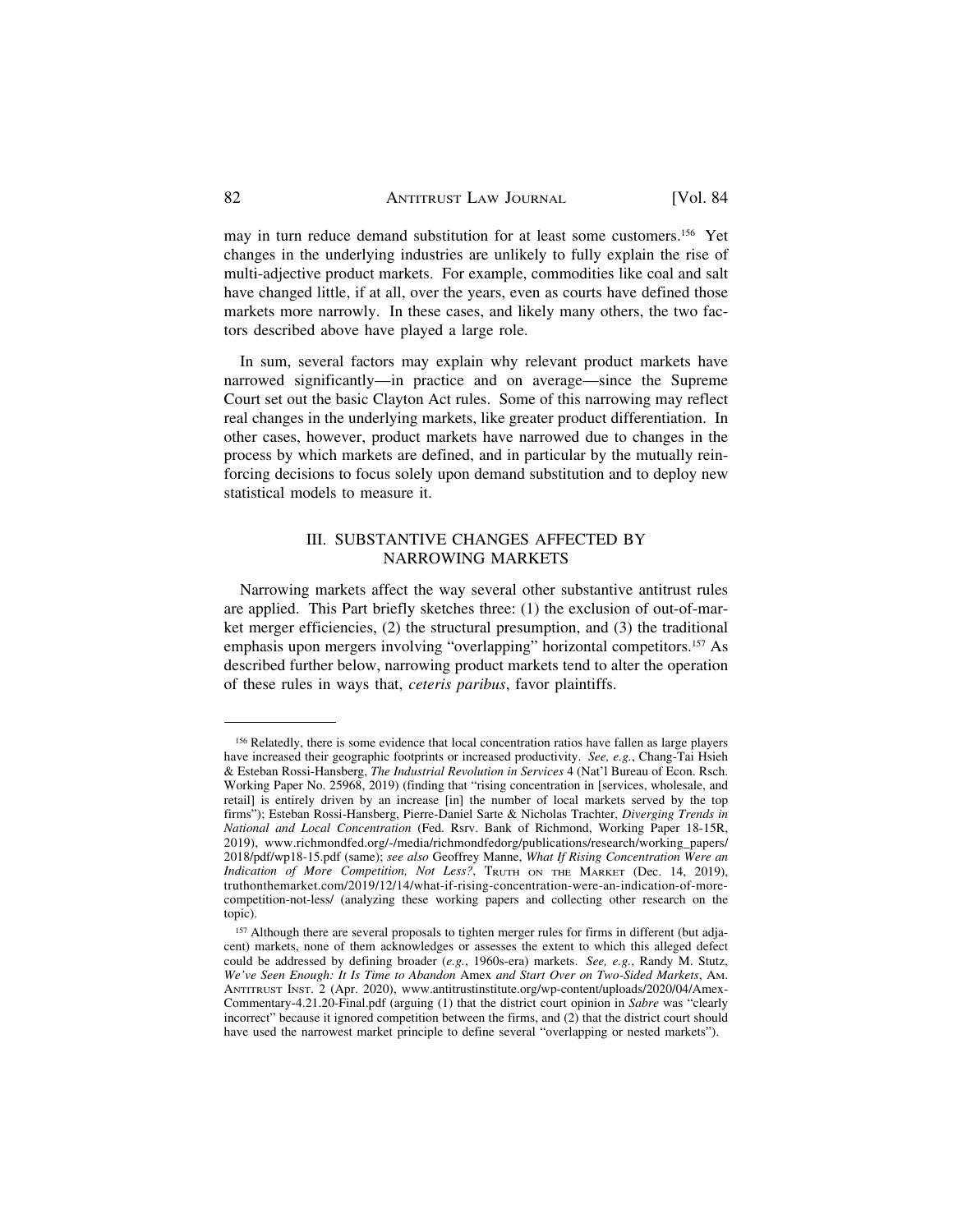#### A. EFFICIENCIES

The move toward narrower relevant product markets has affected the way courts assess efficiency claims in two ways.

#### 1. *Out-of-Market Merger Efficiencies*

First, as former FTC Commissioner Joshua Wright and his co-authors recognized a few years ago,158 narrower markets push some otherwise cognizable merger efficiencies outside the relevant market. As explained above, the Supreme Court held in *Philadelphia National Bank* that "anticompetitive effects in one market [cannot] be justified by procompetitive consequences in another,"159 a holding that both the courts and the Agencies have characterized as precluding the "cross-market" or "multi-market" balancing of competitive effects and the consideration of out-of-market efficiencies.<sup>160</sup> Yet, back then the relevant product market for banking mergers was "the cluster of products (various kinds of credit) and services (such as checking accounts and trust administration) denoted by the term 'commercial banking.'"161 Likewise, the relevant geographic market was the four-county Philadelphia area,<sup>162</sup> which the Court defined for the express purpose of avoiding "the indefensible extremes of drawing the market either so expansively . . . or so narrowly."163

The rule against out-of-market merger efficiencies should be understood within this context. As such, it may be inappropriate to apply the out-ofmarket rule verbatim when the market is defined very narrowly. A more workable solution, and one consistent with the Court's original formulation, would aggregate harms and efficiencies into product markets akin in size to

<sup>158</sup> *See* Rybnicek & Wright, *supra* note 19, at 452 ("Under the 2010 Guidelines, some efficiencies benefits that may have fallen within the relevant market under the antitrust agencies' market definition exercise under earlier iterations of the Horizontal Merger Guidelines will now fall outside the relevant market."); Stone & Wright, *supra* note 19, at 154 ("*Philadelphia National Ban*k mandates this inability to balance cross-market effects. Under the 1997 Revisions, this dictate remained a curiosity of antitrust past. The 2010 Guidelines' diversion approach to market definition is likely to dramatically increase *Philadelphia National Bank*'s practical significance.").

<sup>159</sup> United States v. Phila. Nat'l Bank, 374 U.S. 321, 370 (1963). 160 *See, e.g.*, Daniel A. Crane, *Balancing Effects Across Markets*, 80 ANTITRUST L.J. 397, 397 (2015) (discussing what he calls the "market-specificity rule").

<sup>161</sup> United States v. Phillipsburg Nat'l Bank & Trust Co., 399 U.S. 350, 359 (1970); *Philadelphia National Bank*, 374 U.S. at 356 ("We have no difficulty in determining the 'line of commerce' (relevant product or services market) and 'section of the country' (relevant geographical market) in which to appraise the probable competitive effects of appellees' proposed merger. We agree with the District Court that the cluster of products (various kinds of credit) and services (such as checking accounts and trust administration) denoted by the term 'commercial banking,' . . . composes a distinct line of commerce.").

<sup>162</sup> *Philadelphia National Bank*, 374 U.S. at 359 (finding "the four-county area in which appellees' offices are located would seem to be the relevant geographical market").

<sup>163</sup> *Id.* at 361.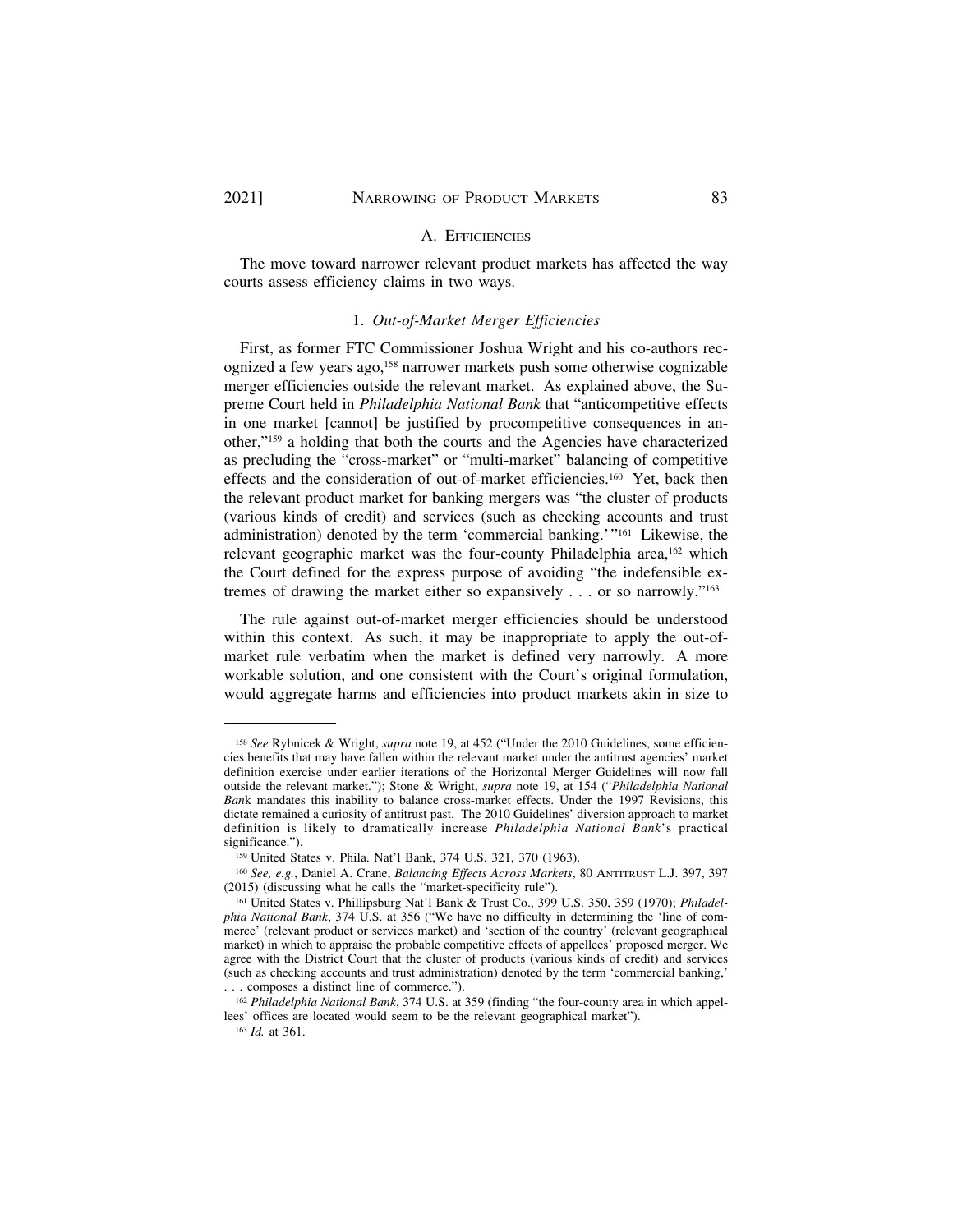those in *Philadelphia National Bank* and assess the net effect of the proposed transaction within these broader markets.164 Indeed, the Court's recent decision in *American Express* suggests the Court may already be moving in this direction, at least in Sherman Act cases.<sup>165</sup>

#### 2. *Magnitude of Offsetting Merger Efficiencies*

Since *FTC v. H.J. Heinz Co.*,<sup>166</sup> narrower markets have also changed the magnitude of offsetting merger efficiencies a defendant must prove. Two dimensions of that case are relevant here.

First, the D.C. Circuit adopted a sliding scale for assessing merger efficiency claims that becomes more exacting as markets narrow and market shares increase. In general, the court said defendants must show only that the likely cognizable efficiencies exceed the likely anticompetitive effects and therefore are unlikely to "substantially . . . lessen competition . . . in any line of commerce."167 But when the market is highly concentrated, the court said—following the approach first set out in the 1997 Merger Guidelines<sup>168</sup> the merging parties must prove not just efficiencies, but "extraordinary efficiencies."169 This appears to mean the magnitude of those efficiencies that remain in the relevant market must substantially exceed the magnitude of

<sup>164</sup> In theory, this approach could be employed by both the courts and the Agencies. In court, it would be a legal question of how best to interpret the holding of *Philadelphia National Bank*, which could account for the broad scope of the market there. The Agencies could do so either as a matter of law (following the same method just discussed) or as an exercise of prosecutorial discretion. *See, e.g.*, 2010 Horizontal Merger Guidelines, *supra* note 8, § 10, at 30 n.14 ("In some cases . . . the Agencies in their prosecutorial discretion will consider efficiencies not strictly in the relevant market, but so inextricably linked with it that a partial divestiture or other remedy could not feasibly eliminate the anticompetitive effect in the relevant market without sacrificing the efficiencies in the other market $(s)$ .").

<sup>165</sup>*See* Ohio v. Am. Express Co., 138 S. Ct. 2274, 2285–87 (2018) (defining, in a Section 1 case, a broader "two-sided transaction market" to account for closely related competitive effects and rejecting the district court's finding (and DOJ's argument) that the effects fell in separate markets and therefore could not be aggregated).

<sup>166 246</sup> F.3d 708 (D.C. Cir. 2001).

<sup>167</sup>*See id.* at 713; 1997 Horizontal Merger Guidelines, *supra* note 136, § 4; *see also* 15 U.S.C. § 18.

<sup>&</sup>lt;sup>168</sup> 1997 Horizontal Merger Guidelines, *supra* note 136, § 4, at 32 ("When the potential adverse competitive effect of a merger is likely to be particularly large, extraordinarily great cognizable efficiencies would be necessary to prevent the merger from being anticompetitive.").

<sup>169</sup> *Heinz*, 246 F.3d at 720.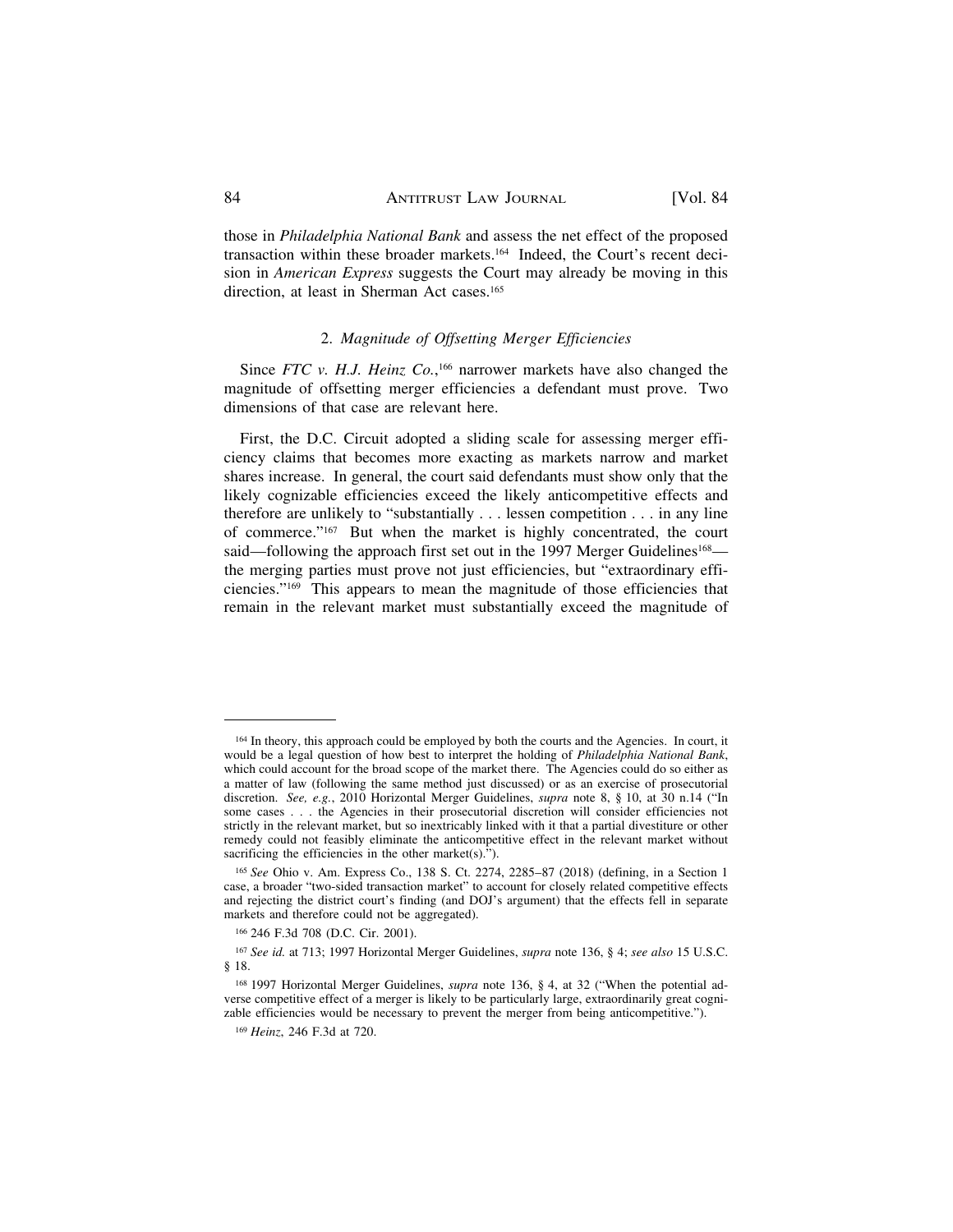harms.<sup>170</sup> Although this rule started in the D.C. Circuit,<sup>171</sup> it is now also binding circuit precedent in the Third and Ninth Circuits<sup>172</sup> and has been followed by trial courts in the Sixth and Seventh Circuits.173

Second, merging parties in highly concentrated markets face a heightened evidentiary burden when seeking, almost always in vain,<sup>174</sup> to prove efficiencies. As the court explained in *Heinz*, "given the high concentration levels, the court must undertake a rigorous analysis of the kinds of efficiencies being urged by the parties in order to ensure that those 'efficiencies' represent more than mere speculation and promises about post-merger behavior."175 Although one hopes that the court conducts a rigorous analysis in every case,<sup>176</sup>

<sup>170</sup>*See id.*; *see also* 1997 Horizontal Merger Guidelines, *supra* note 136, § 4, at 32 ("The greater the potential adverse competitive effect of a merger . . . the greater must be the cognizable efficiencies in order for the Agency to conclude that the merger will not have an anticompetitive effect in the relevant market."). Notably, the D.C. Circuit managed to dismiss even the very large production efficiencies in *Heinz*—approximately 22.3% of the acquired firm's variable manufacturing costs—as failing the merger specificity requirement. *See Heinz*, 246 F.3d at 721–22.

<sup>171</sup>*See Heinz*, 246 F.3d at 720; United States v. Anthem, Inc., 855 F.3d 345, 349 (D.C. Cir. 2017) ("[W]e hold that the district court did not abuse its discretion in enjoining the merger based on Anthem's failure to show the kind of extraordinary efficiencies necessary to offset the conceded anticompetitive effect of the merger in the fourteen Anthem states: the loss of Cigna, an innovative competitor in a highly concentrated market.").

<sup>172</sup>*See* FTC v. Penn State Hershey Med. Ctr., 838 F.3d 327, 347 (3d Cir. 2016) ("In order to rebut the prima facie case, the Hospitals must show either that the combination would not have anticompetitive effects or that the anticompetitive effects of the merger will be offset by extraordinary efficiencies resulting from the merger." (citing *Heinz*, 246 F.3d at 718–25)); Saint Alphonsus Med. Ctr.-Nampa Inc. v. St. Luke's Health Sys., Ltd., 778 F.3d 775, 790 (9th Cir. 2015) ("Because § 7 seeks to avert monopolies, proof of 'extraordinary efficiencies' is required to offset the anticompetitive concerns in highly concentrated markets." (citing, *inter alia*, *Heinz*, 246 F.3d at 720–22)).

<sup>173</sup>*See* FTC v. Advocate Health Care, No. 15 C11473, 2017 WL 1022015, at \*12 (N.D. Ill. Mar. 16, 2017) ("Where the merger would result in high market concentration levels, as in this case, the defendants must provide proof of 'extraordinary efficiencies' based on a 'rigorous analysis' that ensures that the proffered efficiencies represent more than 'mere speculation and promises about post-merger behavior.'" (quoting *Heinz*, 246 F.3d at 720–21)); FTC v. OSF Healthcare Sys., 852 F. Supp. 2d 1069, 1089 (N.D. Ill. 2012) ("Moreover, '[h]igh market concentration levels require proof of extraordinary efficiencies . . . and courts generally have found inadequate proof of efficiencies to sustain a rebuttal of the government's case.'" (quoting United States v. H&R Block, Inc., 833 F. Supp. 2d 36, 89 (D.D.C. 2011))); FTC v. ProMedica Health Sys., Inc., No. 3:11 CV47, 2011 WL 1219281, at \*57 (N.D. Ohio Mar. 29, 2011) ("Efficiencies must be 'extraordinary' to overcome high concentration levels." (quoting *Heinz*, 246 F.3d at 721–22)).

<sup>&</sup>lt;sup>174</sup> The recent challenge to the T-Mobile/Sprint merger may well be the first case in which efficiencies played a determinative role. *See* New York v. Deutsche Telekom AG, 439 F. Supp. 3d 179, 208 (S.D.N.Y. 2020) (concluding that "the efficiencies are sufficiently verifiable and merger-specific to merit consideration as evidence that decreases the persuasiveness of the prima facie case").

<sup>&</sup>lt;sup>175</sup> *Heinz*, 246 F.3d at 721.<br><sup>176</sup> Furthermore, some believe the 2010 Merger Guidelines' baseline approach is already unduly stringent. *See, e.g.*, Daniel A. Crane, *Rethinking Merger Efficiencies*, 110 MICH. L. REV. 347, 356–57 (2011) ("The Guidelines implicitlY treat efficiencies and anticompetitive risks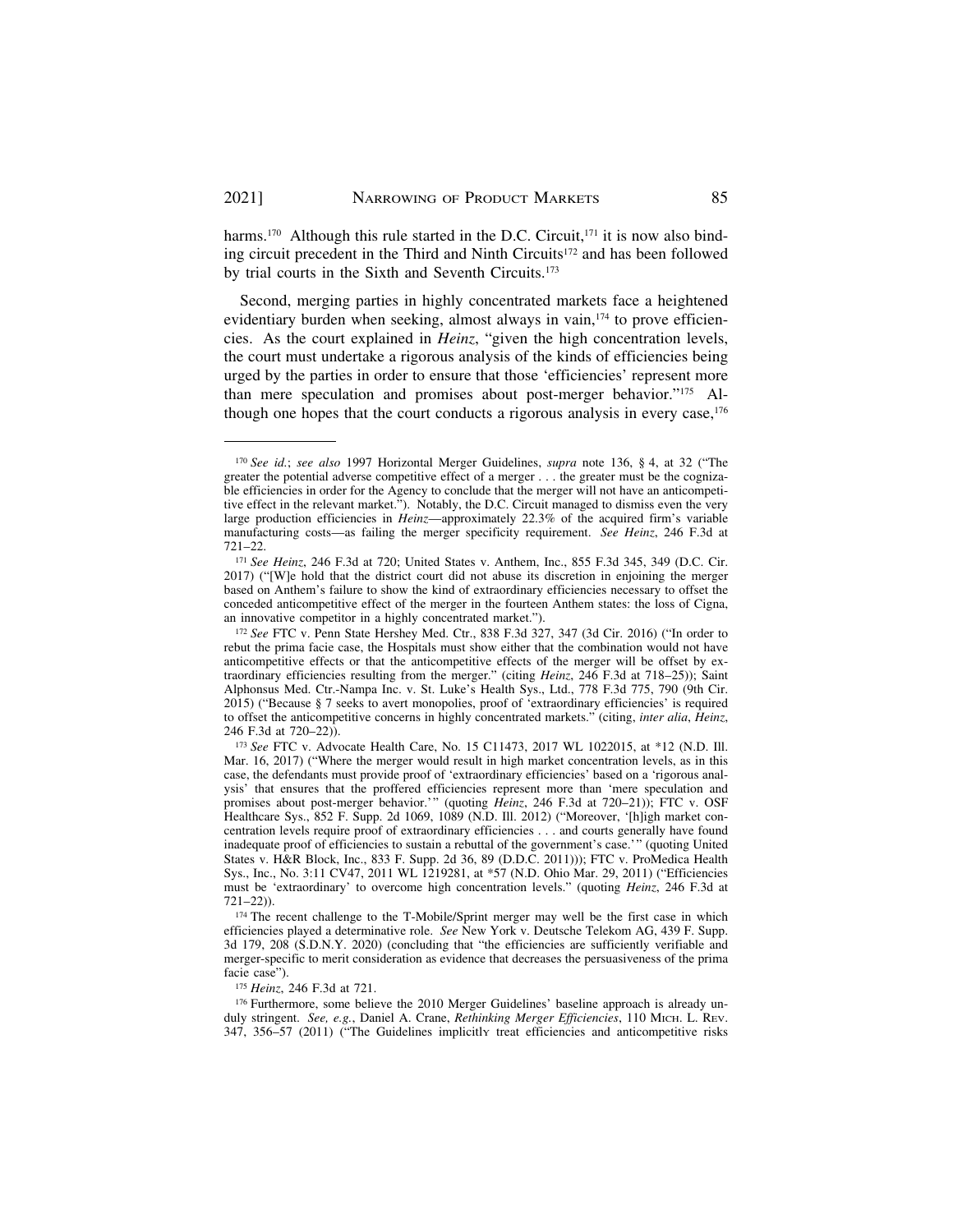the *Heinz* court appears to have believed that even greater rigor is necessary when markets are narrow and market shares are high.

Combined, these two effects are greater than the sum of their parts. Because markets have narrowed, merging parties that previously could have carried their burden by showing efficiencies must now prove "extraordinary efficiencies" under a particularly "rigorous analysis." In other words, as markets narrow and market shares increase, defendants must produce stronger proof of much larger efficiencies. The obligation, if actually applied this way, likely forecloses an efficiencies defense in many narrow market cases.<sup>177</sup>

## B. COMPETITIVE OVERLAPS

The extent to which relevant product markets have narrowed also has implications for other aspects of merger analysis. Consider two that cut in opposite directions.

First, narrower markets can make it more likely that two firms that compete in the same broad market—such as "retail supermarkets" or "coal"—are not viewed as horizontal competitors. For example, one firm may fall out of the market entirely. For this reason, courts have long cautioned against drawing market boundaries too narrowly. For example, in *Philadelphia National Bank*, the Court declined to consider only the banking patterns of "the smallest customers" because this evaluation would draw geographic markets "so narrowly as to place appellees in different markets."178 It likewise declined to consider only the banking patterns of the largest customers, many of whom used banks based in New York City.179

This result may be particularly likely in dynamic markets. In these markets, competitors often seek to "leapfrog" each other by introducing products with new and different features. In the short run, an entrant's product may be differentiated from existing products sold by others. Yet incumbents may and in such markets often do—quickly "catch up" by introducing similar fea-

asymmetrically by insisting that efficiencies be proven to a very high degree of certainty in order to justify a merger whereas risks need not be proven with great certainty in order to block a merger.").

<sup>177</sup> Of course, demonstrating cognizable efficiencies remains an uphill battle for merging parties. *See, e.g.*, Christine S. Wilson, Comm'r, Fed. Trade Comm'n, Breaking the Vicious Cycle: Establishing a Gold Standard for Efficiencies, Remarks to the Bates White Antitrust Webinar (June 24, 2020), [www.ftc.gov/system/files/documents/public\\_statements/1577315/wilson\\_](www.ftc.gov/system/files/documents/public_statements/1577315/wilson)- \_bates\_white\_presentation\_06-24-20-\_final.pdf.

<sup>178</sup> United States v. Phila. Nat'l Bank, 374 U.S. 321, 361 (1963).

<sup>179</sup> *See id.*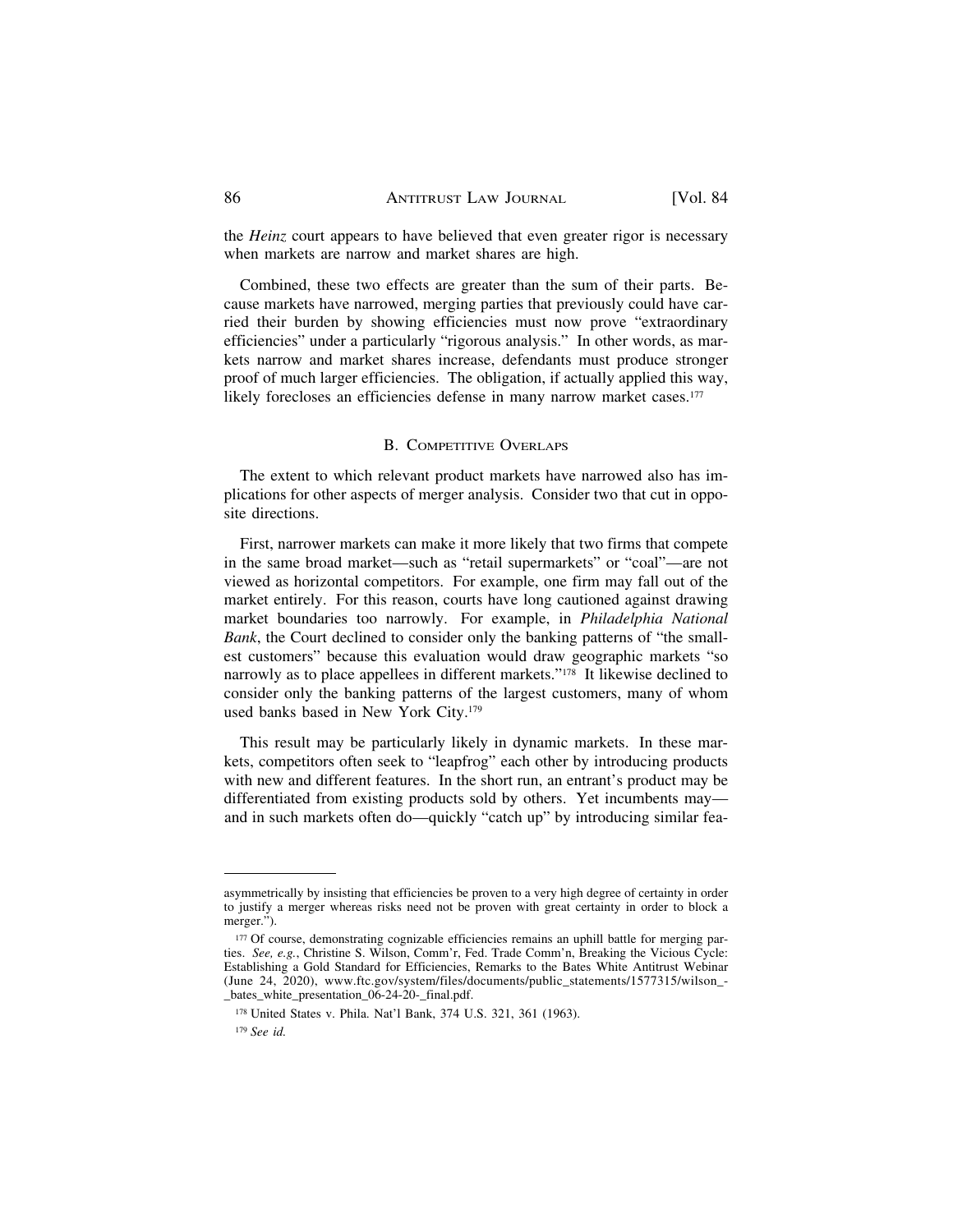tures to their own products. Therefore, in some cases, narrower markets may result in relatively *less* aggressive antitrust enforcement, at least in theory.180

Second, whereas in some cases narrowing the product market will exclude one of the merging firms, in other cases it will just exclude some of their competitors, thereby pushing up the merging parties' combined market share. Because market shares are an input in many economic models used to measure anticompetitive effects, like diversion ratios, economic models may be more likely to find harm in narrow markets.

# C. THE STRUCTURAL PRESUMPTION

Narrow markets may also be more likely to trigger a structural presumption of unlawfulness, which "has been critical for effective horizontal merger enforcement."181 Embodied in both the case law and the 2010 Merger Guidelines,182 when the presumption is triggered, it shifts the burden from the plaintiff and requires the defendant to prove that the transaction is lawful.<sup>183</sup> As the Court recognized in *Philadelphia National Bank*, the very case that established the presumption, the size of the relevant market can affect the market share calculations.184 When product markets shrink, as it appears many have, then the number of competitors declines, thereby increasing the market share of each firm that remains in the market. Because the structural presumption is triggered whenever certain market share thresholds are met, the presumption is more likely to apply when markets are narrow. Perhaps ironically, the structural presumption is a product of the broad market era

<sup>180</sup> As described immediately below, in some cases the result may be the same level of antitrust enforcement. For example, if the broad market includes the merging parties and 8 significant competitors, while a narrower market includes only one of the merging parties, then the transaction is likely lawful under either definition.

<sup>181</sup> Herbert Hovenkamp & Carl Shapiro, *Horizontal Mergers, Market Structure, and Burdens of Proof*, 127 YALE L.J. 1996, 1997 (2018).

<sup>182</sup>*See, e.g.*, United States v. Baker Hughes Inc., 908 F.2d 981, 982 (D.C. Cir. 1990) ("By showing that a transaction will lead to undue concentration in the market for a particular product in a particular geographic area, the government establishes a presumption that the transaction will substantially lessen competition." (citing United States v. Citizens & S. Nat'l Bank, 422 U.S. 86, 120–22 (1975) and *Philadelphia National Bank*, 374 U.S. at 363)); 2010 Horizontal Merger Guidelines, *supra* note 8, §§ 2.1.3, 5.3 (explaining that "[m]ergers that cause a significant increase in concentration and result in highly concentrated markets are presumed [by the Agencies] to be likely to enhance market power" and setting out specific thresholds).

<sup>183</sup> *See, e.g.*, Douglas H. Ginsburg & Joshua D. Wright, Philadelphia National Bank*: Bad Economics, Bad Law, Good Riddance*, 80 ANTITRUST L.J. 377 (2015).

<sup>184</sup>*See Philadelphia National Bank*, 374 U.S. at 361 (endorsing a market definition approach that "avoids the indefensible extremes of drawing the market either so expansively as to make the effect of the merger upon competition seem insignificant" or "so narrowly as to place appellees in different markets").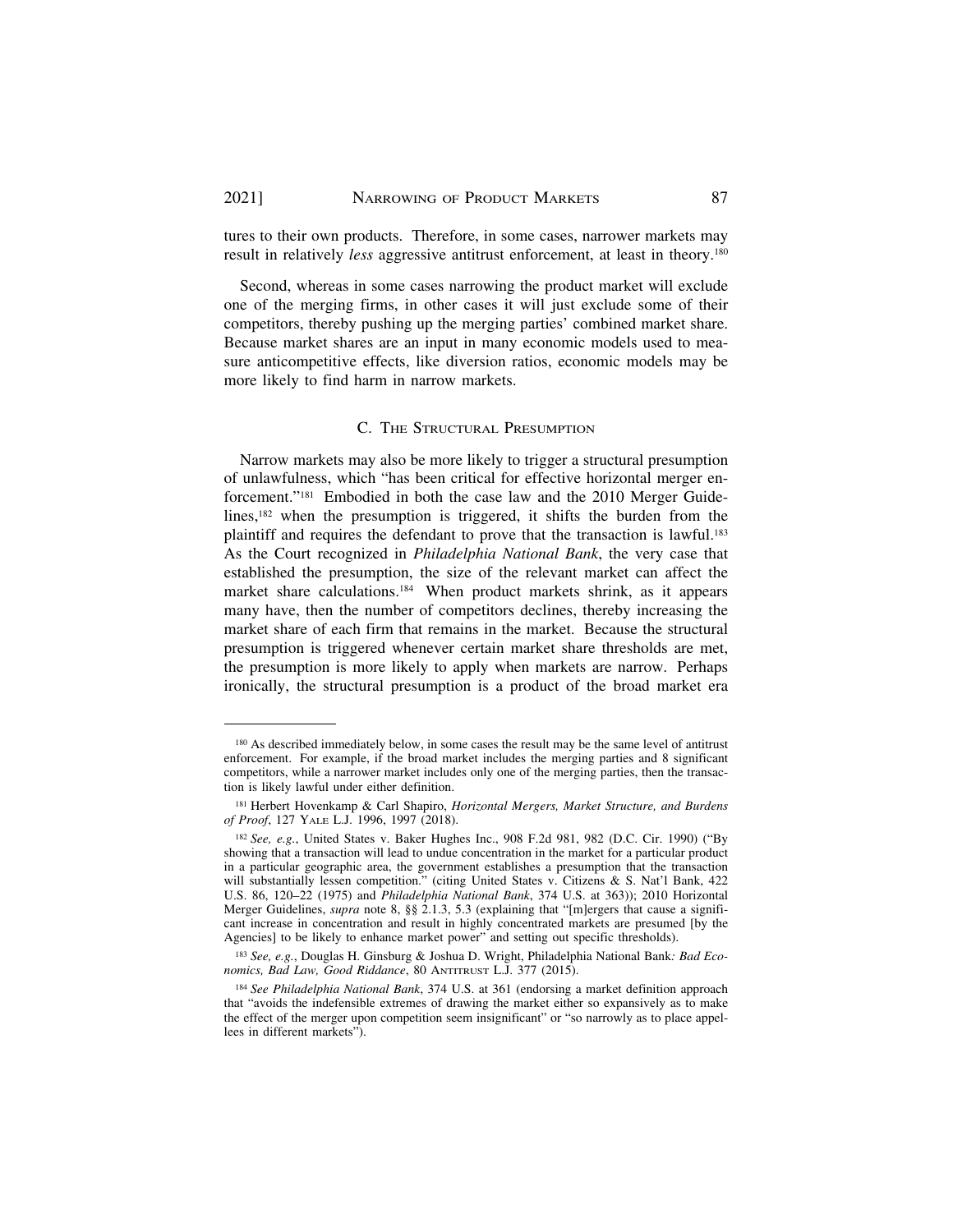generally,185 and of a case in which the courts defined a broader market than either party sought.186

The district court in the recent *Peabody* case clearly explained the relationship between market breadth and the structural presumption. The court said that its "task is to identify the narrowest market within which the defendant companies compete that qualifies as a relevant product market" because "competitive harm in *any* relevant product market is enough to make out a prima facie case for violation of the Clayton Act, and because potential harms to competition will likely be less apparent in a broader, less concentrated market than in a narrower included market."187 The court then defined both a broad energy fuel market that included coal, natural gas, and renewable resources and a narrower, overlapping market for SPRB coal; the narrower market definition triggered a structural presumption of illegality.<sup>188</sup>

Narrowing markets also increases the probability of triggering a corollary to the structural presumption. In recent years courts have repeated an emerging modern maxim: "[T]here can be little doubt that the acquisition of the second largest firm in the market by the largest firm in the market will tend to harm competition in that market."<sup>189</sup> If narrowing markets means that there are fewer other firms in the market, it becomes more likely, all else equal, that a given merger will combine the first- and second-largest firms in the relevant market.190

<sup>185</sup>*See, e.g.*, Hovenkamp & Shapiro, *supra* note 181, at 1997 ("Since the Supreme Court's landmark merger decision in *United States v. Philadelphia National Bank*, challengers have mounted prima facie cases against horizontal mergers that rest on the level and increase in market concentration caused by the merger.").

<sup>186</sup>*See* United States v. Phila. Nat'l Bank, 201 F. Supp. 348, 363 (E.D. Pa. 1962) (rejected both the litigants' proffered (and narrower) markets as attempts to "subdivide a commercial bank into certain selected services and functions," which if "carried to the logical extreme, would result in many additional so-called lines of commerce" but serve "no useful purpose"), *rev'd on other grounds*, 374 U.S. 321, 356 (1963) (affirming the district court's finding of a relevant product market for "the cluster of products (various kinds of credit) and services (such as checking accounts and trust administration) denoted by the term 'commercial banking.'").

<sup>187</sup> FTC v. Peabody Energy Co., 492 F. Supp. 3d 865, 885–86 (E.D. Mo. 2020).

<sup>188</sup>*Id.* at 886.

<sup>189</sup> FTC v. Whole Foods Mkt., Inc., 548 F.3d 1028, 1043 (D.C. Cir. 2008) (Tatel, J., concurring) (quoting FTC v. Whole Foods Mkt., Inc., 502 F. Supp. 2d 1, 8 (D.D.C. 2007)); FTC v. Sysco Corp., 113 F. Supp. 3d 1, 87–88 (D.D.C. 2015) (quoting *Whole Foods*, 548 F.3d at 1043); FTC v. Staples, Inc., 190 F. Supp. 3d 100, 138 (D.D.C. 2016) (quoting *Sysco*, 113 F. Supp. 3d at 88 (quoting *Whole Foods*, 548 F.3d at 1043)); *see also* FTC v. Wilh. Wilhelmsen Holding ASA, 341 F. Supp. 3d 27, 59 (D.D.C. 2018) (quoting *Whole Foods*, 548 F.3d at 1043, in a parenthetical); *Peabody*, 492 F. Supp. 3d at 912 (likewise quoting *Whole Foods*, 548 F.3d at 1043, in a parenthetical).

<sup>&</sup>lt;sup>190</sup> This is particularly true today given the 2010 Merger Guidelines' focus upon close substitutes and differentiated products.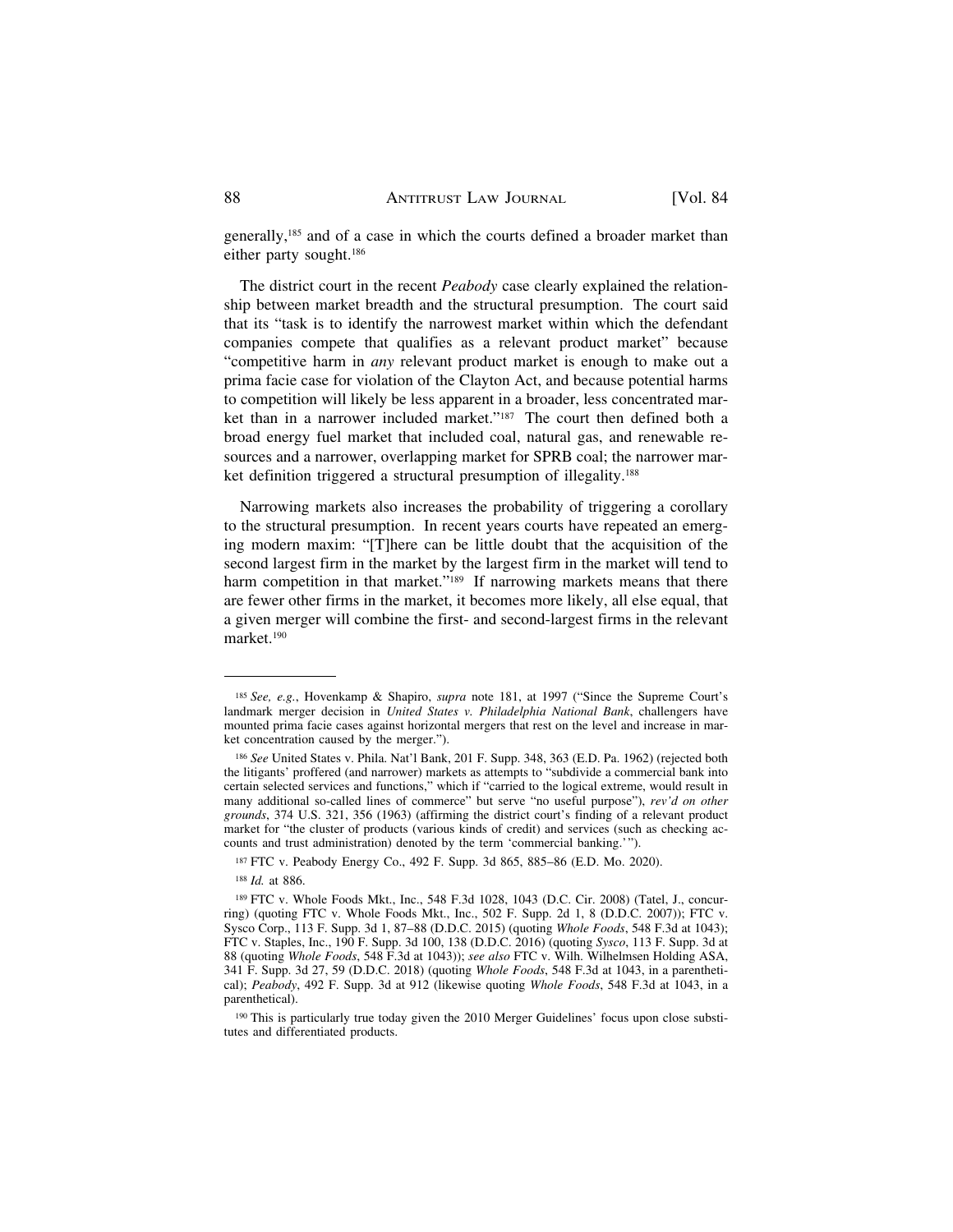The *Whole Foods* case illustrates both of these dynamics. As discussed earlier, the FTC argued for a narrow product market that included only premium, natural, and organic supermarkets (PNOS), and the defendant urged the court to find a broader market that included conventional supermarkets. As both the district court and the court of appeals noted, the "case hinge[d] almost entirely—on the proper definition of the relevant market."191 If the market was narrow, then concentration was high, the structural presumption applied, and the transaction was likely unlawful. If the market was broad, then concentration was low, the structural presumption did not apply, and the transaction was likely lawful. Moreover, the FTC rested its entire case on the structural presumption and its corollary,<sup>192</sup> and these were the controlling considerations in the final judgment of the D.C. Circuit.<sup>193</sup>

## IV. CASE STUDIES

Two case studies in the banking industry further illustrate how narrowing markets have quietly changed substantive antitrust rules. Under U.S. law, banking mergers are reviewed concurrently by both the sector-specific regulator, the FRB, and the DOJ. Both must give their approval.

The first case, FirstUnion/CoreStates, illustrates how narrower product and geographic markets can exclude otherwise cognizable efficiencies. In 1998, Philadelphia National Bank's corporate successor (CoreStates) was acquired by another large bank (FirstUnion). The FRB and DOJ both reviewed the transaction but defined radically different product and geographic markets. The FRB began with the product market fixed by the Supreme Court in *Philadelphia National Bank*—commercial banks—and then broadened it to include thrift institutions (at a discounted weighting), which they believed "have become, or have the potential to become, significant competitors of commercial banks."194 Reflecting what it viewed as significant industry developments, the

<sup>191</sup>*Whole Foods*, 548 F.3d at 1043 (Tatel, J., concurring) (internal citations and quotation marks omitted).

<sup>192</sup>*Id.* at 1037 (Brown, J.) ("Because of the concentration in the supposed PNOS market, the FTC urged the district court to hold the merger 'presumptively unlawful,' and this was its sole reason for blocking the merger.").

<sup>193</sup>*See id.* (discussing the presumption of unlawfulness); *id.* at 1043 (Tatel, J., concurring) ("I agree with the district court that this case hinges—almost entirely—on the proper definition of the relevant product market, for if a separate natural and organic market exists, there can be little doubt that the acquisition of the second largest firm in the market by the largest firm in the market will tend to harm competition in that market.") (internal citations and quotation marks omitted).

<sup>194</sup> Press Release, Fed. Rsrv. Sys., *In re* First Union Corp., Order Approving the Merger of Bank Holding Companies 16 n.22 (Apr. 13, 1998) [hereinafter First Union/CoreStates FRB Order], <www.federalreserve.gov/boarddocs/press/bhc/1998/199804133/199804133.pdf>; *see also id.*  at 8 ("The Board and the courts traditionally have recognized that the appropriate product market for evaluating bank mergers and acquisitions is the cluster of products (various kinds of credit) and services (such as checking accounts and trust administration) offered by banking institu-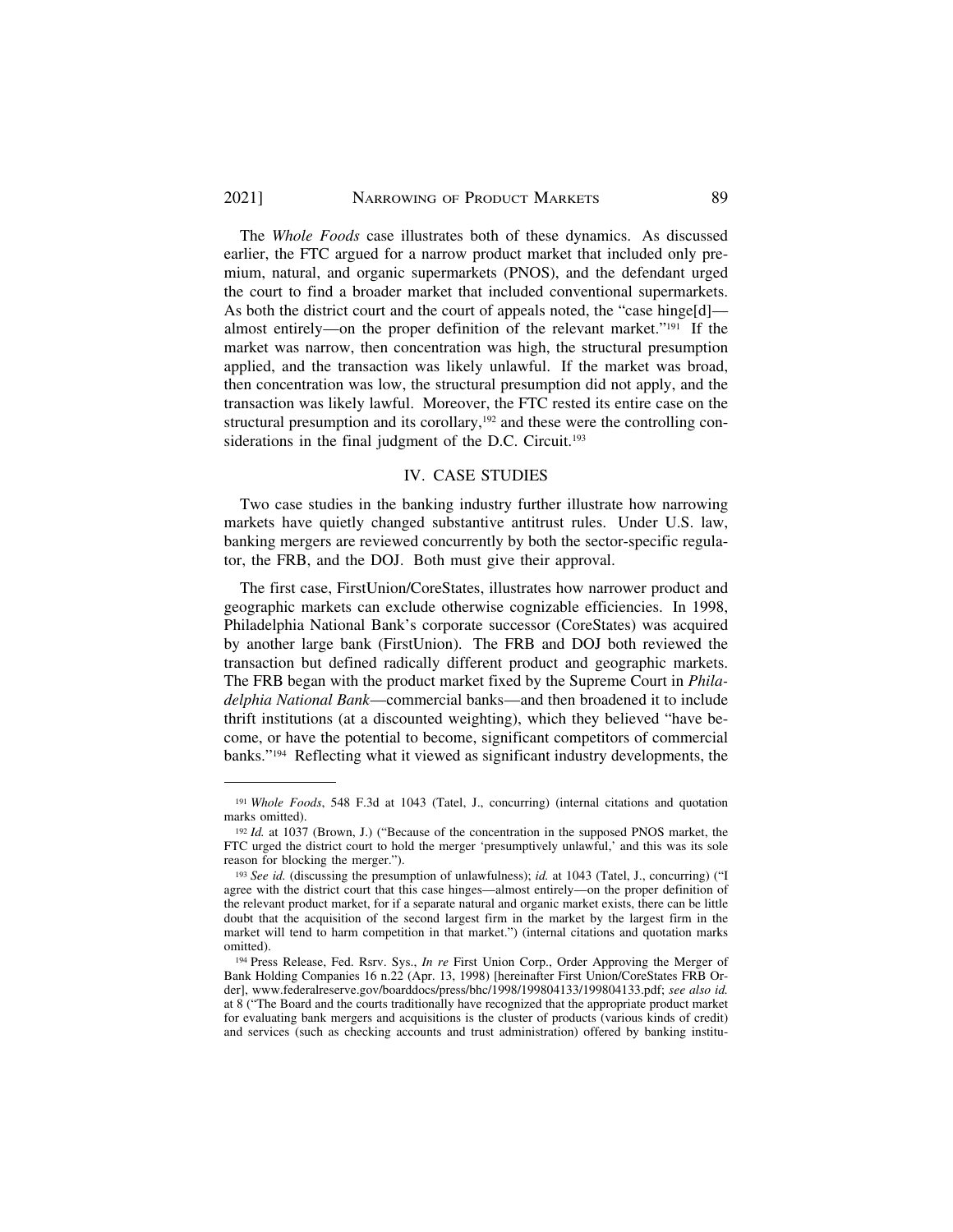FRB also defined a broader geographic market encompassing nine counties near Philadelphia, as compared with the four-county area the Supreme Court had used in 1963.<sup>195</sup> The DOJ, in contrast, broke the "cluster" of commercial banking services into narrower single-product markets—savings accounts, checking accounts, and so forth.196 The DOJ also narrowed the relevant geographic market, rejecting the FRB's nine-county market and the Supreme Court's earlier four-county market in favor of a narrower two-county area.197

Consistent with the theory described in Part III above, these different market definitions meant the DOJ and FRB applied the same substantive legal rules in materially different ways. The FRB found that the transaction, as modified by the divestiture of 23 bank branches (accounting for \$866.9 million in deposits<sup>198</sup>), "would not be likely to result in a significantly adverse effect on competition" and would generate "public benefits" such as "increased consumer convenience and gains in efficiency."199 The FRB therefore cleared the transaction and proposed divestiture. In contrast, the DOJ found significant competitive harm and required the parties to divest 32 branches (accounting for \$1.1 billion in deposits)200—nine more branches (and \$210 million more in deposits) than the FRB had required. And, having drawn markets narrowly, the DOJ did not publicly mention efficiencies at all.<sup>201</sup>

The DOJ publicly acknowledged that the way it defined markets affected its legal conclusion. In a speech the year after the merger closed, Robert Kramer, who oversaw the DOJ review, explained that "the FRB and [DOJ] in

tions." (citing, *inter alia*, *Philadelphia National Bank*)); *see also* Kramer, *supra* note 31 (describing the FRB's approach to product and geographic market definition in First Union/CoreStates as "the broad market" approach).

<sup>195</sup> First Union/CoreStates FRB Order, *supra* note 194, at 14–15 & n.21 (Order Approving the Merger of Bank Holding Companies) (attached to the Board's press release from the same day) (noting the four-county area defined in *Philadelphia National Bank*, to which some commenters argued the Board "is bound in this case," but instead concluding "the suggested market definitions are too narrow" and defining a nine-county market instead).

<sup>196</sup>*See* Kramer, *supra* note 31 (explaining that, in First Union/CoreStates, the DOJ rejects the cluster product market approach used in *Philadelphia National Bank* because "[w]e view banks as multi-product firms with different products that consumers do not find to be good substitutes for one another" and that these narrower product markets have "ramifications for geographic market definition," which is also narrower than in *Philadelphia National Bank*).

<sup>&</sup>lt;sup>197</sup> *Id.* (noting both *Philadelphia National Bank*'s four-county and the FRB's nine-county geographic markets but explaining the DOJ "ended up believing that the transaction created a competitive problem" in "Philadelphia and close in Delaware county" and "[t]he best proxy we had for that area was the entire 2 county area").

<sup>&</sup>lt;sup>198</sup> First Union/CoreStates FRB Order, *supra* note 194, at 16–17.<br><sup>199</sup> *Id.* at 23, 50. 200 *See* Press Release, U.S. Dep't of Justice, Justice Department Approves First Union/Core-States Merger After Parties Agree to \$1.1 Billion Divestiture in Pennsylvania (Apr. 10, 1998), [www.justice.gov/archive/atr/public/press\\_releases/1998/1630.pdf](www.justice.gov/archive/atr/public/press_releases/1998/1630.pdf) (describing the relevant market defined by the DOJ).

<sup>201</sup> *See id.*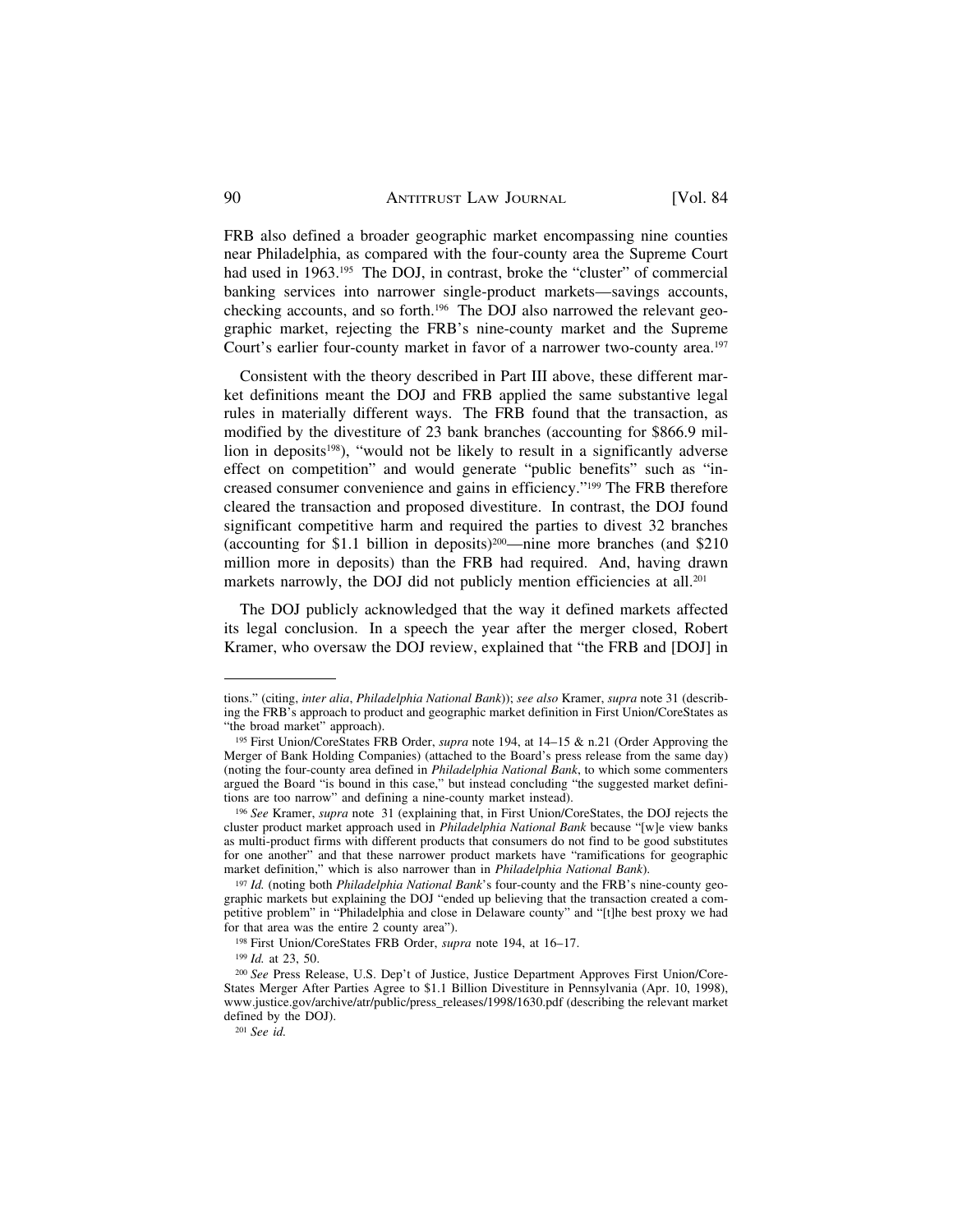their analysis use[d] different product markets and this [difference] played a significant role in this matter."<sup>202</sup> He also characterized the FRB's analysis as the "broad market" approach.203

The second case, BB&T/SunTrust, illustrates how narrower markets can increase measures of concentration and anticompetitive effects. In 2019, BB&T announced it planned to acquire SunTrust and form a new bank to be called Truist Financial.204 As with the First Union/CoreStates transaction, both the DOJ and the FRB undertook antitrust reviews and the two agencies again defined the relevant antitrust markets differently. The Board continued to include thrift institutions in the relevant product market and to define wider geographic banking markets.205

Different market definitions once again produced different results. As the DOJ put it, "In several cases, Division staff concluded that the relevant antitrust market was narrower than the banking markets defined by the banking regulators, which underscored the need for a robust remedy."206 The DOJ "negotiated the divestiture of 28 branches in 3 different states with approximately \$2.3 billion in deposits."207 These divestitures included two branches in Franklin County, Virginia,<sup>208</sup> which the DOJ apparently defined as a separate geographic market but the FRB included in a broader Roanoke-area market.209 The FRB found this market to be unconcentrated, with an HHI below

206 DOJ Update 2020, *supra* note 31, at 19.

<sup>207</sup>*Id.* at 19–20.

<sup>202</sup> Kramer, *supra* note 31; *see also* Note, Tim McCarthy, *Refining Product Market Definition in the Antitrust Analysis of Bank Mergers*, 46 DUKE L.J. 865, 868 (1997) (noting the divergence and observing that "[b]ecause the Division's method is intended to determine whether any of these several submarkets may be susceptible to anticompetitive effects, its scrutiny is now widely regarded as more stringent than that of the Fed").

<sup>203</sup> Kramer, *supra* note 31.

<sup>204</sup> Rachel Louise Ensign & Allison Prang, *BB&T to Buy SunTrust in Largest Bank Deal Since the Financial Crisis*, WALL ST. J. (Feb. 7, 2019), <www.wsj.com/articles/suntrust-bb-t-to-com>bine-in-all-stock-merger-11549537817.

<sup>205</sup> *See* Order, Fed. Rsrv. Sys., *In re* BB&T Corp., Order Approving the Merger of Bank Holding Companies at 8 n.24 (Nov. 19, 2019) [hereinafter BB&T/SunTrust FRB Order], <www.federalreserve.gov/newsevents/pressreleases/files/orders20191119a1.pdf> (defining geographic markets more broadly than MSAs and including thrift institutions at a discounted weight); *id.* app. II (listing each banking market).

<sup>208</sup>*See* Press Release, U.S. Dep't of Justice, Antitrust Div., Justice Dep't Requires Divestitures in Order for BB&T and SunTrust to Proceed with Merger (Nov. 8, 2019) [hereinafter DOJ BB&T/SunTrust Press Release], <www.justice.gov/opa/pr/justice-department-requires-divesti> tures-order-bbt-and-suntrust-proceed-merger (including, in Attachment A, a list of divested branches, including two in Franklin County, VA).

<sup>209</sup>*See id.* Attach. A (listing divestitures in Franklin County but none of the other jurisdictions included in the FRB's Roanoke market); BB&T/SunTrust FRB Order, *supra* note 205, app. II, at 79 (defining the "Roanoke, Virginia" geographic market as "[t]he independent cities of Bedford, Roanoke, and Salem; Botetourt, Craig, Franklin, and Roanoke counties; and the portion of Bedford County west of Route 43, all in Virginia").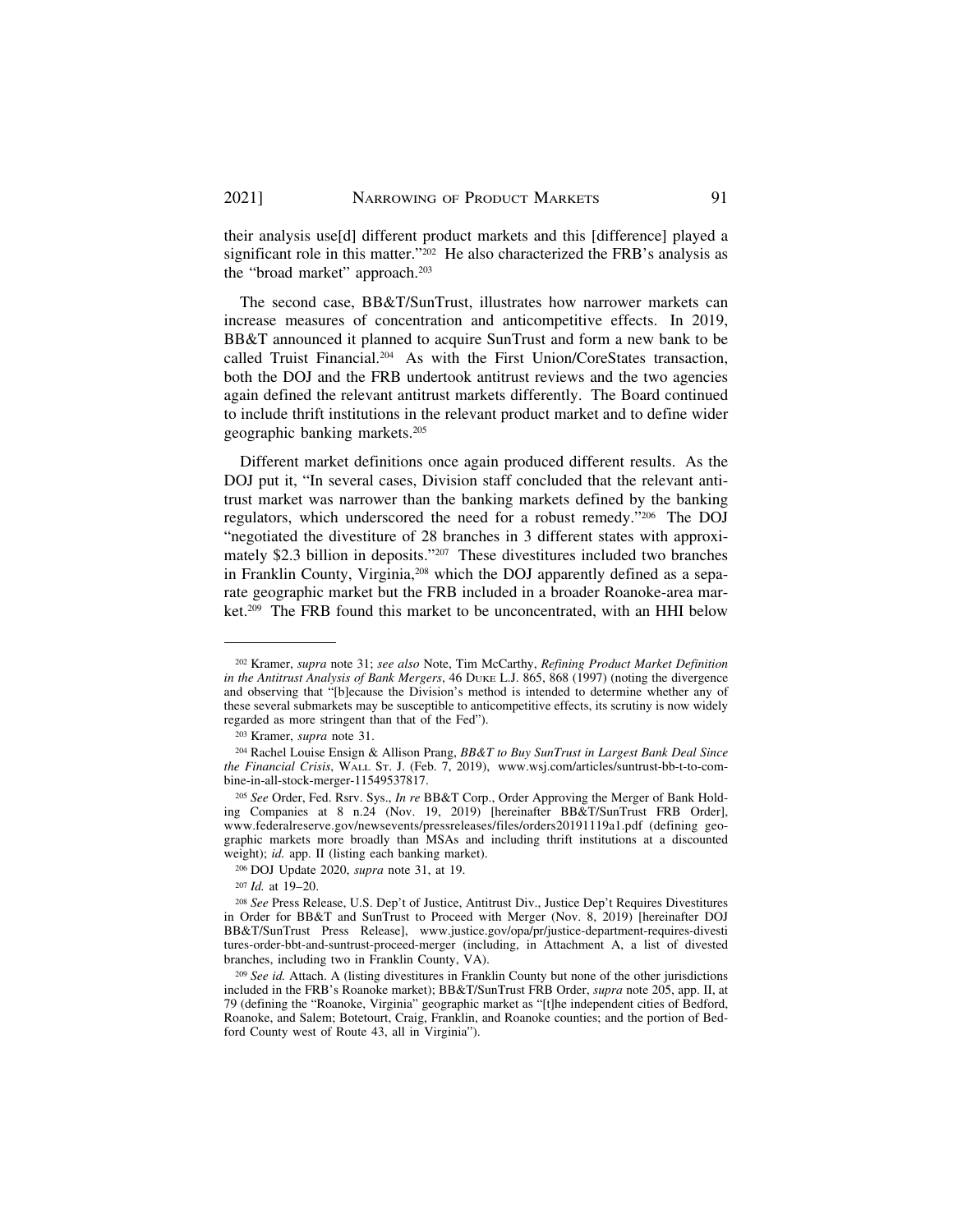the threshold at which the DOJ had "informed the Board" it would challenge a transaction,210 whereas the DOJ's narrower market apparently yielded a larger HHI that exceeded the stated divestiture threshold.<sup>211</sup>

In both cases, the DOJ's narrower product and geographic markets increased market shares enough to trigger the structural screens it uses to identify circumstances warranting divestiture. Both cases also illustrate how narrower markets have altered the way regulators apply facially constant rules. In FirstUnion/CoreStates, the DOJ's narrower markets appear to have pushed more of the efficiencies—which the FRB credited—outside the relevant market. It also caused DOJ to require more than \$200 million in divestitures that a sister agency deemed unnecessary under a broader product market definition. In BB&T/SunTrust, "Division staff concluded that the relevant antitrust market was narrower than the banking markets defined by the banking regulators, which underscored the need for a robust remedy"—requiring a multibillion-dollar divestiture.212 In at least one market, Franklin County, Virginia, the DOJ's narrow market definition triggered a structural presumption and a divestiture while the FRB's broad market did not. Nonetheless, Senator Elizabeth Warren criticized the DOJ for not defining markets narrowly enough.213

### V. CONCLUSION

There is now, perhaps for the first time, empirical evidence that markets have in fact narrowed—in practice and on average—since the Supreme Court decided the canonical Section 7 cases. As a theoretical matter, this narrowing

<sup>210</sup> BB&T/SunTrust FRB Order, *supra* note 205, app. II, at 79 (calculating a post-merger HHI in the Roanoke market of 1757); *id.* at 9 n.26 ("The DOJ has informed the Board that a bank merger or acquisition generally would not be challenged (in the absence of other factors indicating anticompetitive effects) unless the post-merger HHI is at least 1800 and the merger increases the HHI by more than 200 points.").

<sup>211</sup>*Compare* DOJ BB&T/SunTrust Press Release, *supra* note 208 ("Under their agreement with the Justice Department, the companies have agreed to divest SunTrust branches in . . . Franklin County, Virginia."), *with* BB&T/SunTrust FRB Order, *supra* note 205, at 79 (describing a "Roanoke, Virginia" market that includes Franklin and four other counties and has a "[r]esulting HHI" of 1757); *id.* at 9 n.26. 212 DOJ Update 2020, *supra* note 31, at 19. 213 *See* Letter from Senator Elizabeth Warren to Makan Delrahim, Assistant Att'y Gen., U.S.

Dep't of Justice, Antitrust Div. (Oct. 16, 2020), [www.justice.gov/atr/page/file/1330251/](www.justice.gov/atr/page/file/1330251) download ("The Division currently analyzes the impact of a proposed transaction on competition within three separate product markets: retail banking products and services, small business products and services, and middle-market banking products and services. While this approach is preferable to that of the banking agencies, which rely on a *cluster market* approach that uses an overly simplistic measure of deposits as a proxy to estimate overall activity in a market, it still lacks the specificity needed to ensure that there is not a reduction in the quantity or availability of banking products used by lower-income households. . . . The 2019 approval of the merger for Branch Banking and Trust Company (BB&T) and SunTrust Bank (SunTrust) revealed the inadequacy of current DOJ merger guidelines.").